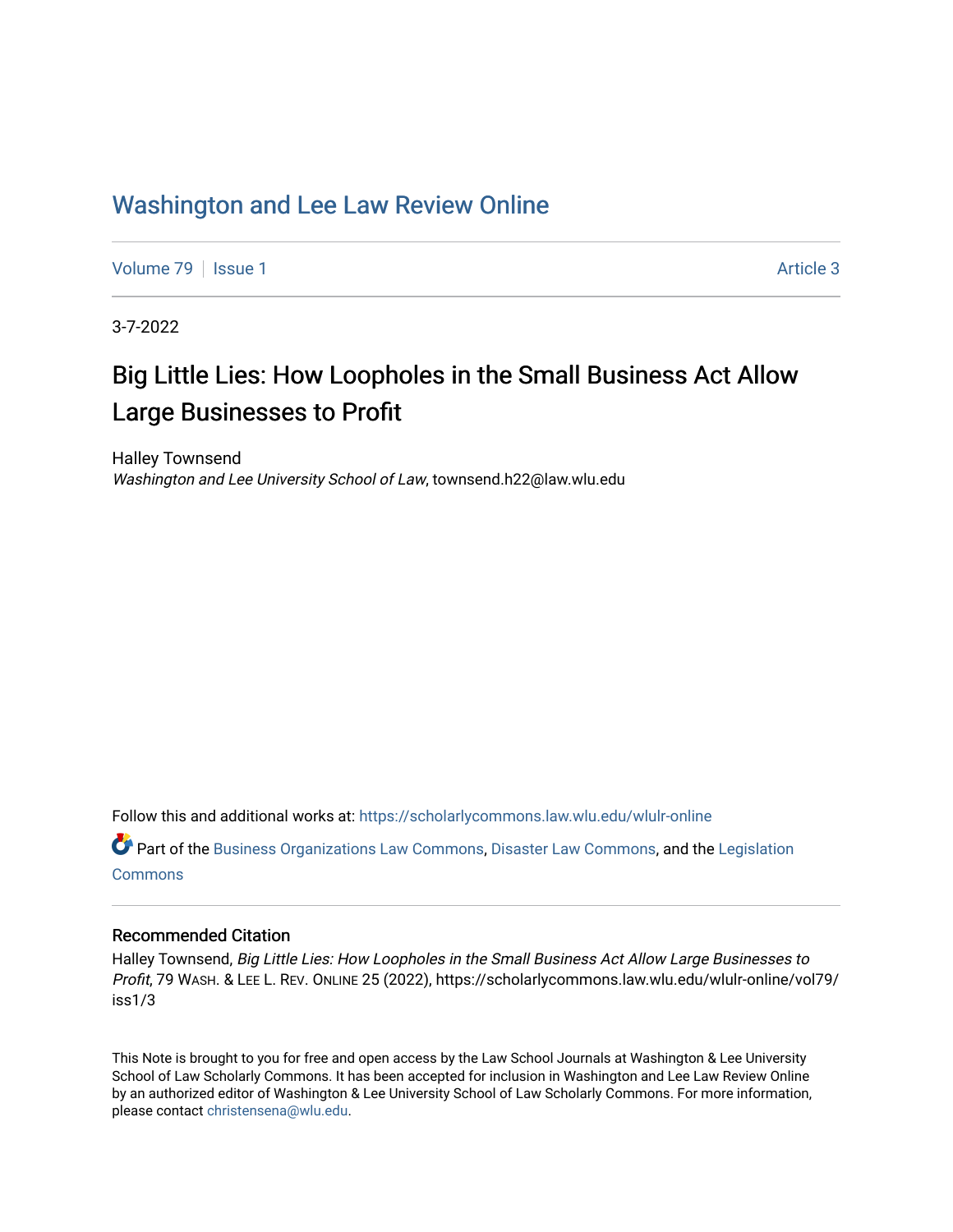# Big Little Lies: How Loopholes in the Small Business Act Allow Large Businesses to Profit

Halley Townsend\*

## *Abstract*

*The Small Business Administration (SBA) was established by Congress to create and administer programs to help small businesses compete in the national economy. But far too often, large, sophisticated firms profit from SBA programs meant to assist the little guy. Currently, Congress legislates specific programs tailored towards one type of small business, and the SBA is responsible for implementing the program. This process has resulted in loopholes in the SBA's enabling act that permit powerful businesses to qualify for SBA programs. This result is the opposite of what Congress intended.* 

 *Part II provides background and the history of the SBA. Part III then discusses four SBA programs in detail: the 8(a) Business Development Program for minority owned small businesses, the Service Disabled Veteran Owned Small Business Program, the 7(a) Business Loan Program, and the 7(b) Disaster Loan Program. Part IV exposes the loopholes in these four programs that, at best, enable large entities to profit and, at* 

25

<sup>\*</sup> J.D. Candidate, Class of 2022, Washington and Lee University School of Law. I want to thank my family and my fiancé for their unwavering support, as well as Maria Swaby for her government perspective on this topic, Mike Gardner, Shomari Wade, and Brett Castellat for their input from the government contracts attorney point of view, and Professor Haan for serving as my Note advisor. Thank you also to the members of the *Washington and Lee Law Review* for their excellent editing.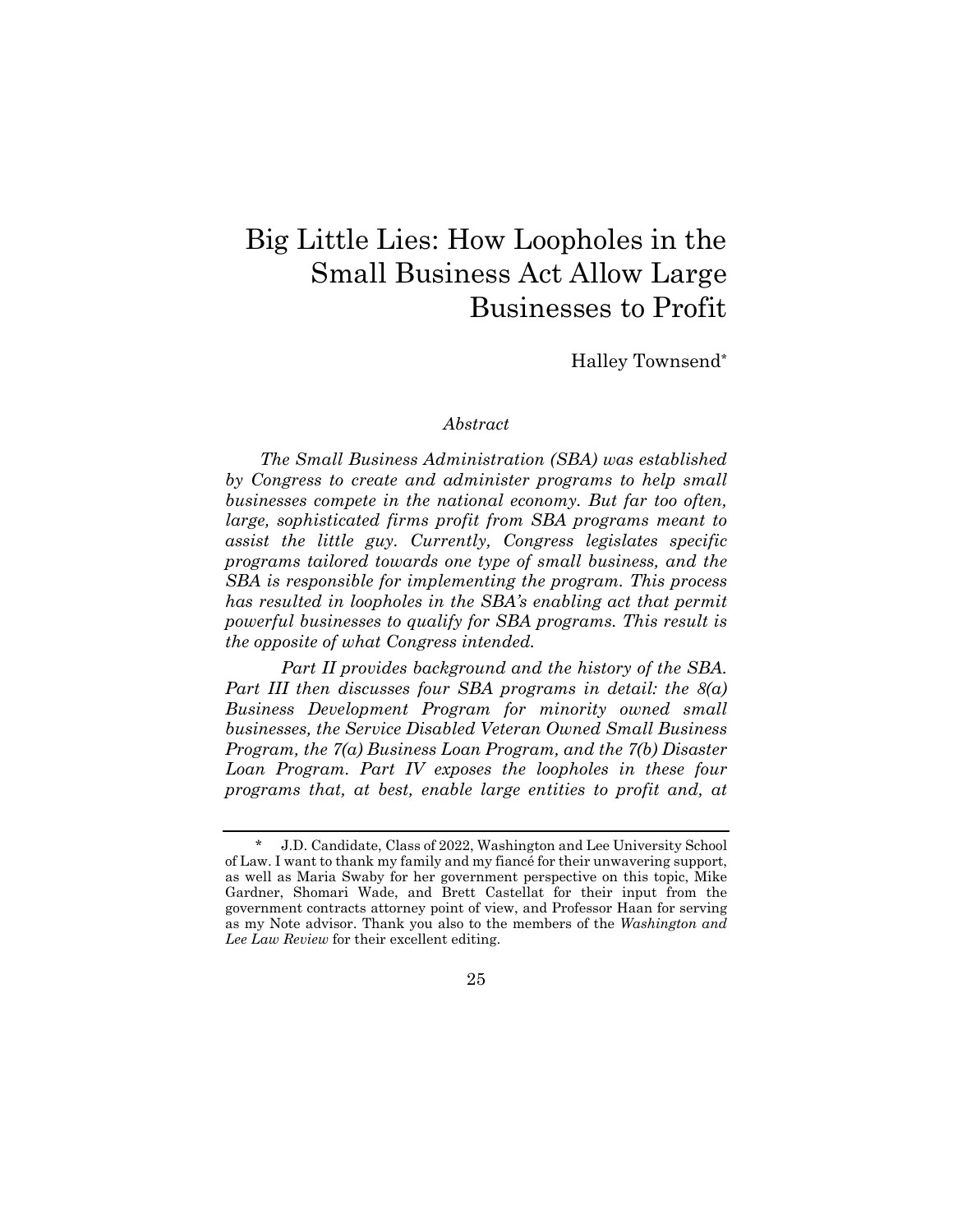*worst, facilitate outright fraud. Finally, to ensure that federal assistance programs intended for smaller businesses do not instead benefit larger entities, Part V proposes that Congress amend the Small Business Act to create a broad, enabling superstructure under which the SBA could both create and implement its own programs to assist small businesses.* 

## *Table of Contents*

| I.   |                                                                                                                                                                                                                                                                                                            |
|------|------------------------------------------------------------------------------------------------------------------------------------------------------------------------------------------------------------------------------------------------------------------------------------------------------------|
| II.  |                                                                                                                                                                                                                                                                                                            |
| III. | SBA PROGRAMS TODAY: A PRIMER 35<br>А.<br>В.<br>$C_{\cdot}$<br>D.                                                                                                                                                                                                                                           |
| IV.  | COMMON TRENDS ACROSS SBA PROGRAMS 40<br>SBA Programs Are Reactionary and<br>A.<br>1. The SDVOSB Program Was a Reaction to the<br>Aftermath of the Gulf War41<br>2. The PPP Was a Reaction to the COVID-19                                                                                                  |
|      | Rushed Legislation Leads to Loopholes<br>B.<br>1. Loopholes in the 8(a) Program: Alaska Native                                                                                                                                                                                                             |
|      | $\mathcal{C}$ .<br>The Disproportionate Racial Impact of SBA<br>. 49<br>The Government Disproportionately Limits<br>1.<br>Aid to Minority-Owned Small Businesses49<br>2. The Government Disproportionately Punishes<br>Perceived Exploitation of the 8(a)<br>ANC Loopholes Enable Majority Groups to<br>3. |
|      | 4. The PPP Was Inaccessible to Many<br>Minority-Owned Small Businesses53                                                                                                                                                                                                                                   |
|      |                                                                                                                                                                                                                                                                                                            |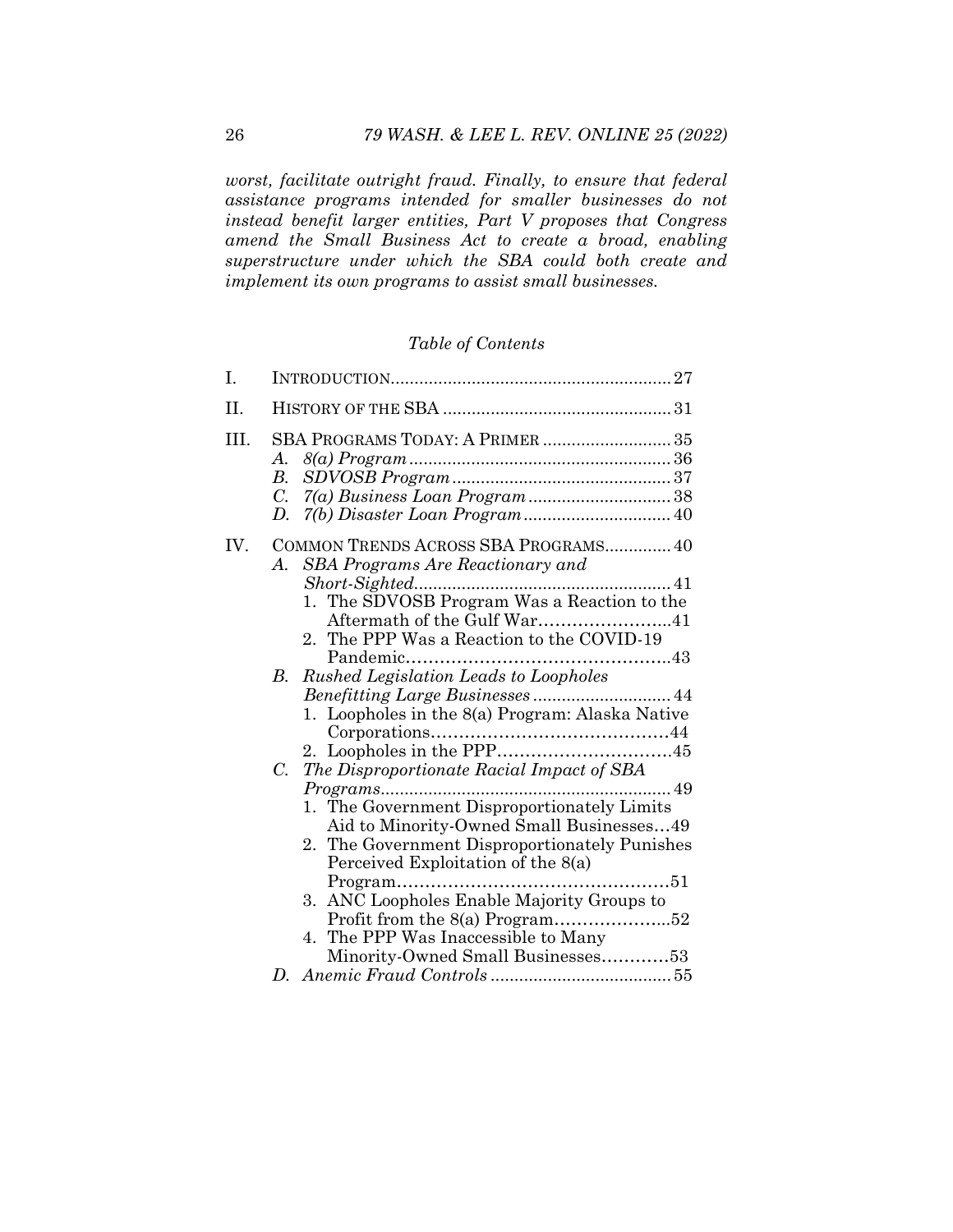|    | 3. Fraud in the Disaster Loan Program: The        |  |
|----|---------------------------------------------------|--|
|    |                                                   |  |
|    | E.                                                |  |
| V. | SUGGESTED AMENDMENTS TO THE SMALL BUSINESS        |  |
|    |                                                   |  |
|    | A. Amending the Small Business Act and its        |  |
|    |                                                   |  |
|    | 1. Make the Enabling Act Enabling, Rather         |  |
|    |                                                   |  |
|    | 2. Require the SBA to Make All Loans Except       |  |
|    |                                                   |  |
|    | 3. SBA Programs Must Comply with the              |  |
|    |                                                   |  |
|    |                                                   |  |
|    | 1. Appropriate Funding to States for Use on       |  |
|    |                                                   |  |
|    | 2. Greater Use of FOIA to Compel SBA to           |  |
|    | Release Loan and Claims Data69                    |  |
|    | Appropriate Funds to Increase Timeliness of<br>3. |  |
|    |                                                   |  |
|    |                                                   |  |

## I. INTRODUCTION

Chenega Corporation describes itself as "the most successful Alaska Native village corporation."1 Established in 1974, after the Alaska Native Claims Settlement Act granted the Chenega people 70,000 acres of land,<sup>2</sup> Chenega now operates almost exclusively through its thirty subsidiaries.3 These subsidiary entities enable Chenega to perpetually compete for high-value contracts exclusive to the Small Business Administration's (SBA) 8(a) program for minority-owned small

<sup>1</sup>*. Capabilities*, CHENEGA, https://perma.cc/VS2V-TJQV.

<sup>2</sup>*. About*, CHENEGA, https://perma.cc/9UNA-H328.

<sup>3</sup>*. See Chenega Corporation Company Hierarchy*, BLOOMBERG L., https://perma.cc/K28G-2JGV (PDF) (documenting Chenega's subsidiaries and related entities) (last updated Jan. 27, 2022).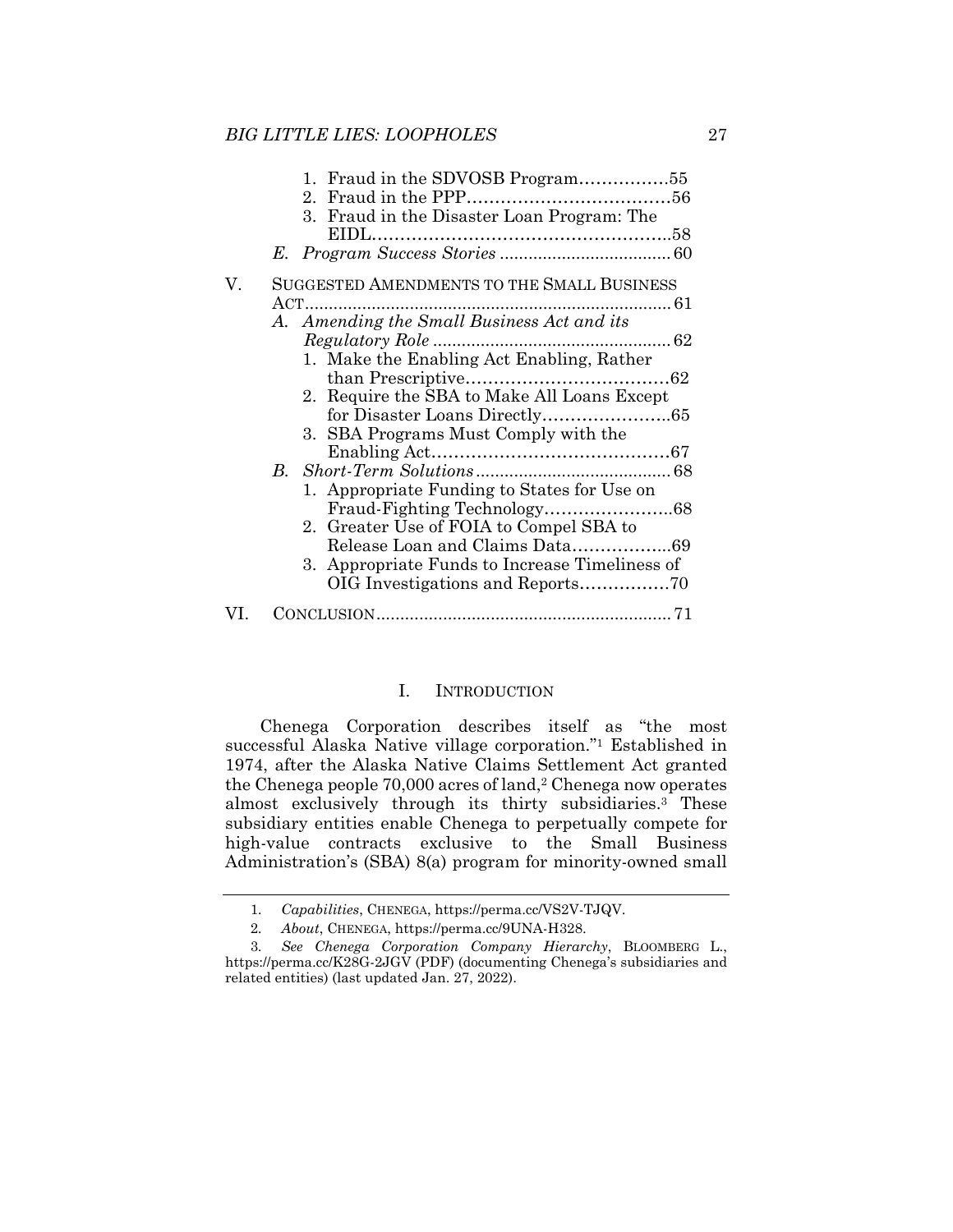businesses—access to these contracts is only meant to last for nine years.4 From 2000 to 2009, the federal government awarded Chenega federal prime contracts totaling more than \$1.9 billion.<sup>5</sup> In 2020, Chenega's gross revenue was \$949 million.<sup>6</sup>

In 2012, the federal government awarded over \$500 million in contracts to Strong Castle LLC, an SBA-designated service-disabled veteran-owned small business (SDVOSB).7 The owner of Strong Castle, Braulio Castillo, had obtained SDVOSB status based on a minor foot injury he suffered while playing sports at a military preparatory school.<sup>8</sup> After nine months of prep school, he played quarterback for the University of San Diego's football team—despite the foot injury on which his SDVOSB status later hinged—and went on to found Strong Castle.9 The General Services Administration, rather than the

6*. Alaska's Top Locally-Owned Companies Ranked by Gross Revenue*, ALASKA BUS. MAG. (Oct. 2021), https://perma.cc/NP6K-3CZ9 (click on thumbnail number 5). Also note that of Chenega's 6,505 employees, only 188 are listed as being "in Alaska." *Id*.

7*. See* John P. Fletcher, Note, *Recognizing Sacrifice: Prioritizing Contract Awards Within the Service-Disabled Veteran-Owned Small Business Program and the Veterans First Contracting Program*, 45 PUB. CONT. L.J. 143, 144 (2015) (describing Castillo's story). Castillo founded Strong Castle LLC as a holding company; the company was ultimately operating as Strong Castle Inc. *See* STAFF OF H. COMM. ON OVERSIGHT & GOV'T REFORM, 113TH CONG., REP. ON QUESTIONABLE ACQUISITIONS: PROBLEMATIC IT CONTRACTING AT THE IRS 16 (2013) (PDF), https://perma.cc/ZS82-XEWW.

 8. Fletcher, *supra* note 7, at 144; *see* STAFF OF H. COMM. ON OVERSIGHT & GOV'T REFORM, 113TH CONG., REP. ON QUESTIONABLE ACQUISITIONS: PROBLEMATIC IT CONTRACTING AT THE IRS 16-25 (2013) (PDF), https://perma.cc/ZS82-XEWW (giving background on Strong Castle and detailing how he exaggerated his injury and military service).

 9. Fletcher, *supra* note 7, at 144; STAFF OF H. COMM. ON OVERSIGHT & GOV'T REFORM, 113TH CONG., REP. ON QUESTIONABLE ACQUISITIONS: PROBLEMATIC IT CONTRACTING AT THE IRS 16-25 (2013) (PDF), https://perma.cc/ZS82-XEWW.

<sup>4</sup>*. See* 13 C.F.R. § 124.2 (2022) ("[A] Participant receives a program term of nine years from the date of SBA's approval letter certifying the concern's admission to the program.").

 <sup>5.</sup> STAFF OF S. SUBCOMM. ON CONTRACTING OVERSIGHT, COMM. ON HOMELAND SEC. & GOVERNMENTAL AFFAIRS, 111TH CONG., REP. ON NEW INFORMATION ABOUT CONTRACTING PREFERENCES FOR ALASKAN NATIVE CORPORATIONS (PART II) 16 (2009), https://perma.cc/UB7R-G7UY (PDF).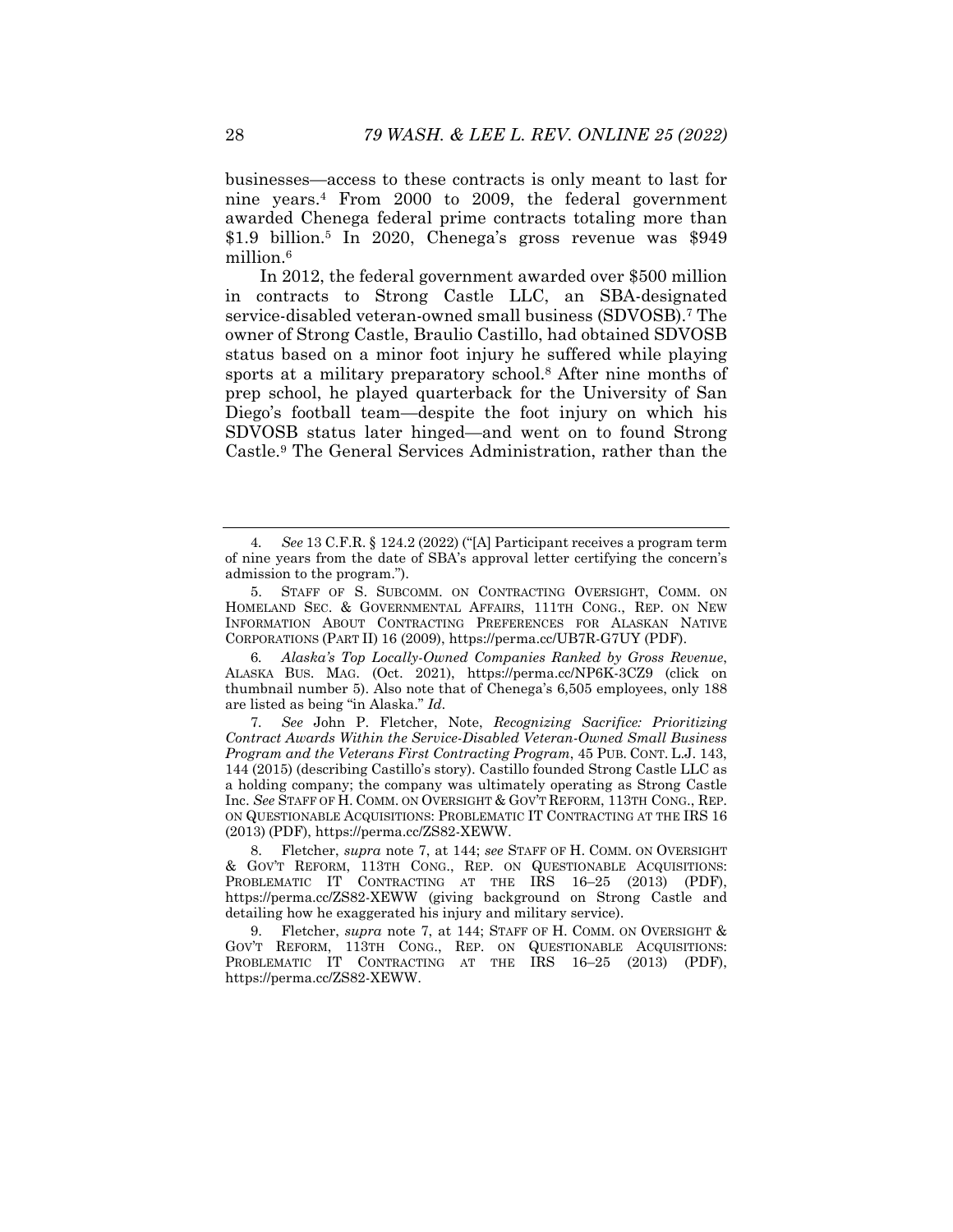SBA, later debarred Strong Castle.10 Two years later he was convicted for murdering his wife and business partner, Michelle Castillo.11

In 2020, Martin Defense Group LLC obtained more than \$12.8 million in SBA Paycheck Protection Program (PPP) loans.12 The CEO, Martin Kao, lied on his application regarding the number of workers he employed and the fact that he had already received a PPP loan.13 The SBA also sent money to "self-described farmers operating in densely populated cities" via its Economic Injury Disaster Loan (EIDL) program.14 The SBA approved over \$150,000 for a poultry farm whose registered address was an upscale apartment in Greenwich Village, Manhattan.<sup>15</sup>

The actions of some of the characters in these stories are explicitly allowed by law, while others are blatantly fraudulent, but there is one common theme: each individual and firm described above used an SBA program to turn a profit. Listed here are just a few instances of countless more examples of

11*. See* Castillo v. Commonwealth, 827 S.E.2d 790, 797 (Va. Ct. App. 2019) (containing Castillo's conviction); STAFF OF H. COMM. ON OVERSIGHT & GOV'T REFORM, 113TH CONG., REP. ON QUESTIONABLE ACQUISITIONS: PROBLEMATIC IT CONTRACTING AT THE IRS 16 (2013) (PDF), https://perma.cc/ZS82-XEWW (stating that Braulio and Michelle Castillo founded Strong Castle in 2011).

 12. David McAfee, *Hawaii CEO Charged With \$12.8 Million Covid Relief Fraud Scheme*, BLOOMBERG L. (Oct. 1, 2020, 7:18 PM), https://perma.cc/M7YN-JA4Q.

13*. Id*.

 14. Zachary Mider et al., *Poultry Farms in Apartment 13D Show Scale of Pandemic-Aid Fraud*, BLOOMBERG L. (Dec. 24, 2020, 5:00 AM), https://perma.cc/K2SW-AATZ.

15*. Id*.

 <sup>10.</sup> Although it requires creating a free System for Award Management (SAM) account, once you create your account you can find this fact by navigating to "search," "entity information," then "all entity information." Under "filter by," open the "entity status" drop down and check the box next to "inactive." Open the "entity name" drop down, then under "DUNS" enter 052821050 to search. Select the result "Strong Castle, Inc" and click "exclusions" on the sidebar. You can see that the registration is expired, which is why the exclusions are listed under "inactive." General Services Administration is listed as the excluding agency. *Strong Castle, Inc.*, SYSTEM FOR AWARD MANAGEMENT, https://perma.cc/345U-J546.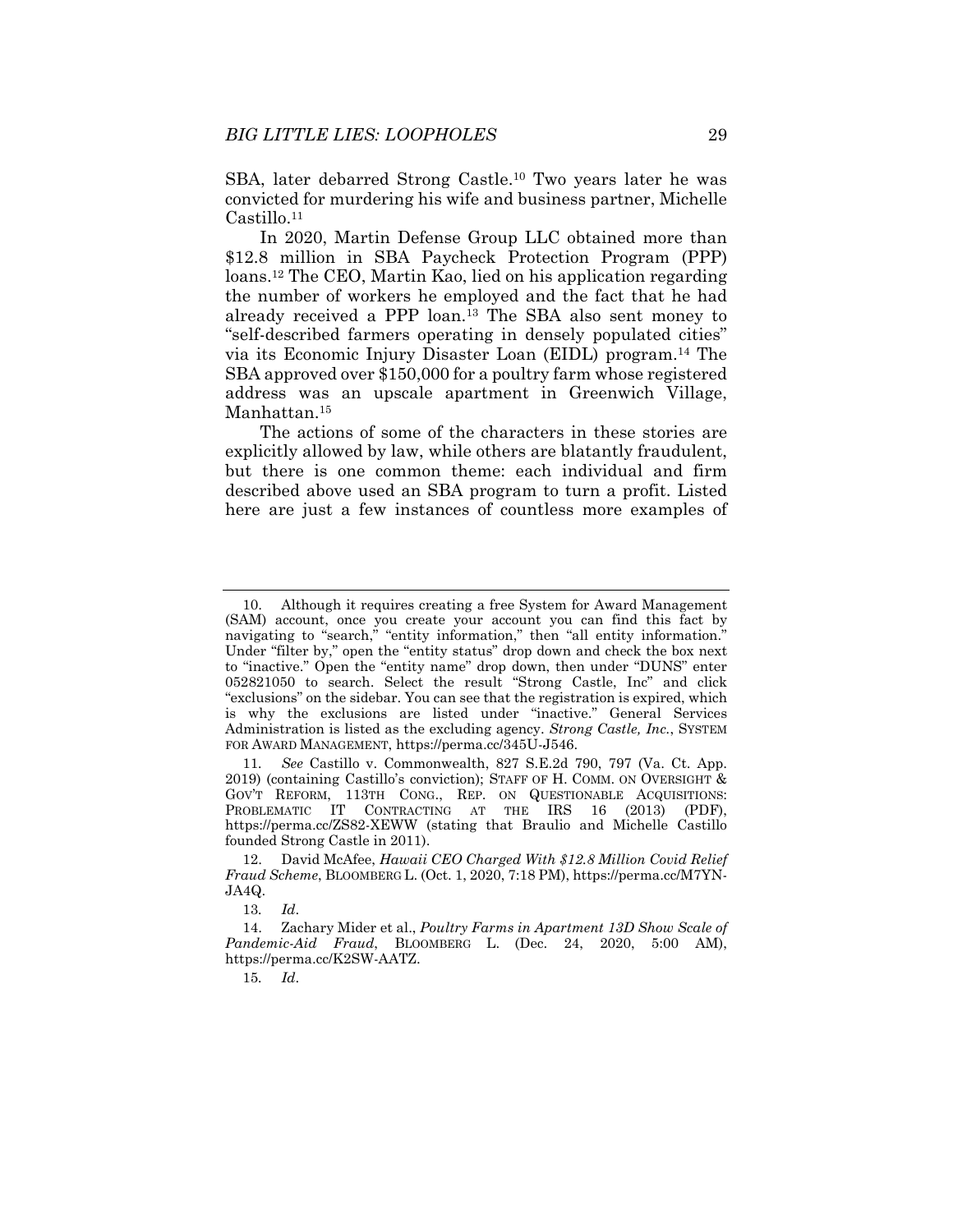sophisticated entities benefitting from SBA programs.<sup>16</sup> This Note explains why this happens so often, and points towards a solution that would realign SBA programs with congressional intent for the agency.

The SBA is a federal agency that was established by the Small Business  $Act^{17}$  to assist the concerns of small businesses.18 The SBA maintains several contracting assistance programs, including the 8(a) program for businesses owned by economically and socially disadvantaged individuals<sup>19</sup> and the SDVOSB program for service-disabled veteran-owned businesses.<sup>20</sup> The SBA also provides business loans to small businesses that are unable to obtain funding from traditional sources through its  $7(a)$  program,<sup>21</sup> as well as loans to small businesses after a declared disaster via its 7(b) program.22 The head of the SBA is called the Administrator and is not only appointed by the President but is a member of the Cabinet.<sup>23</sup>

17. 15 U.S.C. §§ 608 et seq.

18*. See* Small Business Act, 15 U.S.C. § 631(b)(1) ("It is the declared policy of the Congress that . . . the Small Business Administration . . . should aid and assist small businesses . . . .").

20*. See id*. § 657b (authorizing the SDVOSB program).

21*. See id*. § 636(a) (authorizing the Business Loan Program, also known as the 7(a) program).

22*. See id*. § 636(b) (authorizing the Disaster Loan Program, also known as the 7(b) program).

23*. See* 13 C.F.R. § 101.101 (2022) ("An Administrator, appointed by the President with the advice and consent of the Senate, manages SBA."); *About SBA*, U.S. Small Bus. Admin., https://perma.cc/KH75-RW46 (SBA is the only cabinet-level federal agency fully dedicated to small business . . . .").

<sup>16</sup>*. See, e.g.*, Michelle Davis et al., *An Avalanche of Fraud Buried a Small-Business Relief Program*, BLOOMBERG L. (Oct. 29, 2020, 4:00 AM), https://perma.cc/3YRB-DWCF (describing how an SBA program meant for small businesses gave out \$10,000 to anyone who filled out a five-minute online application); ROBERT JAY DILGER, CONG. RSCH. SERV., R46322, SBA WOMEN-OWNED SMALL BUSINESS FEDERAL CONTRACTING PROGRAM 18 (2021) (discussing the high number of ineligible businesses found in the SBA's women-owned small business program during annual reviews); U.S. SMALL BUS. ADMIN. OFF. OF INSPECTOR GEN., SEMIANNUAL REPORT TO CONGRESS 18 (2018), https://perma.cc/ZC7S-Y6JY (PDF) (discussing a large construction corporation's exploitation of SBA HUBZone and 8(a) programs, resulting in a \$1.5 million settlement with the U.S. Attorney's Office and the Department of Justice).

<sup>19</sup>*. See id*. § 637 (authorizing the 8(a) program).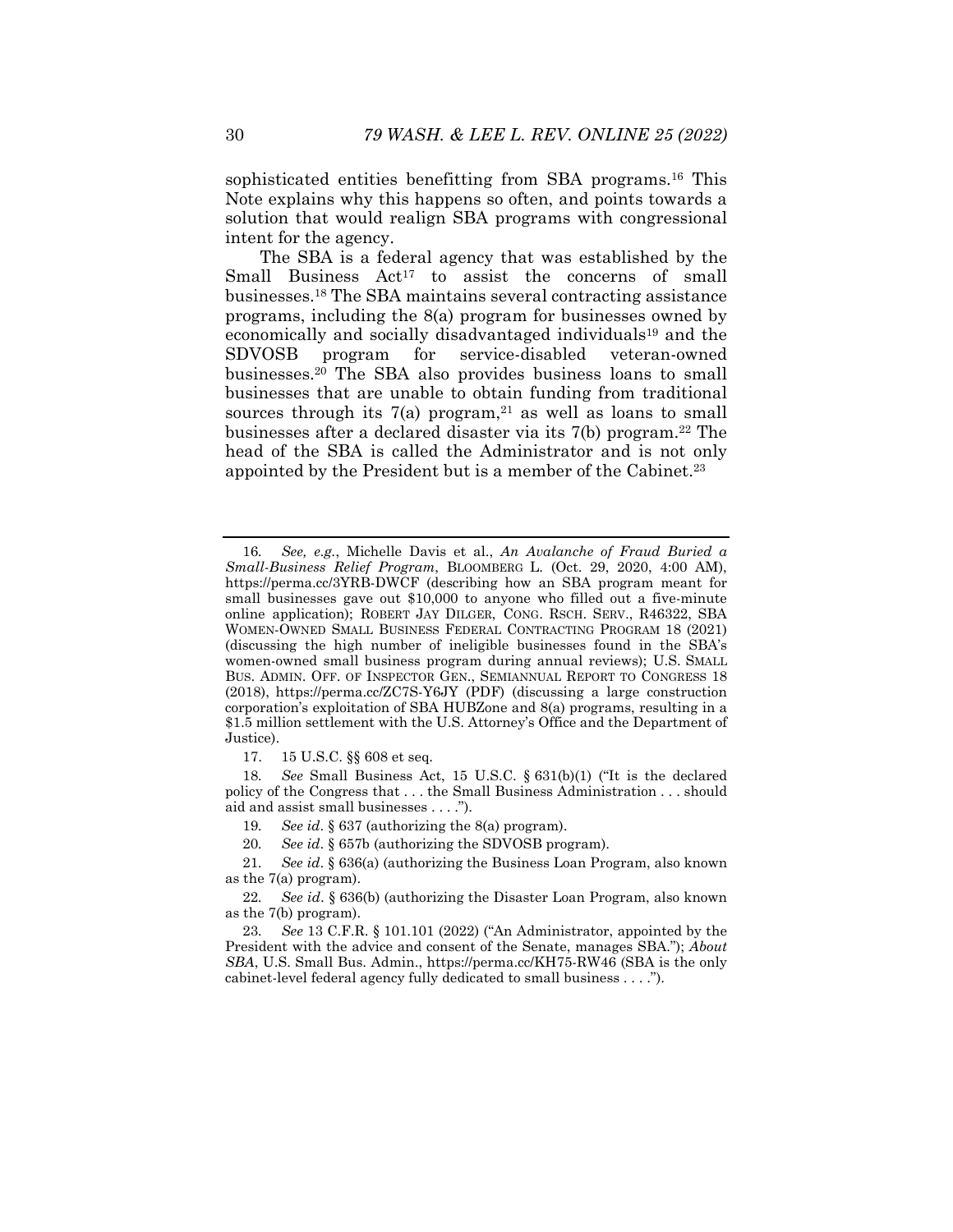This Note argues that the structure through which Congress and the SBA create and administer SBA programs is broken. Congress quickly creates one-off small business assistance programs, and then turns to the SBA to actually implement the program.24 This process results in foreseeable and repeated instances of fraud and the creation of statutory loopholes.25 This Note argues that many of these undesirable outcomes would resolve if Congress amended the Small Business Act to create a broad, enabling superstructure under which the SBA could both create and implement its own programs to assist small businesses.26

Part II provides background on the history of the SBA to illustrate how the SBA evolved into what it is today. Part III introduces the four SBA programs on which the Note will focus in greater detail. Part IV points to how these four programs contain loopholes allowing large entities to profit and are vehicles for outright fraud. Finally, Part V proposes that Congress and the SBA could interrupt this cycle if Congress amended the Small Business Act to create a broad, enabling superstructure under which the SBA could create and administer its own programs. These changes would ensure that high dollar federal assistance programs intended for small businesses do not benefit larger businesses instead.

#### II. HISTORY OF THE SBA

The SBA did not officially exist until 1953 when President Eisenhower signed the Small Business Act into law.27 The storyline of the SBA, however, began when Congress created the

<sup>24</sup>*. See, e.g.*, Kate Rogers et al., *As Pandemic Aid Was Rushed to Main Street, Criminals Seized on Covid Relief Programs*, CNBC (Apr. 15, 2021, 1:00 PM), https://perma.cc/UGL4-QS5E (describing how "the U.S. government and SBA rushed to get loans out the door" in response to the pandemic); Press Release, U.S. Small Bus. Admin., SBA Announces Opening of Paycheck Protection Program Direct Forgiveness Portal (Jul. 28, 2021), https://perma.cc/J76C-S2AT (noting how a new portal "will help rush relief to" small businesses).

<sup>25</sup>*. See infra* Part IV.

<sup>26</sup>*. See infra* Part V.

<sup>27</sup>*. See* Small Business Act of 1953, Pub. L. No. 83-163, § 204(a), 67 Stat. 230, 233 (July 30, 1953) (codified at 15 U.S.C. §§ 608–609) (creating the Small Business Administration).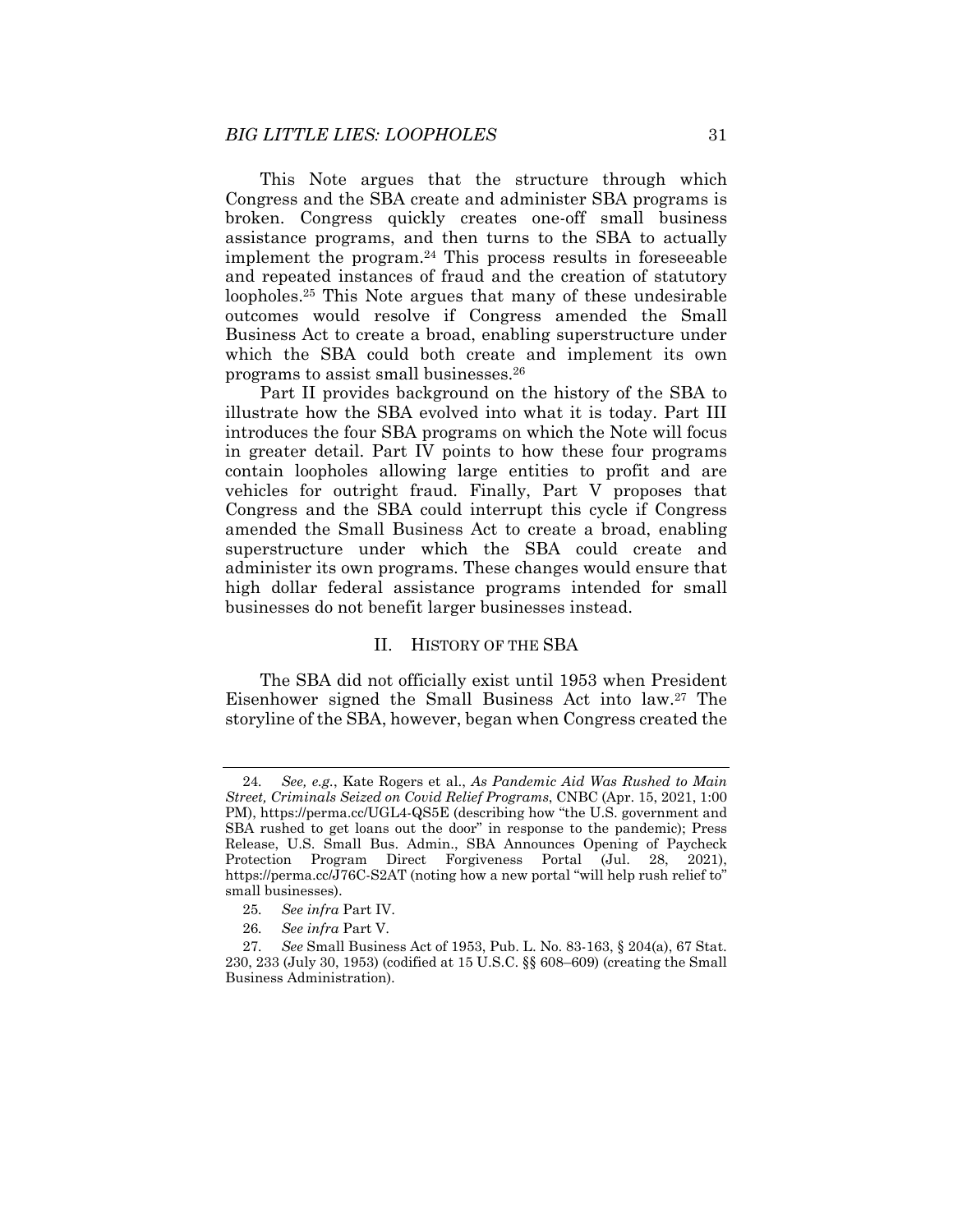War Finance Corporation during World War I and the Reconstruction Finance Corporation (RFC) during the Great Depression to give loans to banks, railroads, and businesses.<sup>28</sup> Contract manipulation, in which the government attaches conditions to contract awards, became widespread during the 1930s or shortly after.29 During World War II, Congress became concerned with large industries obtaining most of the defense contracts, and as a result created the Smaller War Plants Corporation (SWPC) agency in 1942.30 The SWPC issued both direct loans and encouraged banks to give credit to small businesses.31 The agency also advocated on behalf of small businesses, encouraging other agencies and larger businesses to contract with smaller firms.32 The SWPC only lasted for four years33 until Congress took away its lending authority as a result of public pressure to stop spending taxpayer money to fund an agency that lacked expertise.<sup>34</sup> Five years later, the Korean War broke out and Congress created the Small Defense Plants Administration (SDPA), giving it similar powers to those held by the SWPC.35

 30. Eyal-Cohen, *supra* note 28, at 32; *see* Jonathan J. Bean, *World War II and the "Crisis" of Small Business; The Smaller War Plants Corporation, 1942–1946*, 6 CAMBRIDGE J. POL'Y HIST. 215, 220–21 (2011) (discussing the establishment of the SWPC).

31*. See* Eyal-Cohen, *supra* note 28, at 32 (stating that the SWPC "offered direct loans [and] encouraged financial institutions to provide credit to small firms").

32*. See id*. ("[The SWPC] urged federal agencies and big businesses to increase the participation of small business in procurement contracts.").

33. Bean, *supra* note 30, at 230.

 35. CONG. RSCH. SERV., R44844, SBA'S "8(A) PROGRAM": OVERVIEW, HISTORY, AND CURRENT ISSUES 3 (2021) (citing An Act to Amend and Extend the Defense Production Act of 1950 and the Housing and Rent Act of 1947,

 <sup>28.</sup> Mirit Eyal-Cohen, *Why Is Small Business the Chief Business of Congress*, 43 RUTGERS L.J. 1, 14 (2011).

<sup>29</sup>*. See* Arthur Miller, *Government Contracts and Social Control: A Preliminary Inquiry*, 41 VA. L. REV. 27, 28–29 (1955) ("[Contract manipulation] can enforce a prescribed standard, or prohibit certain activities, or favor one segment of society."); *see also* Andrew George Sakallaris, Note, *Questioning the Sacred Cow: Reexamining the Justifications for Small Business Set Asides*, 36 PUB. CONT. L.J. 685, 686–87 (2007) (discussing the history of small business set asides).

<sup>34</sup>*. See* Eyal-Cohen, *supra* note 28, at 32 (noting that the SWPC's "lending authority was dispersed due to criticism regarding its lack of information and expertise").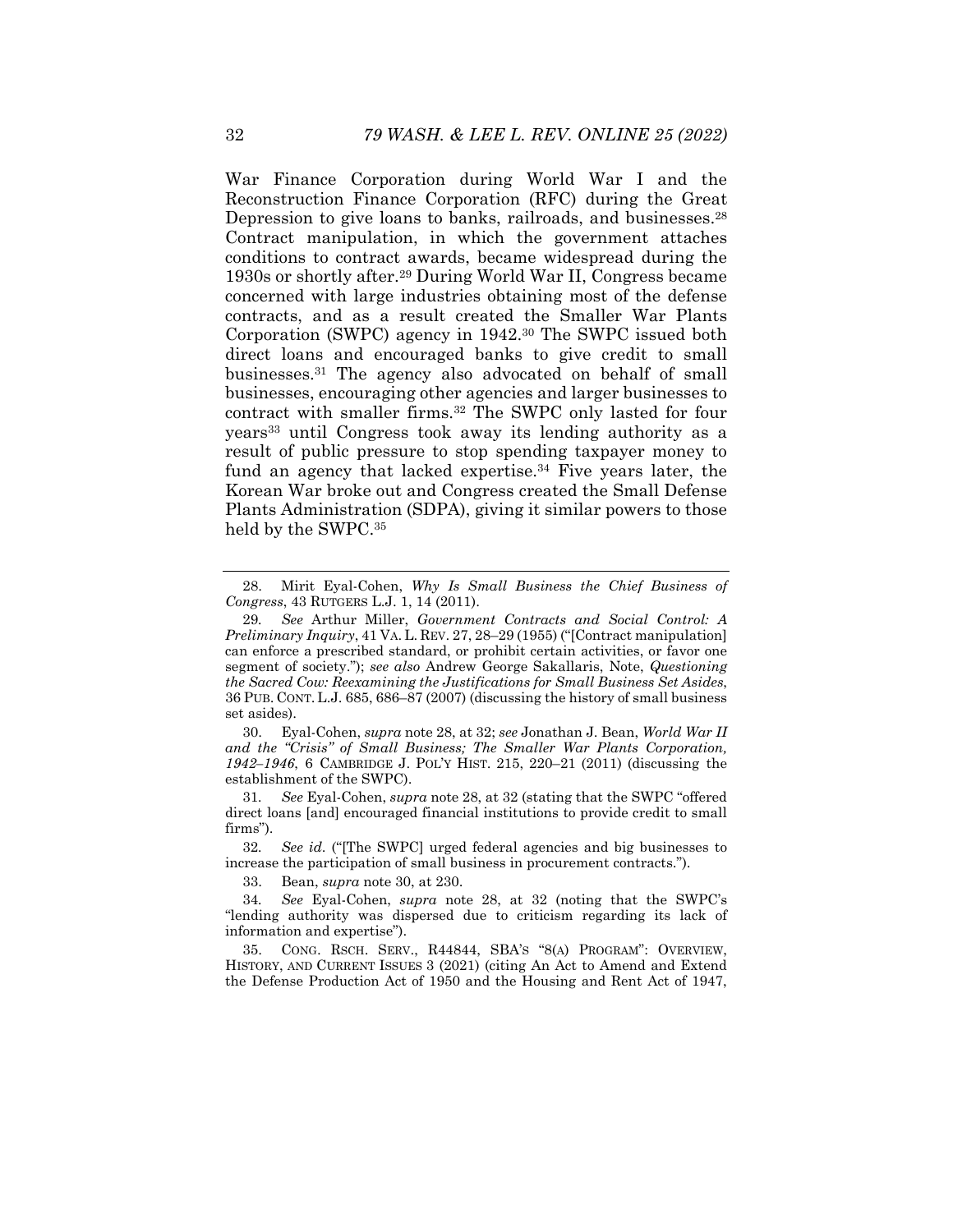After the SWPC and its successor, the SDPA, were abolished, the Small Business Act of 1953 created the initial, temporary version of the SBA.36 The Act transferred some of the SDPA's powers to the newly created SBA.37 This time, Congress intended that the SBA would use its broad grant of powers in peacetime in addition to when the nation was at war.38 The SBA's authority originally terminated on June 30, 1955.39 In 1958, Congress granted the SBA permanent agency status.40 Early powers of the SBA included its business and disaster loan programs under sections  $7(a)$  and  $(b)$ ;<sup>41</sup> these programs have lasted until the present day.<sup>42</sup>

Over time, Congress amended the SBA's Enabling Act to add additional programs. Particularly relevant to this Note is an amendment passed in 1978, a decade after Martin Luther King, Jr. was assassinated,<sup>43</sup> with the Civil Rights Movement of the 1960s in the intervening decade.44 In that amendment, Congress updated the SBA's Enabling Act "to give the SBA express statutory authority for its 8(a) Program for minority-owned businesses."45 Over the years this has become known simply as the 8(a) program, which provides contracting

36*. See* Small Business Act of 1953 § 221(a) (terminating the SBA's authority on June 30, 1955).

- 37*. Id*. § 104.
- 38*. Id*. § 207(a).
- 39*. Id*. § 221(a).

 40. CONG. RSCH. SERV., R44844, SBA'S "8(A) PROGRAM": OVERVIEW, HISTORY, AND CURRENT ISSUES 3 (2021); Small Business Act of 1958, Pub. L. 85-536, § 2(a), 72 Stat. 384, 387 (July 18, 1958) (codified at 15 U.S.C. § 631).

 41. These loan programs existed as early as the 1953 Act, although the section numbers did not become familiar until 1958. §§ 207(a)–(b), 67 Stat. at 235–36; §§ 7(a)–(b), 72 Stat. at 387–89.

42*. See* Small Business Act, 15 U.S.C. § 636 (authorizing the SBA to make business and disaster loans).

43*. Assassination of Martin Luther King, Jr.*, MARTIN LUTHER KING, JR. RSCH. & EDUC. INST., https://perma.cc/AUS6-UJRH.

44*. See Civil Rights Movement*, HISTORY.COM (Oct. 27, 2009), https://perma.cc/J968-44MY (last updated Jan. 18, 2022) (detailing a timeline, key events, and leaders of the Civil Rights movement).

 45. CONG. RSCH. SERV., R44844, SBA'S "8(A) PROGRAM": OVERVIEW, HISTORY, AND CURRENT ISSUES 5 (2021).

Pub. L. No. 82-96, § 110, 65 Stat. 131, 139 (1951) (codified at 50 U.S.C.  $§$  4501)).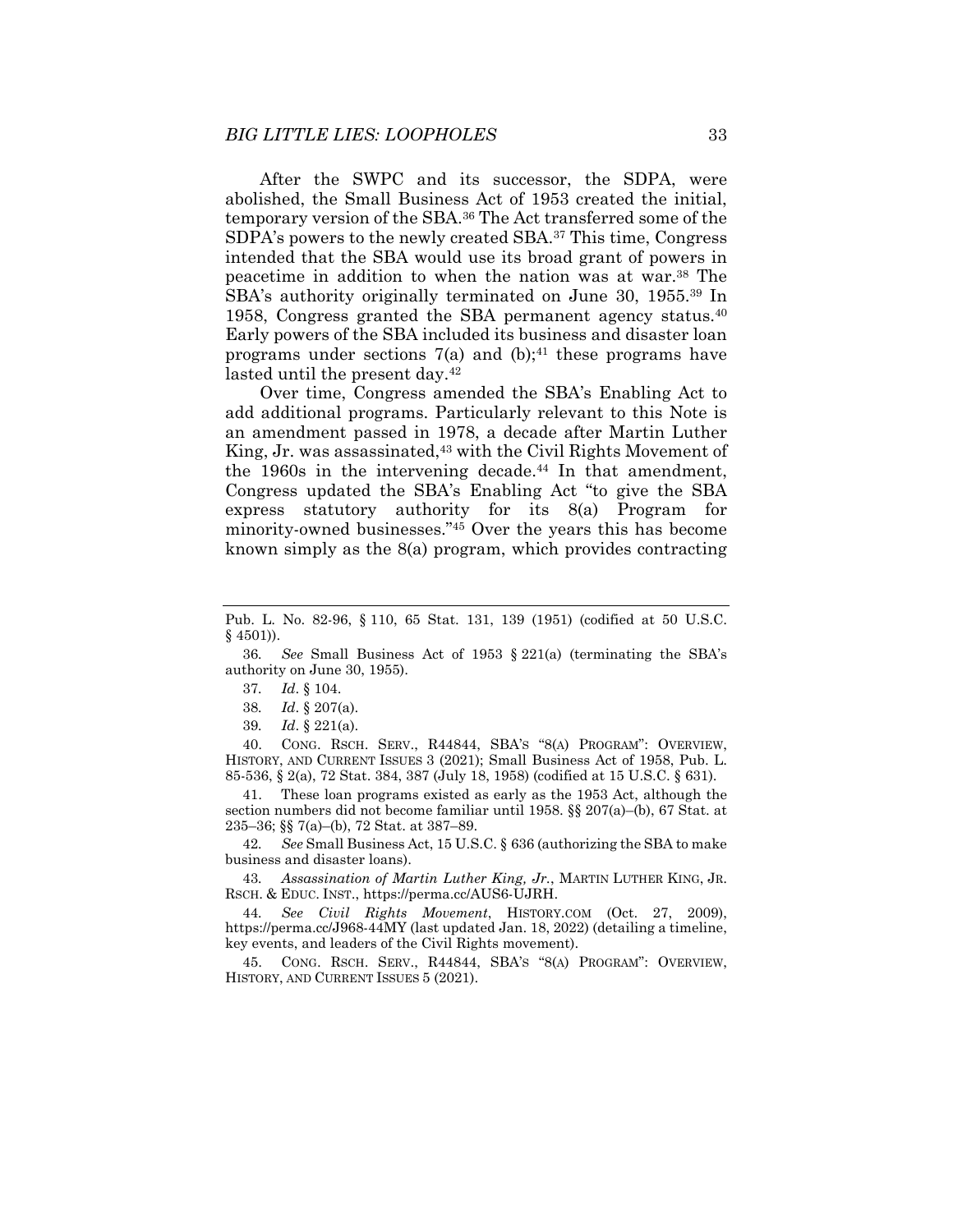assistance and set-asides to small businesses owned by an individual who is a member of a minority group.46

In addition to contracting assistance for minority-owned small businesses, Congress also granted the SBA authority to provide support for service-disabled veteran-owned small businesses (SDVOSB) in 1999.47 Congress created the SDVOSB program as a reaction to public pressure for the government to provide more assistance to veteran entrepreneurs.48 The deployment of small business owners to the Gulf War had economically injured their small businesses.49

Today, the SBA's fingers are in a lot of pies. In addition to the contracting assistance programs discussed above, the SBA has programs for women-owned small businesses and small businesses located in historically underutilized business zones.50 The SBA facilitates a mentor-protégé program that pairs small businesses with experienced government contractors.51 The agency's loan programs include the 7(a) business loans and the 7(b) disaster loans mentioned *supra*, as well as investment capital assistance, surety bonds, and grants.52 It provides business guides to many different business communities, and creates and disseminates online learning

48*. See id*. § 101 ("The United States must provide additional assistance and support to veterans to better equip them to form and expand small business enterprises, thereby enabling them to realize the American dream that they fought to protect.").

49*. See* S. Rep. No. 106-136, at 3–4 (1999) ("The Committee [on Small Business] believes that the SBA has not provided enough assistance to veteran entrepreneurs . . . . During and after the Persian Gulf War in the early 1990's [sic], the Committee heard from reservists whose businesses were harmed, severely crippled, or even lost, by their absence.").

50*. Women-Owned Small Business Federal Contracting Program*, U.S. SMALL BUS. ADMIN., https://perma.cc/T5JA-ED2C; *HUBZone Program*, U.S. SMALL BUS. ADMIN., https://perma.cc/SS9G-7W89.

51*. SBA Mentor-Protégé Program*, U.S. SMALL BUS. ADMIN., https://perma.cc/J8S9-CEVK.

52*. See also Investment Capital*, U.S. SMALL BUS. ADMIN., https://perma.cc/3YGE-82BV; *Surety Bonds*, U.S. SMALL BUS. ADMIN., https://perma.cc/BUV7-JJY9; *Grants*, U.S. SMALL BUS. ADMIN., https://perma.cc/SS5V-ZXQ4.

<sup>46</sup>*. See* 13 C.F.R. § 124.1 (2022) (describing the purpose of the 8(a) program).

<sup>47</sup>*. See* Veterans Entrepreneurship and Small Business Development Act, Pub. L. No. 106-50, § 502, 113 Stat 233, 247 (1999) (codified at 15 U.S.C. § 644) (creating the SDVOSB program).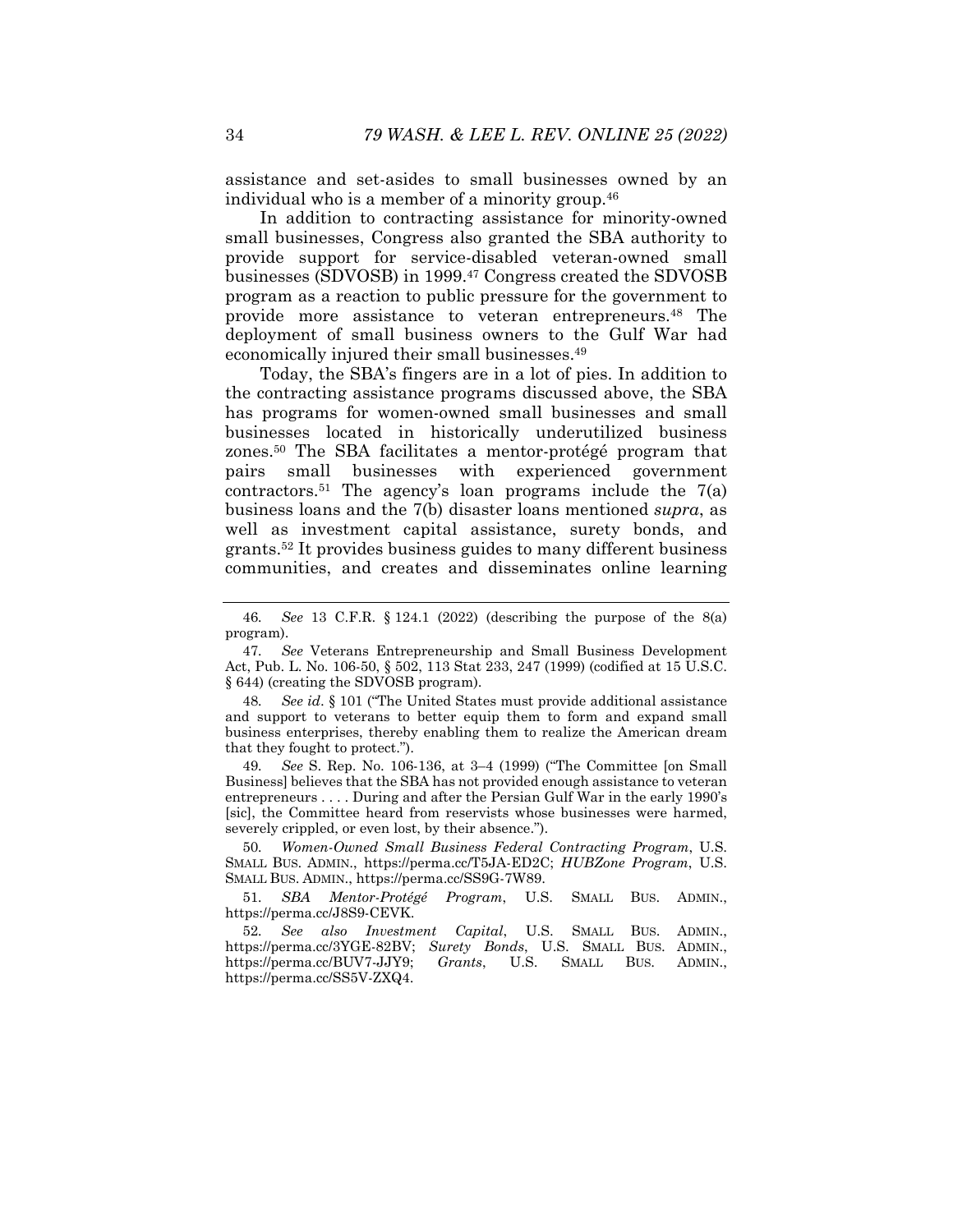programs to educate business owners.53 While individuals have critiqued many of the SBA programs, $54$  this Note will focus on the exploitation of the 7(a) and 7(b) loan programs, as well as the 8(a) and SDVOSB contracting assistance programs.

It is easy to see how the SBA came to oversee and regulate so many varied programs. The small business has taken on a mythological character in American culture.55 Because of the widespread popularity of the small business, politicians have virtually no choice but to hop on the small business bandwagon.56 As a result, Congresspersons pass policies so they can tell their constituents that they support small businesses, and the SBA receives yet another program under its umbrella. This Note provides a cautionary tale about the potential for undesirable results when one agency regulates such a wide range of business assistance programs, some of which are not even restricted to small businesses.57

## III. SBA PROGRAMS TODAY: A PRIMER

This Part introduces two of the SBA's contracting assistance programs and two of the SBA's loan programs in

55*. See* Eyal-Cohen, *supra* note 28, at 14, 24 (describing small businesses as the "epitome of American liberty" and as "promot[ing] social justice"); Miller, *supra* note 29, at 45 ("[T]he small businessman is one of our national heroes, occupying a high place in the myth-system which makes the national tradition."); Bean, *supra* note 30, at 216 ("Small business has always had a special place in the mythology of American democracy."); Sakallaris, *supra* note 29, at 685 ("[T]he small business set aside has become one of the most sacred of the current sacred cows of the federal procurement scene." (citations omitted)).

56*. See* Frank Newport, *Americans' Views of Socialism, Capitalism Are Little Changed*, GALLUP (May 6, 2016), https://perma.cc/4T4B-CQ3R (reporting that 96 percent of Americans have a positive image of small businesses).

57*. See Disaster Assistance*, SMALL BUS. ADMIN., https://perma.cc/F7M2- YWCW (stating that "[b]usinesses of all sizes located in declared disaster areas" can use an SBA disaster loan).

<sup>53</sup>*. Business Guide*, U.S. SMALL BUS. ADMIN., https://perma.cc/7T7N-79B8; *SBA Learning Platform*, SMALL BUS. ADMIN., https://perma.cc/8B4M-H3TV.

<sup>54</sup>*. See, e.g.*, Denise Benjamin Sirmons, *Federal Contracting with Women-Owned Businesses: An Analysis of Existing Challenges and Potential Opportunities*, 33 PUB. CONT. L.J. 725, 768 (2004) (critiquing the effect of recent acquisition reforms on the purpose of the Women-Owned Small Business Program).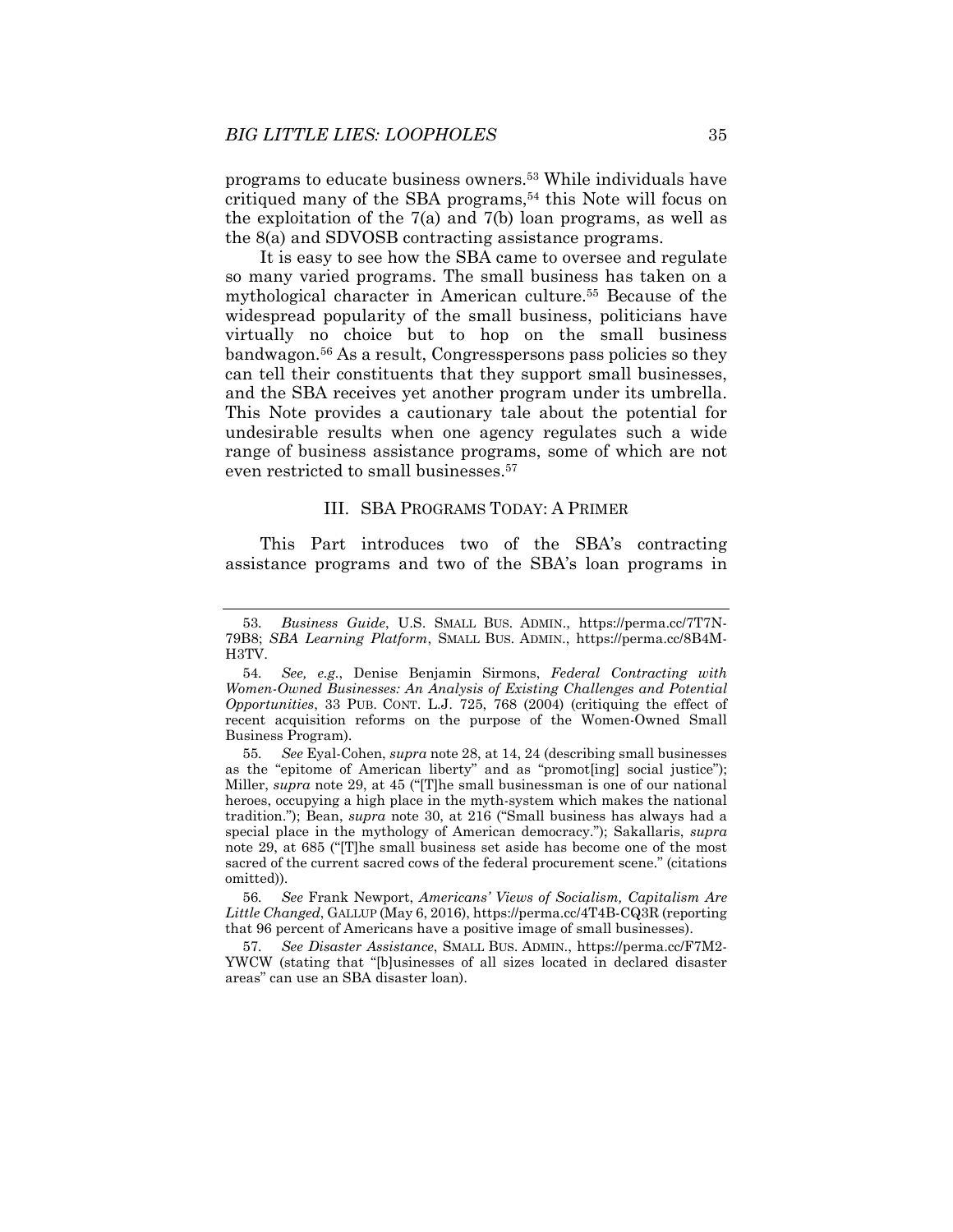more detail. For all the programs described below except the 7(b) Disaster Loan Program,58 firms supposedly have to meet a certain size standard depending on the industry in which they conduct their business.59 After considering four SBA programs, Part IV examines their continued exploitation by sophisticated entities.

### *A. 8(a) Program*

The 8(a) program is for economically and socially disadvantaged business owners.60 "Socially disadvantaged," as defined by the statute, means the individual has "been subjected to racial or ethnic prejudice or cultural bias because of their identity as a member of a group without regard to their individual qualities."61 Members of enumerated racial minority groups, such as Alaska Natives, are entitled to a rebuttable presumption that they are socially disadvantaged.62 Individuals whose race or ethnicity is not listed in the regulations can "establish social disadvantage by a preponderance of the evidence."63

Economically disadvantaged means that the individual is socially disadvantaged as defined above, and their "ability to compete in the free enterprise system has been impaired due to diminished capital and credit opportunities."64 The statute mandates that "[t]he net worth of an individual claiming disadvantage must be less than \$750,000," but this excludes several assets: the individual's primary residence; funds invested in an IRA or official retirement account; income (but not losses) received from an 8(a) participant that is an S-corporation, LLC, or partnership that is reinvested in the firm or used to pay the firm's taxes; and several other assets that apply specifically to Alaska Native Corporations (ANCs)

- 63*. Id*. § 124.103(c)(1).
- 64. 15 U.S.C. § 637(a)(6)(A).

<sup>58</sup>*. See* Small Business Act, 15 U.S.C. § 636(b)(1)(A) (authorizing the SBA to make disaster loans to businesses of any size).

<sup>59</sup>*. North American Industry Classification System*, U.S. CENSUS (2022), https://perma.cc/BB4P-9AMB.

<sup>60</sup>*. See* 15 U.S.C. § 637 (authorizing the 8(a) program).

<sup>61</sup>*. Id*. § 637(a)(5).

 <sup>62. 13</sup> C.F.R. § 124.103(b)(1) (2022).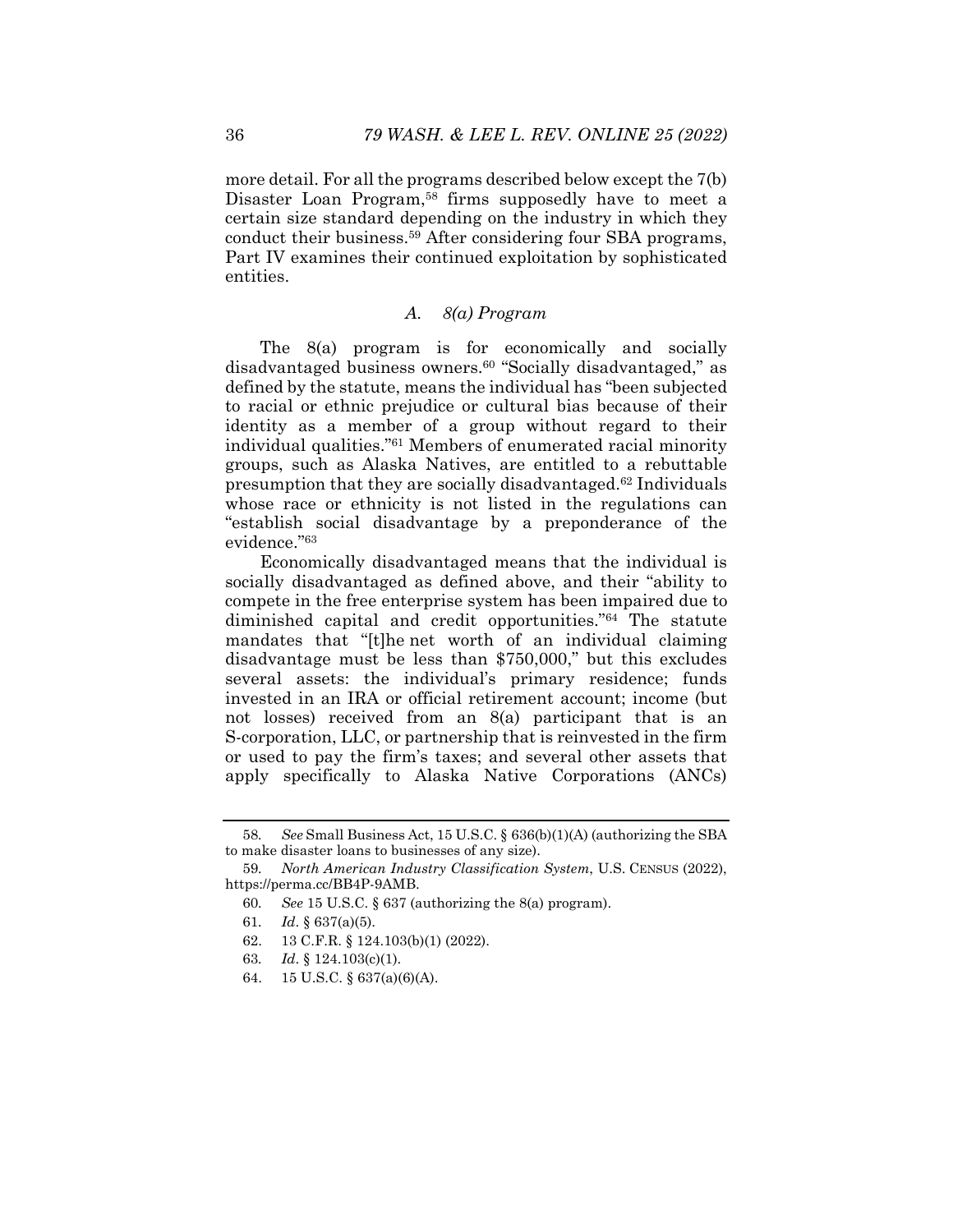discussed in greater detail *infra*.65 The 8(a) program is a one-time program that lasts for nine years,<sup>66</sup> although small businesses may extend this period for one year if they were a participant during the COVID-19 pandemic.67 Although the statutory goal is for agencies to spend 5 percent of federal contracting dollars on  $8(a)$  businesses,<sup>68</sup> over the past five years agencies have spent 9.8 percent with 8(a)s.<sup>69</sup> President Biden's goal is to increase this figure to 15 percent by fiscal year 2025.70 To meet this goal, the administration issued a memo directing that 11 percent of total eligible contract spending will be awarded to 8(a) businesses in fiscal year 2022.71 This proposed increase makes the changes advocated in this Note even more important to ensure that the increased federal dollars intended for minority-owned small businesses are not instead spent with larger businesses.

## *B. SDVOSB Program*

The SDVOSB program is for small businesses owned by veterans "who possess[] either a valid disability rating letter issued by the Department of Veterans Affairs [VA] . . . or a valid disability determination from the Department of Defense."72

69*. See* SMALL DISADVANTAGED BUSINESS FY2020 PRIME CONTRACTING, U.S. SMALL BUS. ADMIN. 1, https://perma.cc/N9KC-9UGN (PDF) (providing 8(a) data from 2014 to 2020); Daniel Wilson, *White House Ups Small Biz Contracting Goals in Equity Push*, LAW360 (Dec. 2, 2021, 8:07 PM), https://perma.cc/5T5A-KCA2 (PDF) (averaging data for the past five years).

 70. Jason S. Miller, Memorandum for the Heads of Exec. Dep'ts & Agencies on Advancing Equity in Fed. Procurement 1 (Dec. 2, 2021), https://perma.cc/669A-423Y.

71*. Id*. at 2.

<sup>65</sup>*. See infra* Part IV.B.

 <sup>66. 13</sup> C.F.R. § 124.104(c)(2) (2022).

<sup>67</sup>*. See* Extension of Participation in 8(a) Business Development Program, 86 Fed. Reg. 2,529, 2,530 (Jan. 13, 2021) (to be codified at 13 C.F.R. pt. 124) ("[F]or a firm participating in the 8(a) BD program as of March 13, 2020 and through January 13, 2021, SBA will extend its program term by one  $year \dots$ ").

<sup>68</sup>*. See* 15 U.S.C. § 644(g)(1)(A)(iv) ("The Governmentwide goal for participation by small business concerns owned and controlled by socially and economically disadvantaged individuals shall be established at not less than 5 percent of the total value of all prime contract and subcontract awards for each fiscal year.").

 <sup>72. 13</sup> C.F.R. § 125.11 (2022).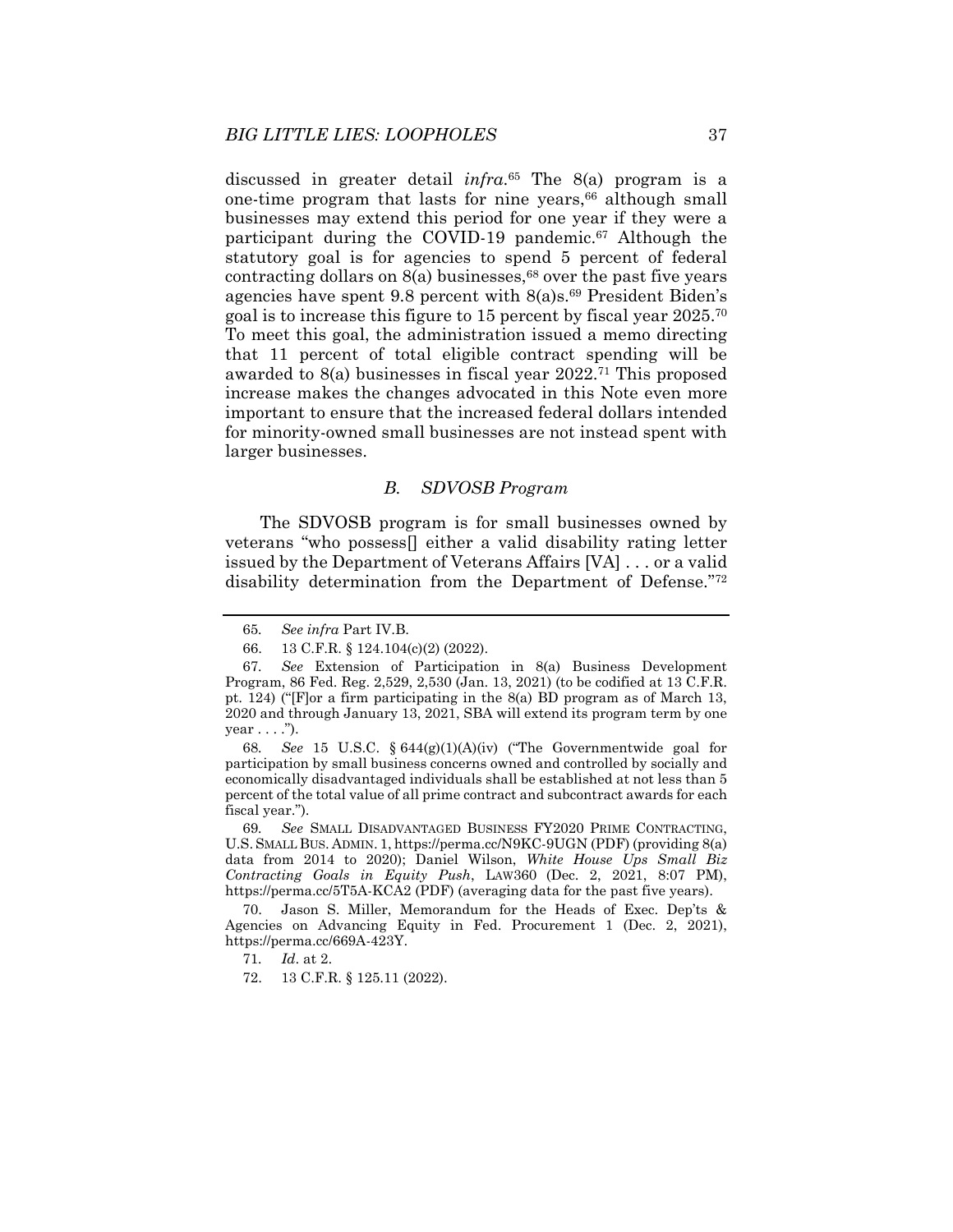The business may also register in the VA's database as a service-disabled veteran.73 Additionally, "reservists or members of the National Guard disabled from a disease or injury incurred or aggravated in line of duty or while in training" qualify for the SDVOSB program.74 To obtain SDVOSB status, firms merely have to self-certify.75

The business must be "at least 51% unconditionally and directly owned by one or more service-disabled veterans."76 The "management and daily business operations of the concern must be controlled by one or more service-disabled veterans."<sup>77</sup> SDVOSBs can have multiple managers, but the "highest officer position in the concern" must be held by the service-disabled veteran.78 In the case of a partnership, at least one of the general partners must obtain service-disabled veteran status.79 The VA has a parallel program called "Vets First" with extremely similar qualifications; however, the VA has a verification process that requires documentation rather than self-certification.<sup>80</sup>

#### *C. 7(a) Business Loan Program*

In addition to contracting assistance programs, the SBA also assists small businesses by providing business loans.81 The 7(a) program is meant for small businesses that are not able to obtain funding from traditional sources.82 The Paycheck

- 76. 13 C.F.R. § 125.12 (2022).
- 77*. Id*. § 125.13(a).
- 78*. Id*. § 125.13(b).
- 79*. Id*. § 125.13(c).
- 80. 38 C.F.R. § 74.2 (2022).
- 81. Small Business Act, 15 U.S.C. § 636.

82*. See id*. § 636(a) (authorizing the Business Loan Program, also known as the 7(a) program).

<sup>73</sup>*. Id*.

<sup>74</sup>*. Id*.

<sup>75</sup>*. See Veteran Assistance Programs*, U.S. SMALL BUS. ADMIN., https://perma.cc/9GLA-WUWU (stating that owners "can self-certify [their] business to the federal government as being owned by a service-disabled veteran").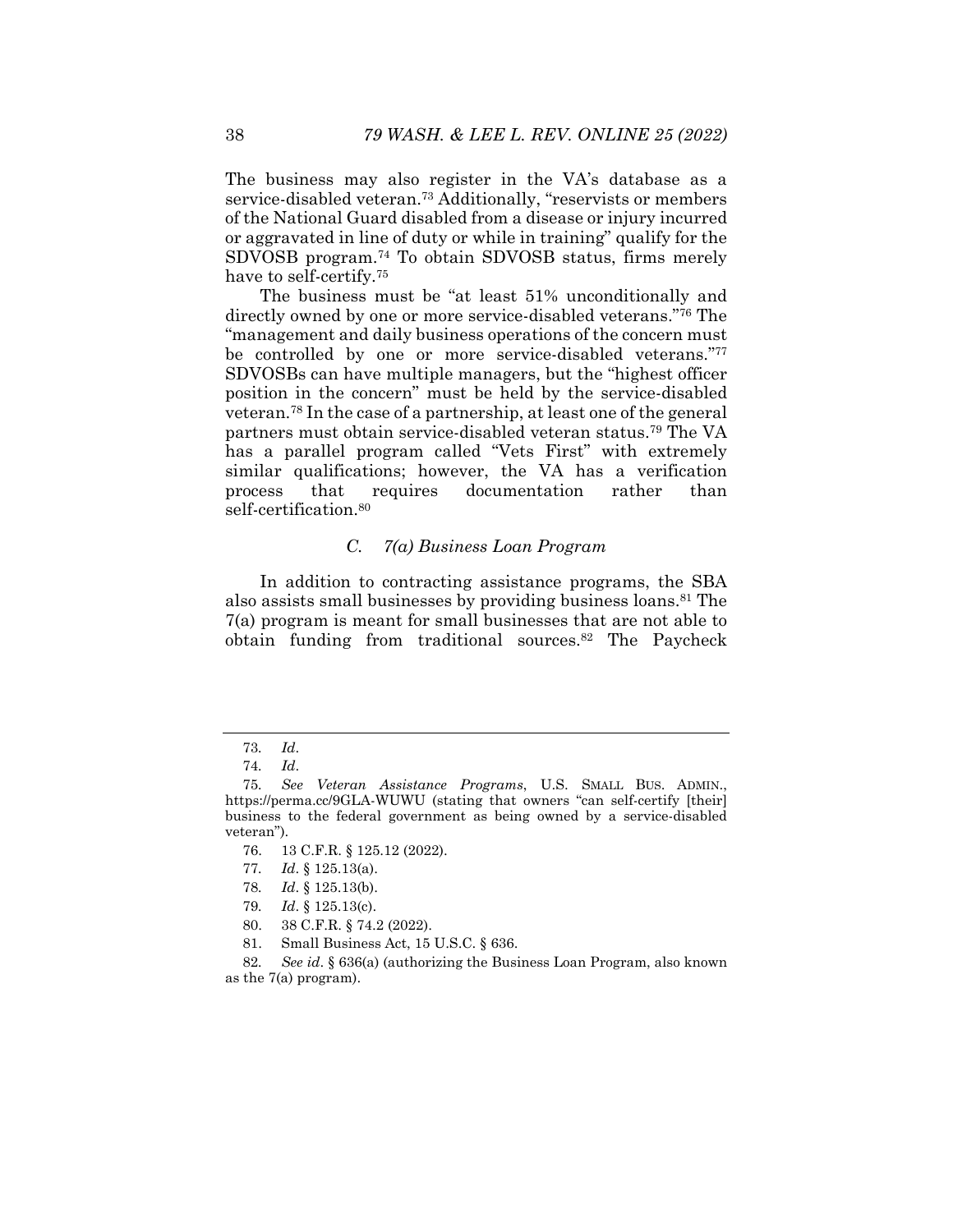Protection Program (PPP) fell under the SBA's 7(a) authority<sup>83</sup> and was "designed to provide a direct incentive for small businesses to keep their workers on the payroll" during the pandemic.84 The first round of the program ran from February  $15, 2020^{85}$  to August 8, 2020;<sup>86</sup> loans were made by banks and guaranteed by the SBA.87 The SBA disbursed \$523 billion during the first round of the PPP.<sup>88</sup> The SBA began disbursing round two of the PPP on January 11, 2021.<sup>89</sup> Round two ended on May 31, 2021, although existing borrowers are still eligible for PPP loan forgiveness.90

85. CARES Act § 1102.

87*. Paycheck Protection Program (PPP) Loan Data—Key Aspects*, U.S. SMALL BUS. ADMIN. 1, https://perma.cc/NV8G-6CES (PDF).

 88. Stacy Cowley & Ella Koeze, *1 Percent of P.P.P. Borrowers Got Over One-Quarter of the Loan Money*, N.Y. TIMES (Dec. 2, 2020), https://perma.cc/8KDM-VJLA (last updated Oct. 11, 2021).

89*. See* Economic Aid to Hard-Hit Small Businesses, Nonprofits, and Venues Act, Pub. L. No. 116-260, § 304, 134 Stat. 1182, 1996 (2021) (codified at 15 U.S.C. § 636) (restarting the PPP); Press Release, U.S. Small Business Administration, PPP Reopens Jan 11 (Jan. 8, 2021), https://perma.cc/UCF7- DU99 (announcing that the SBA would reopen the PPP on January 11, 2021).

90*. See* PPP Extension Act of 2021, Pub. L. No. 117-6, 135 Stat. 250 (codified at 15 U.S.C. § 636) (extending the PPP to June 30, 2021 but noting that beginning on June 1 "the Administrator of the Small Business Administration shall not accept new lender applications," effectively ending the program on May 31).

 <sup>83.</sup> Coronavirus Aid, Relief, and Economic Security (CARES) Act, Pub. L. No. 116-136, § 1102, 134 Stat. 281, 286 (Mar. 27, 2020) (codified at 15 U.S.C. § 636).

<sup>84.</sup> Press Release, Small Business Administration, Paycheck Protection<br>ogram Forgiveness Town Hall (July 27, 2020, 7:00PM), Program Forgiveness Town Hall (July 27, 2020, 7:00PM), https://perma.cc/6RMW-9DGB.

 <sup>86.</sup> Extending Authority for Commitments for the Paycheck Protection Program and Separating Amounts Authorized, Pub. L. No. 116-147, § 1, 134 Stat. 660, 660 (July 4, 2020) (codified at 15 U.S.C. § 636). Note that in between this Act, passed on the Fourth of July, and the CARES Act, Congress actually extended the covered period of the PPP until December 31, 2020. Paycheck Protection Program Flexibility Act of 2020, Pub. L. No. 116-142, § 3, 134 Stat. 641, 641 (June 5, 2020) (codified at 15 U.S.C. § 636). However, Section 1102 of Pub. L. No 116-147 walked the December 31 date back without explicitly overruling it by only appropriating funding through August 8. § 1102(b)(1), 134 Stat. at 660.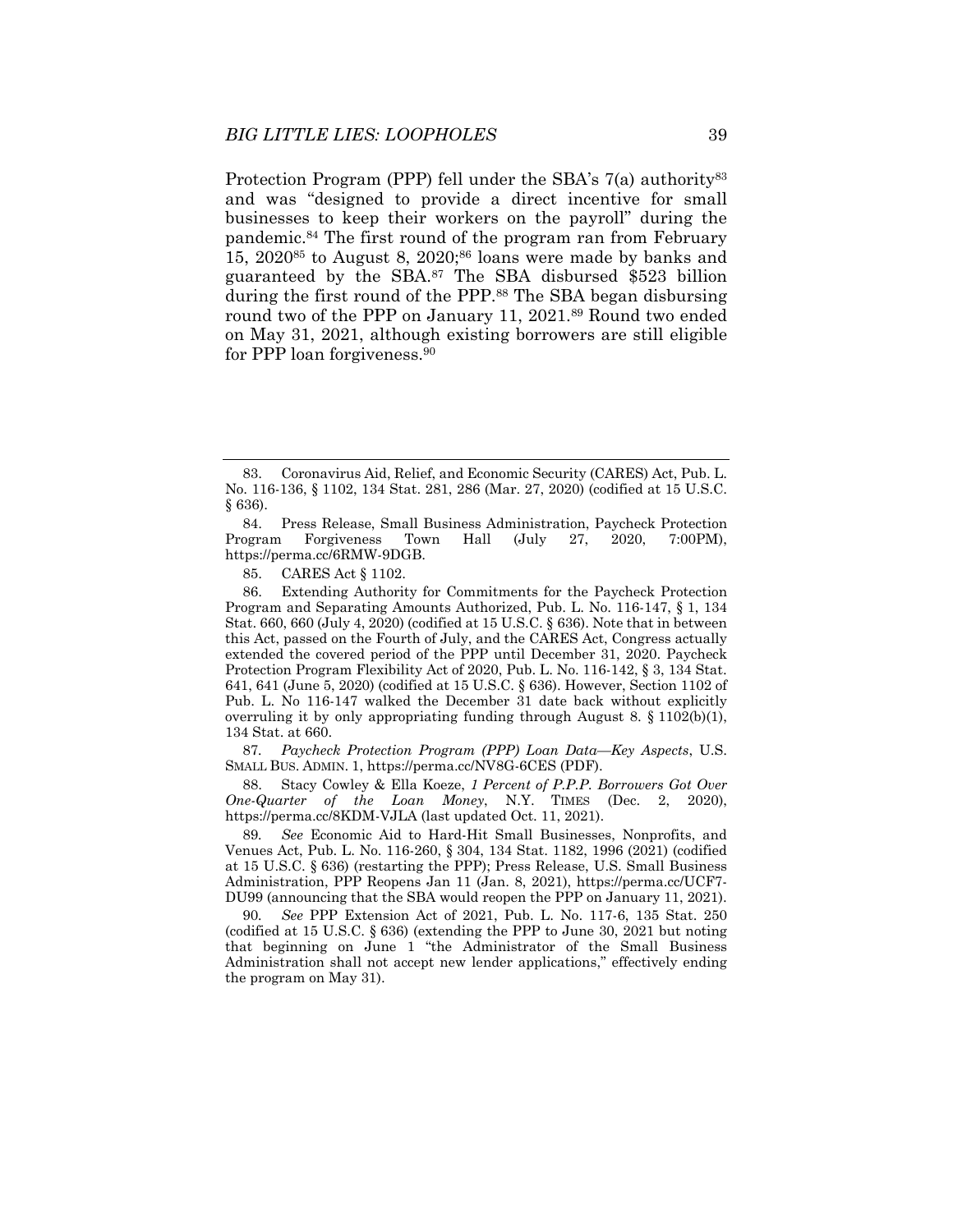#### *D. 7(b) Disaster Loan Program*

The Disaster Loan Program, or the 7(b) program, provides loans to businesses and homeowners after a government-declared disaster.91 The Disaster Loan Program is the only SBA program that is not limited to small businesses, 92 so instead of discussing the exploitation of this program by large businesses, this Note will discuss fraud in this program generally. For example, the SBA's Economic Injury Disaster Loan Program (EIDL) was created in response to the pandemic, and offers small businesses up to \$2 million in loans.93 The EIDL also distributed \$20 billion in grants over the summer of 2020.94

#### IV. COMMON TRENDS ACROSS SBA PROGRAMS

The creation of SBA programs is cyclical. A problem arises in society, and politicians in Congress become concerned. They create new programs with catchy names<sup>95</sup> in response to the latest societal ill by amending the Small Business Act.<sup>96</sup> Then, Congress essentially steps out of the picture, benefitting from all the political currency the one-off program generated. Once Congress amends the Small Business Act, the creation of federal regulations to implement the program lies with the SBA.97 Meanwhile, the Small Business Act remains a Frankenstein's monster of incongruous programs.

Each time Congress rushes to create complex systems in response to small business contracting problems, the resulting

<sup>91</sup>*. Disaster Assistance*, *supra* note 57.

<sup>92</sup>*. See* Small Business Act, 15 U.S.C. § 636(b)(1)(A) (authorizing the SBA to make disaster loans to businesses of any size).

 <sup>93.</sup> U.S. SMALL BUS. ADMIN. OFF. OF INSPECTOR GEN., OIG-21-02, INSPECTION OF SMALL BUSINESS ADMINISTRATION'S INITIAL DISASTER ASSISTANCE RESPONSE TO THE CORONAVIRUS PANDEMIC 1 (2020), https://perma.cc/5DWP-HF7S (PDF).

<sup>94</sup>*. Id*.

<sup>95</sup>*. See, e.g.*, the Coronavirus Aid, Relief, and Economic Security Act, Pub. L. No. 116-136, § 1102, 134 Stat. 281, 286 (Mar. 27, 2020) (codified at 15 U.S.C. § 636) (nicknamed the CARES Act).

<sup>96</sup>*. See id*. (amending Section 7(a) of the Small Business Act).

<sup>97</sup>*. See* 15 U.S.C. § 634(b)(6) (stating that the SBA Administrator may make "rules and regulations as he deems necessary to carry out the authority vested in him by or pursuant to" the Small Business Act).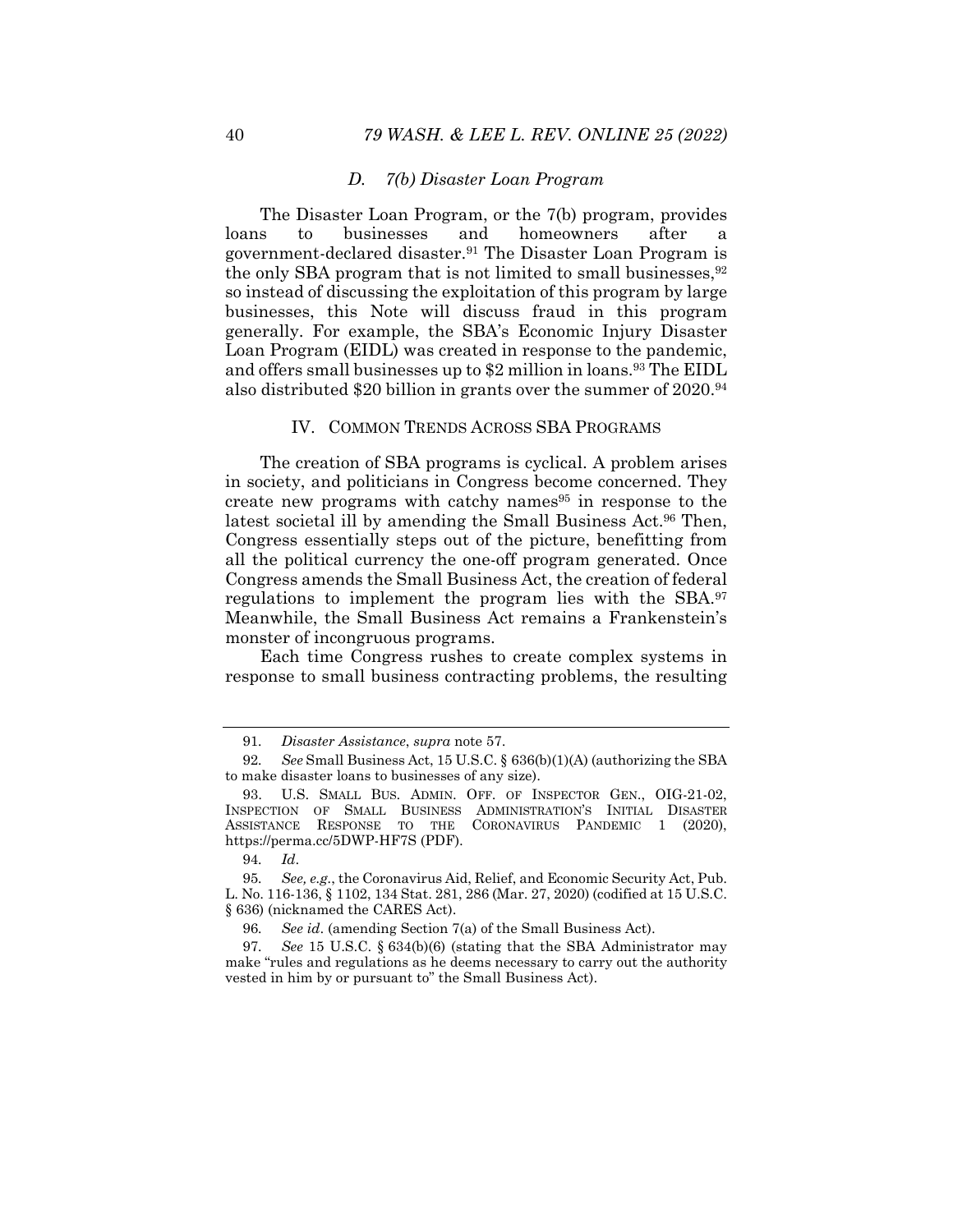programs are rife with opportunity for abuse. Forcing Congress to reinvent the wheel each time leads to foreseeable, repeat problems with the resulting programs. This Part will discuss the issues that result when Congress, rather than the SBA, creates new, complicated small business programs. These common issues point to the fact that the real problem is the structure through which Congress creates SBA programs. Many of the instances of large businesses profiting from programs not meant for them would resolve if the SBA utilized Congress's original grant of authority in the Small Business Act<sup>98</sup> as a broad, enabling superstructure under which to create its own programs.99

#### *A. SBA Programs Are Reactionary and Short-Sighted*

The first common problem is the reactionary and short-sighted nature of SBA programs. This subpart discusses the events that led to the hasty creation of SBA programs. Prime examples of this phenomenon come from the SDVOSB program and the PPP.

## 1. The SDVOSB Program Was a Reaction to the Aftermath of the Gulf War

In the late 1990s, the United States was reeling with the aftereffects of the Gulf War.100 The SBA eliminated a direct loan program for veterans in  $1995$ ,<sup>101</sup> and the public was upset by this

101*. See* JAMES TALENT, VETERANS ENTREPRENEURSHIP AND SMALL BUSINESS DEVELOPMENT ACT OF 1999, H.R. REP. NO. 106-206, at 14 (1999) ("Over the years, the interests of veterans, particularly the service-disabled, have fallen on infertile ground."); S. Rep. No. 106-136, at 3 (1999) (describing

<sup>98</sup>*. See* Small Business Act of 1958, Pub. L. 85-536, 72 Stat. 384, 387 (July 18, 1958) (codified at 15 U.S.C. § 631) (describing the SBA's authority as of the 1958 amendments giving it permanent agency status).

<sup>99</sup>*. See infra* Part V.

<sup>100</sup>*. See Persian Gulf War*, ENCYC. BRITANNICA, https://perma.cc/C5F4- S7FR (last updated Jan. 9, 2022) (describing the Gulf War); Leonard Silk, *Economic Scene: The Broad Impact of the Gulf War*, N.Y. TIMES (Aug. 16, 1991), https://perma.cc/87AP-TH6Q (describing testimony from the director of the Office of Management and Budget that the total cost of the Gulf War was \$61 billion and reporting that it "either triggered or aggravated the American recession"). For a deeper dive on the impact of the war on the economy see *The Gulf War and the U.S. Economy*, 91-31 FRBSF WKLY. LETTER (Sept. 13, 1991), https://perma.cc/6YZH-UY86 (PDF).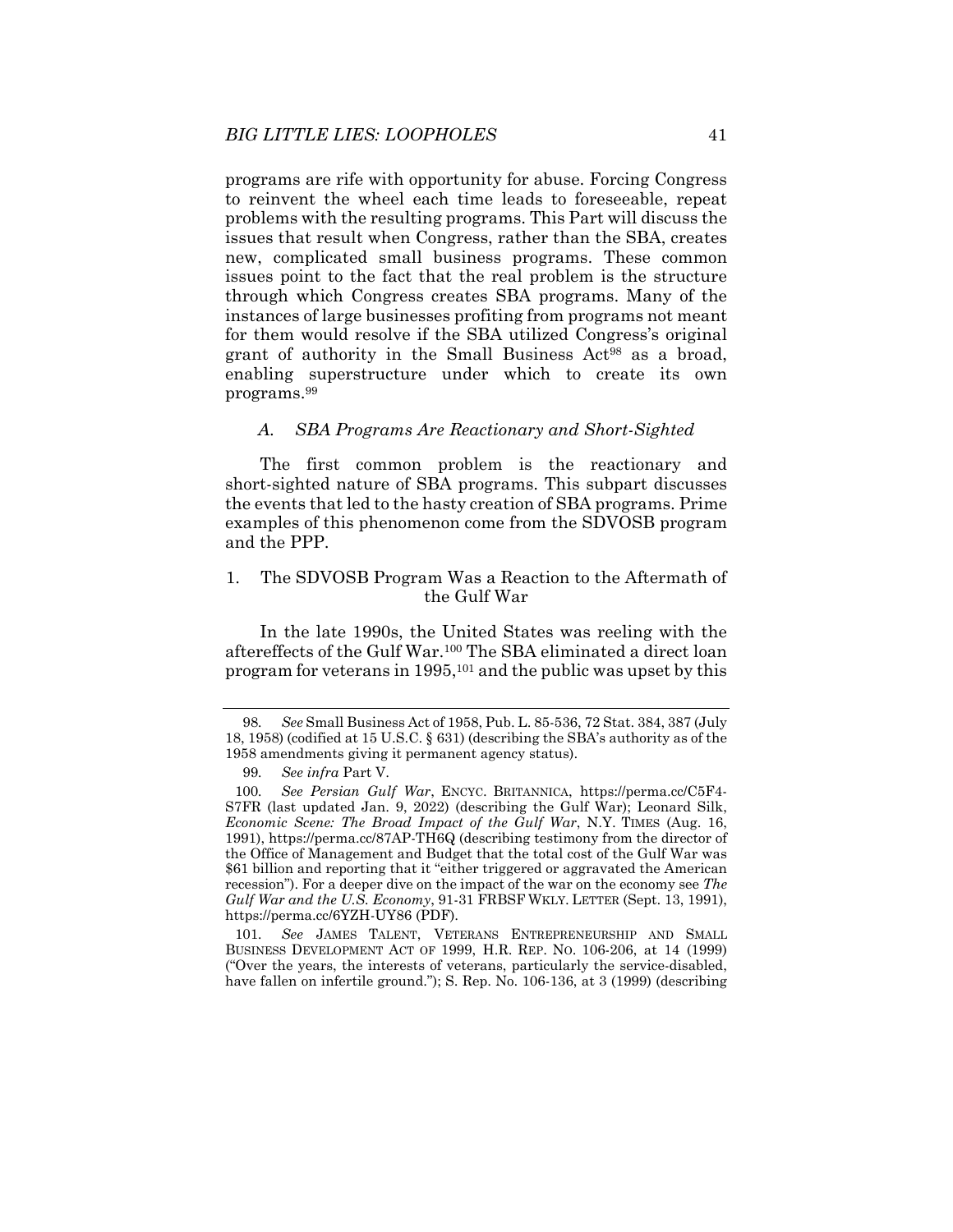development because businesses owned by servicemembers had recently suffered as a result of their owners deploying.102 As a reaction to public outcry, Congress passed the Veterans Entrepreneurship and Small Business Development Act in 1999, which established the SDVOSB program.103 At this time, the Small Business Act already gave the SBA the authority to craft rules and policies designed to assist veterans, but Congress decided to add a program to the Act instead.104

Although the Veterans Entrepreneurship and Small Business Development Act set a goal of awarding 3 percent of federal contracting dollars to SDVOSBs,105 it did not provide any systems for agencies to reach this mandate.<sup>106</sup> As a result, agencies struggled to meet the 3 percent goal.107 From 1999 to 2003, only four government agencies were able to meet the contracting goal as mandated by Congress.108 Instead of Congress legislating the lengthy and complex SDVOSB program, the SBA could have developed rules creating the SDVOSB program using the original grant of authority from Congress to "make such rules and regulations . . . necessary to

 103. Veterans Entrepreneurship and Small Business Development Act § 502.

104*. See* Small Business Act of 1958, Pub. L. 85-536, 72 Stat. 384, 387 (July 18, 1958) (codified at 15 U.S.C. § 631) (describing the SBA's authority as of the 1958 amendments giving it permanent agency status).

 105. Veterans Entrepreneurship and Small Business Development Act  $§ 502(a)(2).$ 

106. Fletcher, *supra* note 7, at 149.

 107. Paul Sherman, *Paved with Good Intentions: Obstacles to Meeting Federal Contracting Goals for Service-Disabled Veteran-Owned Small Businesses*, 36 PUB. CONT. L.J. 125, 131 (2006).

108*. Id*.

the necessity of more legislation to assist veterans because "[f]ederal support for veterans entrepreneurs, particularly service-disabled veterans, has declined").

<sup>102</sup>*. See* S. Rep. No. 106-136, at 3–4 (1999) ("The Committee [on Small Business] believes that the SBA has not provided enough assistance to veteran entrepreneurs . . . . During and after the Persian Gulf War in the early 1990's [sic], the Committee heard from reservists whose businesses were harmed, severely crippled, or even lost, by their absence."); Veterans Entrepreneurship and Small Business Development Act, Pub. L. No. 106-50, § 101, 113 Stat. 233, 234 (1999) (codified at 15 U.S.C. § 657b) ("The United States must provide additional assistance and support to veterans to better equip them to form and expand small business enterprises, thereby enabling them to realize the American dream that they fought to protect.").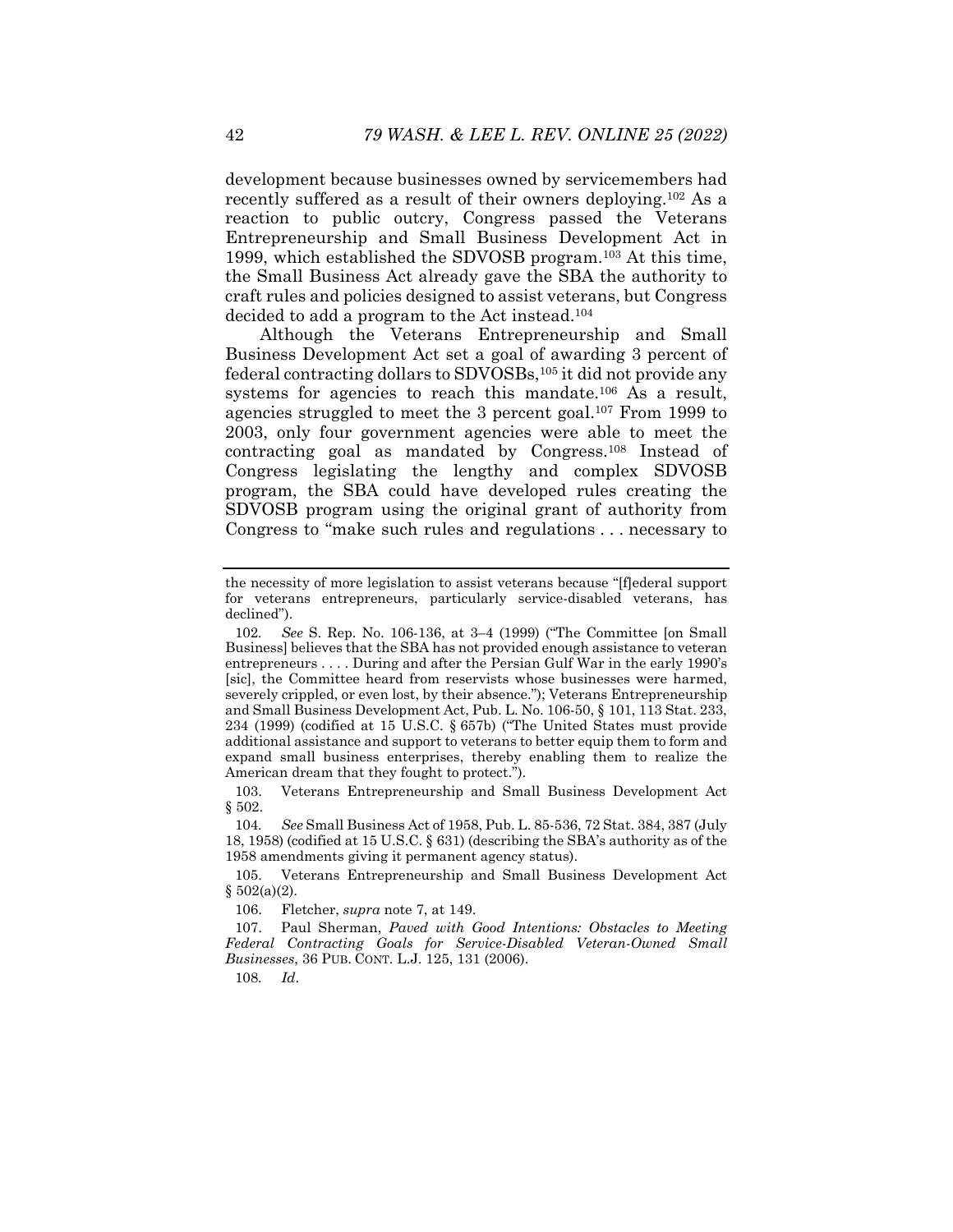carry out the [Administrator's] authority" under the Small Business Act.109

2. The PPP Was a Reaction to the COVID-19 Pandemic

Similarly, the PPP was one of a suite of stimulus packages that Congress rolled out in response to the dire economic situation caused by the COVID-19 pandemic.110 Like the SDVOSB program, the PPP and its subsequent amendments were incredibly complicated and difficult to interpret.<sup>111</sup> As early as 1958, section 7(a) of the Small Business Act granted the SBA the power "to make loans . . . as may be necessary to insure [sic] a well-balanced national economy."112 Congress defined a well-balanced economy as ensuring "that a fair proportion of the total purchases and contracts . . . for property and services for the Government ... be placed with small-business enterprises."113 Rather than Congress legislating and re-legislating, the SBA could have granted loans for small businesses to use during the pandemic under this existing grant of authority from Congress.114

 <sup>109.</sup> Small Business Act of 1958 § 5(b)(6).

<sup>110</sup>*. See Coronavirus Relief Options*, U.S. SMALL BUS. ADMIN., https://perma.cc/9W6S-RRS5 (listing the different options for receiving monetary assistance from the SBA if a business was adversely impacted by the COVID-19 pandemic).

 <sup>111.</sup> Since the CARES Act was passed in March 27, 2020, the PPP was amended in June and July to extend the covered period of the program until December 31, 2020, and to appropriate funding through August 8, 2020, respectively. Coronavirus Aid, Relief, and Economic Security (CARES) Act, Pub. L. No. 116-136, § 1102, 134 Stat. 281, 286 (Mar. 27, 2020) (codified at 15 U.S.C. § 636); Paycheck Protection Program Flexibility Act of 2020, Pub. L. No. 116-142, § 3, 134 Stat. 641, 641 (June 5, 2020) (codified at 15 U.S.C. § 636); Extending Authority for Commitments for the Paycheck Protection Program and Separating Amounts Authorized, Pub. L. No. 116-147, § 1, 134 Stat. 660, 660 (July 4, 2020) (codified at 15 U.S.C. § 636). Congress also restarted the PPP as of January 11, 2021. *See* Economic Aid to Hard-Hit Small Businesses, Nonprofits, and Venues Act, Pub. L. No. 116-260, § 304, 134 Stat. 1182, 1996 (2021) (codified at 15 U.S.C. § 636) (restarting the PPP); Press Release, *supra*  note 89 ("The U.S. Small Business Administration, in consultation with the Treasury Department, announced today that the Paycheck Protection Program will re-open the week of January 11 for new borrowers and certain existing PPP borrowers.").

 <sup>112.</sup> Small Business Act of 1958 § 7(a).

<sup>113</sup>*. Id*. § 2(a).

<sup>114</sup>*. Id*. § 7(a).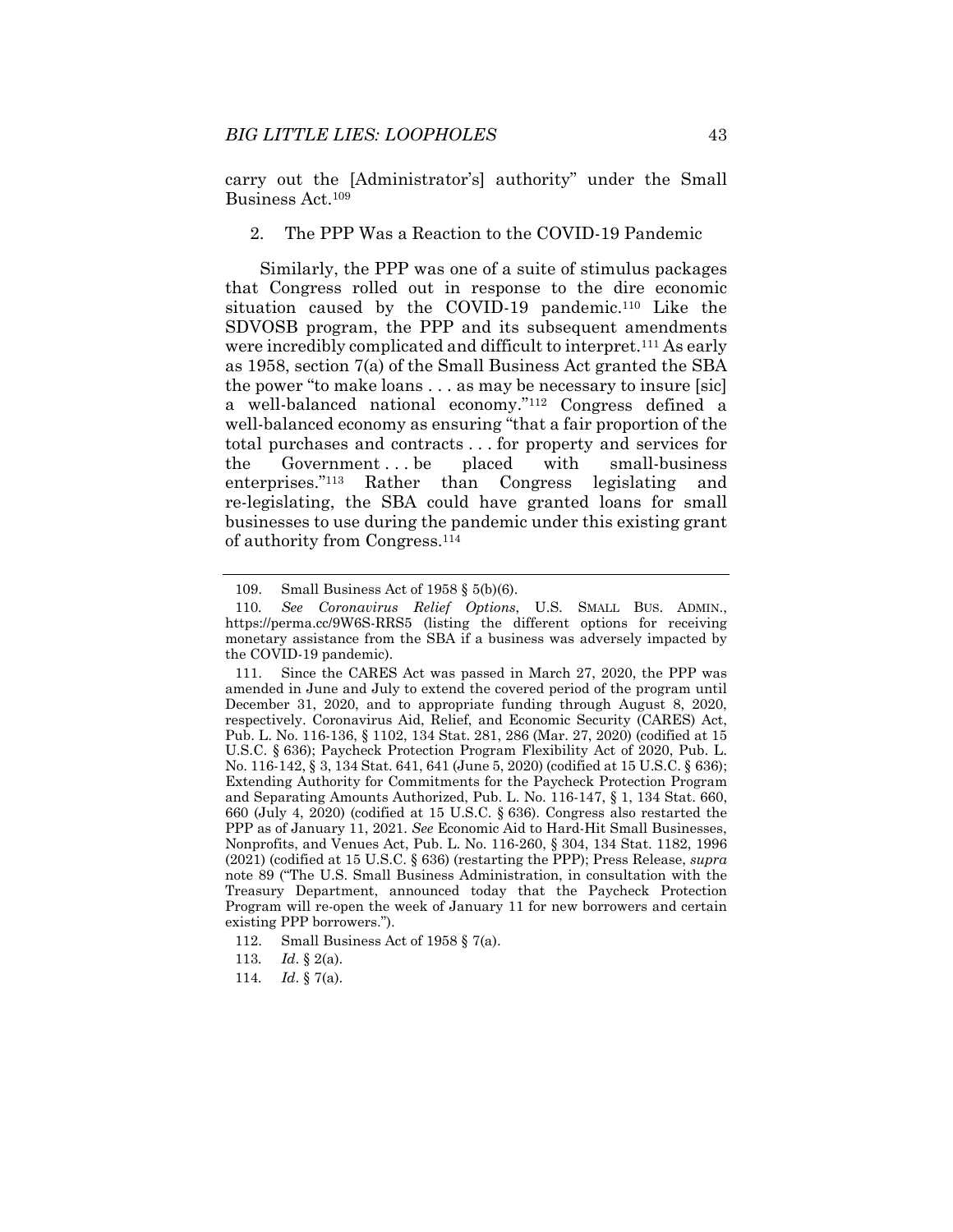#### *B. Rushed Legislation Leads to Loopholes Benefitting Large Businesses*

One of the most common and repeated problems that results from rushed115 and complicated programs is the unintended creation of loopholes that enable agencies to spend dollars with large, rather than small, businesses. The Alaska Native Corporations (ANCs) are perhaps the most famous entities to benefit from loopholes in the 8(a) program for socially and economically disadvantaged business owners.116

## 1. Loopholes in the 8(a) Program: Alaska Native Corporations

In the normal 8(a) program, management must be a member of the economically and socially disadvantaged group.117 Managers of firms taking advantage of the ANC rules do not have to be Alaska Natives at all.118 Owners of 8(a) companies that are not ANCs must have a net worth of below \$750,000, excluding the individual's primary residence, to meet the economically disadvantaged requirement.119 On the other hand, owners of ANCs are deemed economically disadvantaged as long as Alaska Natives or their descendants "own a majority of both the total equity of the ANC and the total voting powers to elect directors of the ANC through their holdings of settlement common stock[.]"120 Unlike the norm under the 8(a) program, "individual contract awards to ANCs are completely uncapped, remarkably even for contracts awarded on a

<sup>115</sup>*. See supra* note 24 and accompanying text.

<sup>116</sup>*. See* 13 C.F.R. § 124.103(b)(1) (2022) (codifying the rebuttable presumption that Alaska Natives are socially disadvantaged under the 8(a) program).

<sup>117</sup>*. See id*. § 124.101 (stating that a firm meets the 8(a) requirements "if it is a small business which is unconditionally owned and controlled by one or more socially and economically disadvantaged individuals").

<sup>118</sup>*. See id*. § 124.109(c)(4)(i)(B) ("Management may be provided by non-Tribal members if the concern can demonstrate that the Tribe can hire and fire those individuals, that it will retain control of all management decisions common to boards of directors . . . and that a written management development plan exists . . . .").

<sup>119</sup>*. Id*. § 124.104(c)(2).

<sup>120</sup>*. Id*. § 124.109(a)(1)–(2).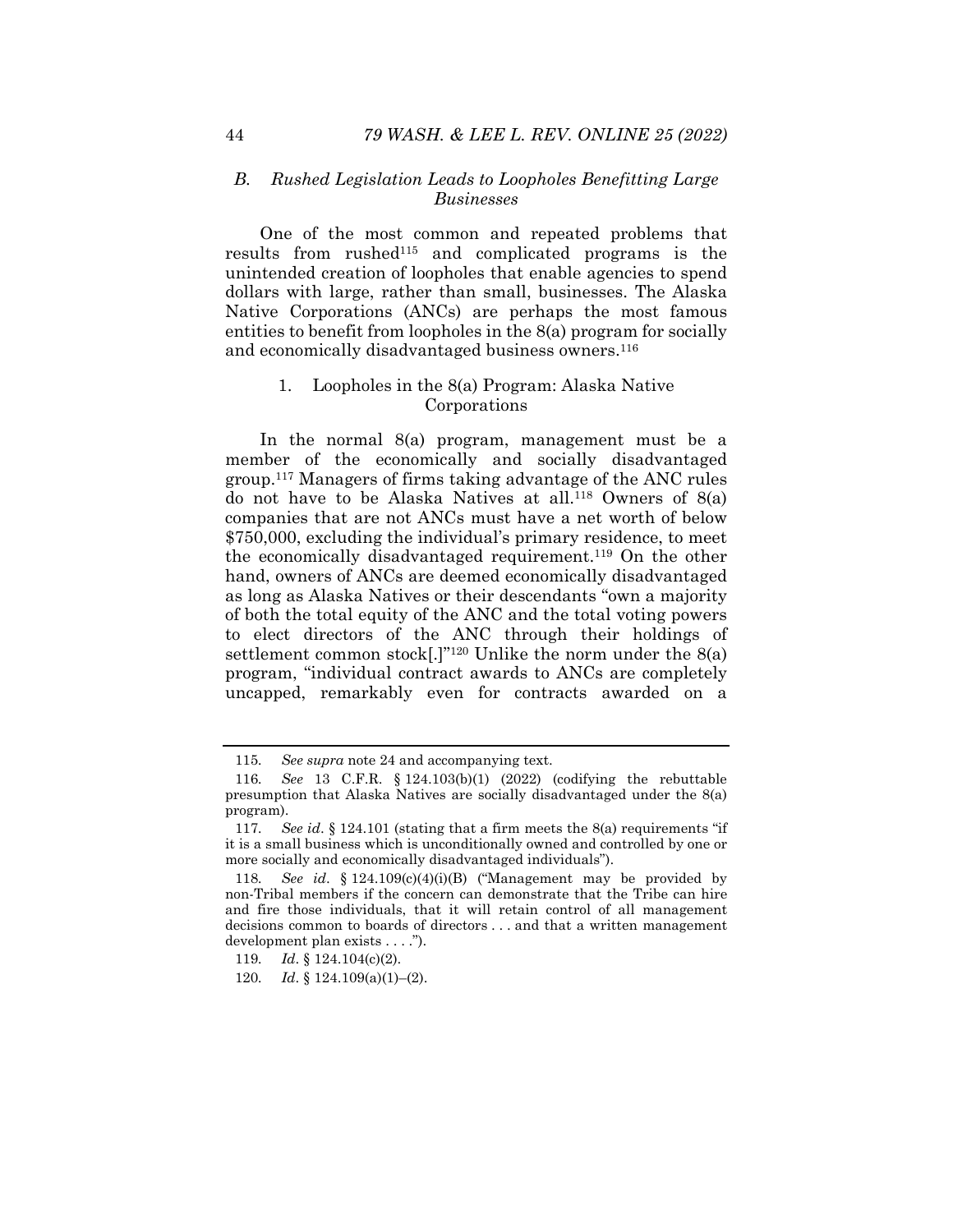sole-sourced basis."121 They are also exempt from a total 8(a) award ceiling.122

The most shocking loophole, however, is the fact that ANCs do not need to be small businesses at all.123 This is possible because "affiliations with the owning entity or other business enterprises of that entity are excluded in size determinations."124 ANCs have grown at an unprecedented rate as businesses have caught on to these immense statutory benefits.125

#### 2. Loopholes in the PPP

Sophisticated entities also profit from loopholes in the SBA's loan programs. For example, the PPP did not force recipients to use the loan to actually protect paychecks.126 In the hotel industry, over 210 owners received a PPP loan, including Omni Hotels & Resorts.127 Omni properties received anywhere from \$30 to \$71 million while also laying off workers and ceasing their health insurance coverage.128 The PPP was not restricted to small businesses which were unable to obtain funding from traditional sources<sup>129</sup> and recipients were not required to use the

127*. Id*.

 <sup>121.</sup> Daniel K. Oakes, Note, *Inching Toward Balance: Reaching Proper Reform of the Alaska Native Corporations' 8(a) Contracting Preferences*, 40 PUB. CONT. L.J. 777, 784 (2011) (citing 13 C.F.R. § 124.506(b)).

<sup>122</sup>*. See id*.; CONG. RSCH. SERV. R44844, SBA'S "8(A) PROGRAM": OVERVIEW, HISTORY, AND CURRENT ISSUES 21–22 (2021); *see also* 13 C.F.R. § 124.519(a) (describing dollar limits on the amount of 8(a) contracts program members may receive but exempting ANCs).

 <sup>123.</sup> Oakes, *supra* note 121, at 783.

 <sup>124.</sup> CONG. RSCH. SERV. R44844, SBA'S "8(A) PROGRAM": OVERVIEW, HISTORY, AND CURRENT ISSUES 17 (2021).

<sup>125</sup>*. See Alaska Native Corporations*, RES. DEV. COUNS. FOR ALASKA, https://perma.cc/M2FH-GBYL ("Alaska Native corporations cumulatively reported more than \$10.5 billion in revenues in 2018 . . . .").

 <sup>126.</sup> Peter Whoriskey et al., *'Doomed to Fail': Why a \$4 Trillion Bailout Couldn't Revive the American Economy*, WASH. POST, https://perma.cc/WV7X-8WM6 (last updated Oct. 5, 2020, 12:30 PM) (stating that loan recipients "were not compelled to use [PPP loan dollars] to protect paychecks—and many didn't").

<sup>128</sup>*. See id*. (noting that Omni took PPP money "while also furloughing workers and cutting off their health insurance coverage").

 <sup>129.</sup> This is a requirement of the SBA's Enabling Act for 7(a) financings. Small Business Act, 15 U.S.C. § 636; Coronavirus Aid, Relief, and Economic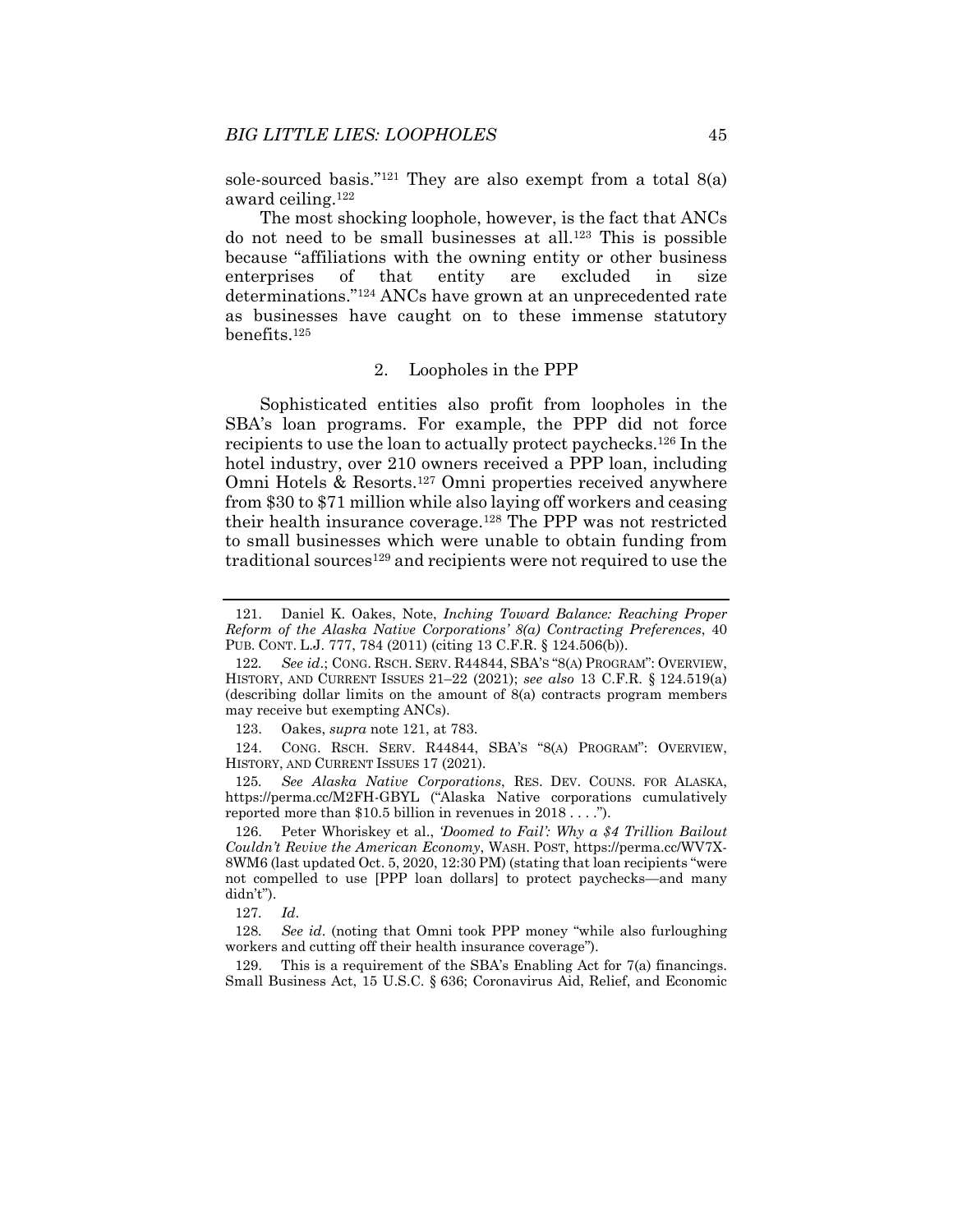funds to protect workers' paychecks.130 A program without these basic provisions benefitted sophisticated entities who used up valuable program dollars intended for small businesses.131

Another loophole in the PPP stems from its prior inconsistent application of rules depending on a business's size. When PPP round two began, it applied different rules to sole proprietors, independent contractors, and self-employed individuals than it did to businesses comprised of more than one person.132 Specifically, sole proprietors, contractors, and self-employed workers had to use a dollar amount from their income tax form that reflected the amount of money their business made after expenses to calculate how much they could get from the PPP.133 Other small businesses could use the amount of money their business made before expenses when making the calculation, which was obviously much higher than the net profit numbers from the single-employee companies.134 It is not clear why the SBA applied different rules depending on how small a firm is; if anything, it should aim to assist smaller firms equally or greater than larger businesses to stay in line with congressional intent.<sup>135</sup>

Over fifty days after round two of the PPP began, the SBA finally issued an interim final rule that fixed this loophole and applied the same calculation rules to sole proprietors, independent contractors, self-employed individuals, and larger

Security (CARES) Act, Pub. L. No. 116-136, § 1102, 134 Stat. 281, 291 (Mar. 27, 2020) (codified at 15 U.S.C. § 636).

<sup>130</sup>*. See* Whoriskey et al., *supra* note 126 (reporting that PPP recipients were not required to use the money to protect employees' paychecks).

<sup>131</sup>*. See* Jessica Silver-Greenberg et al., *Large, Troubled Companies Got Bailout Money in Small-Business Loan Program*, N.Y. TIMES (Apr. 26, 2020), https://perma.cc/P7G3-BK55 (last updated May 13, 2020) ("Within days of [the PPP's] start, its money ran out. . . . Countless small businesses were shut out, even as a number of large companies received millions of dollars in aid.").

<sup>132</sup>*. See* David Hood, *Self-Employed Businesses Seek Rule Tweaks for Larger PPP Loans*, BLOOMBERG L. (Feb. 17, 2021, 1:34 PM), https://perma.cc/TYA2-88T7 (last updated Feb 17, 2021, 4:49 PM) (PDF) (describing the rule discrepancy).

<sup>133</sup>*. Id*.

<sup>134</sup>*. Id*.

<sup>135</sup>*. See* Small Business Act, 15 U.S.C. § 631(b)(1) ("It is the declared policy of the Congress that . . . the Small Business Administration . . . should aid and assist small businesses . . . .").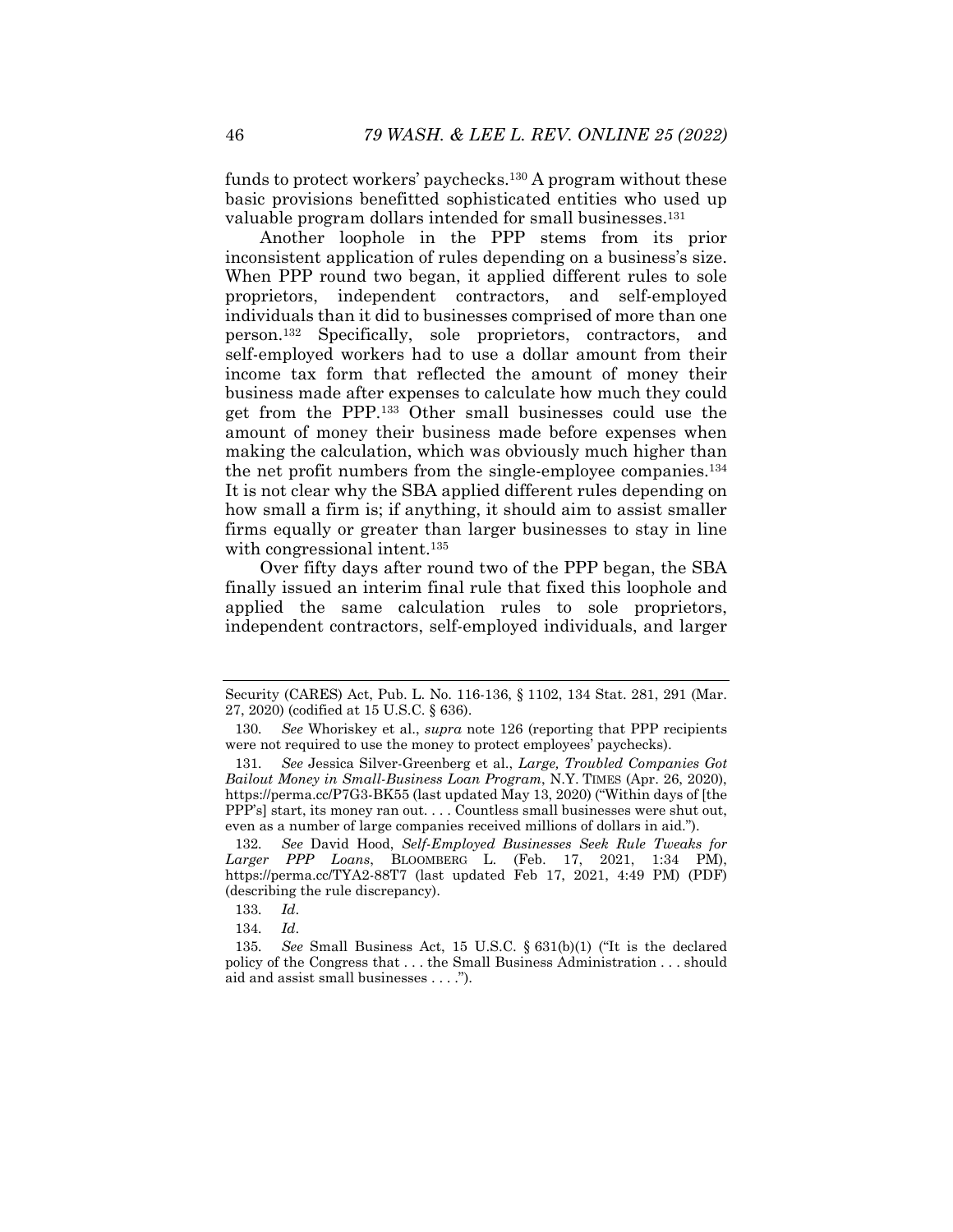small businesses.<sup>136</sup> Following implementation of the rule, both types of businesses were able to use gross profit numbers to calculate how much they could receive from the PPP.137 The SBA determined that it had discretion to make this change, and if it had discretion in January when the PPP reopened, it is not clear why it waited until March to fix this loophole.138 Single-employee companies only had two months to benefit before the PPP ended on May 31,  $2021$ ,  $139$  although the program ran out of money a month after these smallest of small businesses became eligible.140 Groups like the Main Street Alliance and the National Association for the Self-Employed have pointed out that single-employee firms missed out on a large part of round two of the PPP because the change was not retroactive.141

Over the summer of 2021, the Supreme Court interpreted the CARES Act in a manner that created another loophole for ANCs in addition to those discussed supra. The Department of the Treasury and the Interior had determined that ANCs were eligible for CARES Act funding.142 Seventeen tribes sued in 2020, arguing that Congress intended for CARES Act funding to be restricted to sovereign tribal nations rather than Alaska

140*. See* Stacy Cowley, *The Paycheck Protection Program Is Out of Money*, N.Y. TIMES (May 4, 2021), https://perma.cc/7PHL-UZ2E (last updated Aug. 17, 2021) (describing how the PPP ran out of money "[f]our weeks before its scheduled end" of May 31).

141*. See* Lydia O'Neal, *PPP Loan Changes Expected to Open Doors for Smallest Businesses*, BLOOMBERG L. (Feb. 23, 2021, 4:46 AM), https://perma.cc/B7J2-VEMY (stating that these groups are pushing Congress and the SBA to make the rule change retroactive).

 142. Yellen v. Confederated Tribes of Chehalis Rsrv., 141 S. Ct. 2434, 2438 (2021).

 <sup>136.</sup> Business Loan Program Temporary Changes; Paycheck Protection Program–Revisions to Loan Amount Calculation and Eligibility, 86 Fed. Reg. 13,149, 13150–56 (Mar. 8, 2021) (to be codified at 13 C.F.R. pt. 120).

<sup>137</sup>*. Id*. at 13,150.

<sup>138</sup>*. Id*.

<sup>139</sup>*. See id*. ("Given the urgent need to provide borrowers with timely relief and the short period of time before the program ends on March 31, 2021, SBA in consultation with Treasury has determined that it is impractical and not in the public interest to provide a 30-day delayed effective date."); PPP Extension Act of 2021, Pub. L. No. 117-6, 135 Stat. 250 (codified at 15 U.S.C. § 636) (extending the PPP to June 30, 2021 but noting that beginning on June 1 "the Administrator of the Small Business Administration shall not accept new lender applications," effectively ending the program on May 31).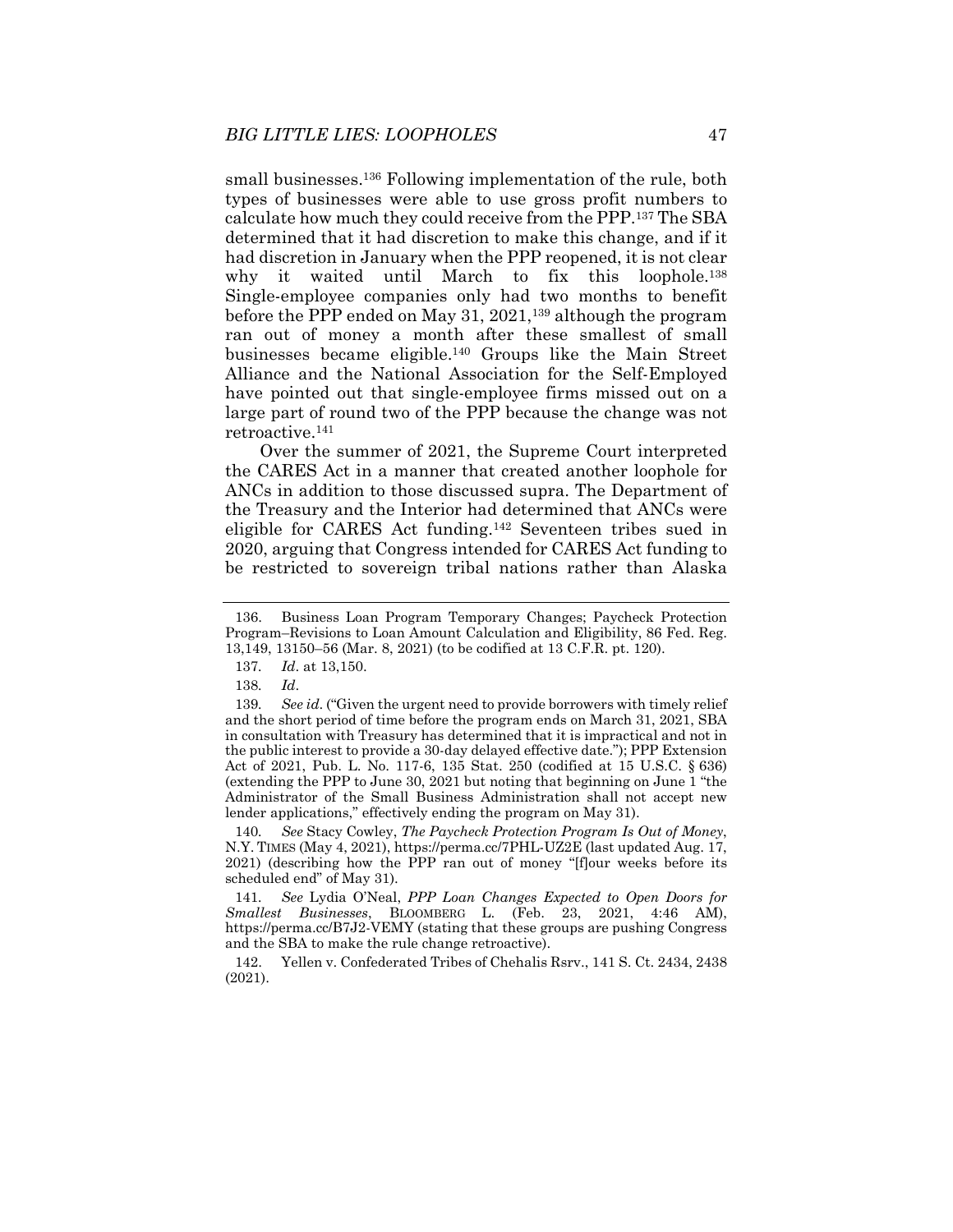Native Corporations,<sup>143</sup> which as a reminder, non-Alaska Natives can own.144 The District Court ruled that ANCs qualified as "Indian Tribes" under the language of the statute.145 The D.C. Circuit reversed, finding that Congress meant to limit the CARES Act to formally recognized tribes.146 In overturning the D.C. Circuit, Justice Sotomayor concluded that "ANCs are Indian tribes, regardless of whether they are also federally recognized tribes."147 The lawsuits "all but guarantee[d] that some of the aid will remain frozen, leaving tribal citizens without critical federal assistance."148

*Yellen v. Confederated Tribes of Chehalis Reservation*  resulted in ANCs becoming eligible to receive \$450 million in CARES Act funding.149 This is in addition to the potentially unlimited set-aside contracts for which ANCs qualify under the 8(a) program.150 "The Confederated Tribes of the Chehalis Reservation, the Tulalip Tribes, and other plaintiff tribes" stated that they were "deeply disappointed" with the Court's ruling in *Yellen*.151 The President of the Navajo Nation noted that "[t]he ruling undermines federally-recognized tribes and will have consequences far beyond the allocation of CARES Act

 146. Confederated Tribes of the Chehalis Rsrv. v. Mnuchin, 976 F.3d 15, 23 (D.C. Cir. 2020).

147*. Yellen*, 141 S. Ct. at 2443.

 148. Mark Walker & Emily Cochrane, *Native American Tribes Sue Treasury Over Stimulus Aid as They Feud Over Funding* (May 1, 2020), https://perma.cc/3W6A-GRXH (last updated June 25, 2021).

149*. Yellen*, 141 S. Ct. at 2453–54 (Gorsuch, J., dissenting) (citing Letter from E. Prelogar, Acting Solicitor General, to S. Harris, Clerk of Court (May 12, 2021)) (noting that the funding "would otherwise find its way to recognized tribal governments across the country, including Alaska's several hundred Native Villages").

150*. See supra* Part IV.B.1.

 151. Andrew Westney, *Justices Say Alaska Native Cos. Can Get Tribal COVID Funds* (June 25, 2021, 10:33 AM), https://perma.cc/5RWR-VWX6.

<sup>143</sup>*. Id*. at 2441.

<sup>144</sup>*. See* 13 C.F.R. § 124.109(c)(4)(i)(B) ("Management may be provided by non-Tribal members if the concern can demonstrate that the Tribe can hire and fire those individuals, that it will retain control of all management decisions common to boards of directors . . . and that a written management development plan exists . . . .").

 <sup>145.</sup> Confederated Tribes of Chehalis Rsrv. v. Mnuchin, 471 F. Supp. 3d 1, 20 (D.D.C. 2020).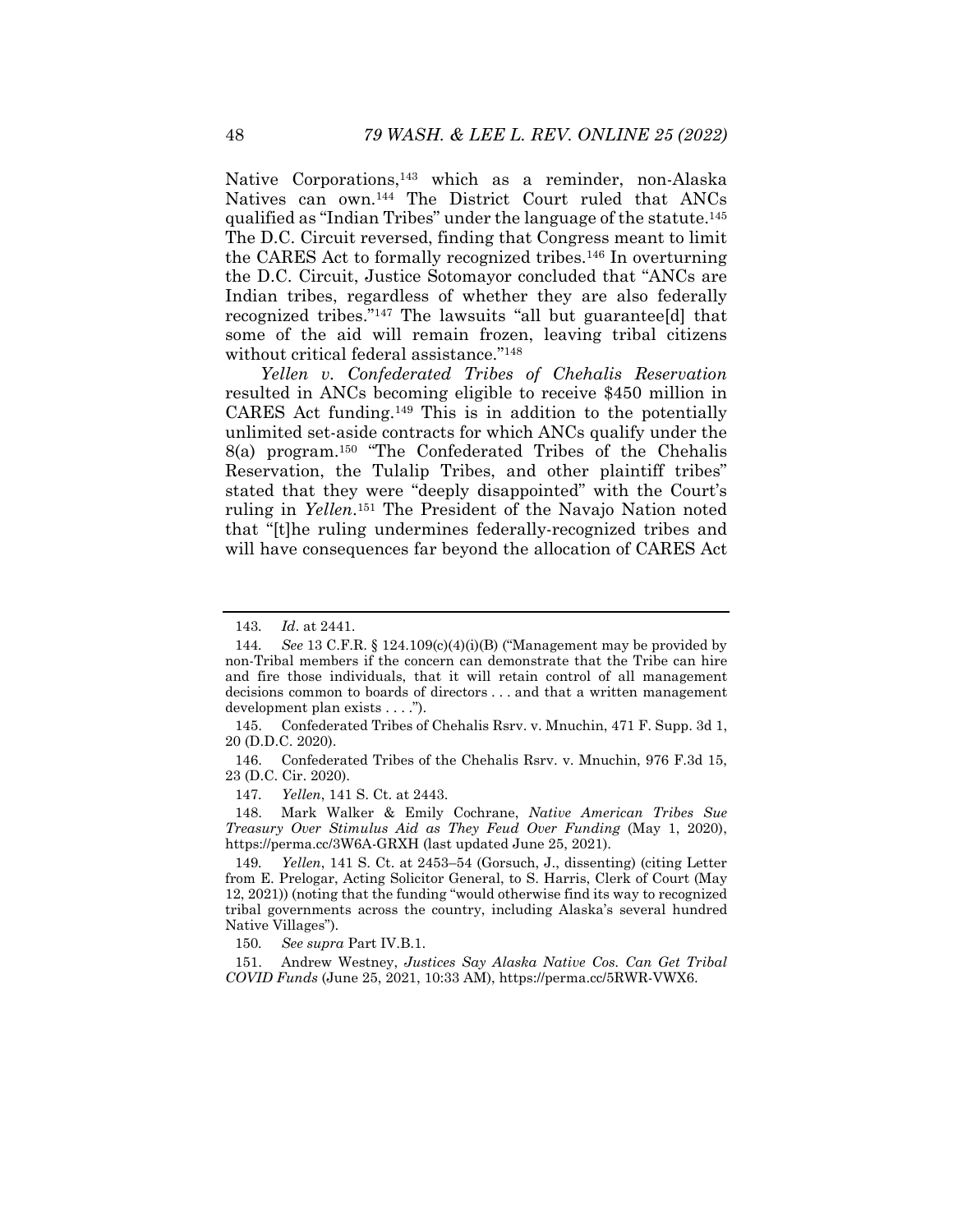dollars."152 Chairwoman Teri Gobin of the Tulalip Tribes stated that the decision "makes it more important than ever that Congress carefully craft legislation to ensure that federal funding and programs are targeted to federally recognized tribes and the Native communities they serve."153

## *C. The Disproportionate Racial Impact of SBA Programs*

In addition to creating loopholes that enable large businesses to profit, the disjointed way Congress creates SBA programs is systemically biased to favor majority over minority racial groups. This subsection examines this phenomenon by comparing the 8(a) program, meant to aid minority-owned small businesses in obtaining federal government contracts,154 with other SBA contracting assistance programs.

## 1. The Government Disproportionately Limits Aid to Minority-Owned Small Businesses

Businesses with SDVOSB certifications can qualify for lucrative set-aside contracts for an unlimited amount of time, as long as they remain owned and controlled by a service-disabled veteran.155 SDVOSBs merely need to self-certify to this fact.156 Likewise, the SBA's Women-Owned Small Business (WOSB) program, briefly discussed in this Note's Introduction, operates in the same way.157 Small businesses owned by women can simply submit some verifying information to the SBA,<sup>158</sup> and annually represent to the SBA that it continues to meet all

<sup>152</sup>*. Id*.

<sup>153</sup>*. Id*.

<sup>154</sup>*. See 8(a) Business Development Program*, U.S. SMALL BUS. ADMIN., https://perma.cc/2UZ2-BEMZ (stating that the 8(a) program was created to "help firms owned and controlled by socially and economically disadvantaged individuals . . . compete effectively in the American economy").

 <sup>155. 13</sup> C.F.R. § 125.12 (2022); § 125.13(a)–(b) (2022).

<sup>156</sup>*. Service-Disabled Veteran-Owned Small Businesses Program*, *supra*  note 75.

<sup>157</sup>*. Women-Owned Small Business Federal Contracting Program*, *supra*  note 50.

 <sup>158. 13</sup> C.F.R. § 127.300 (2022).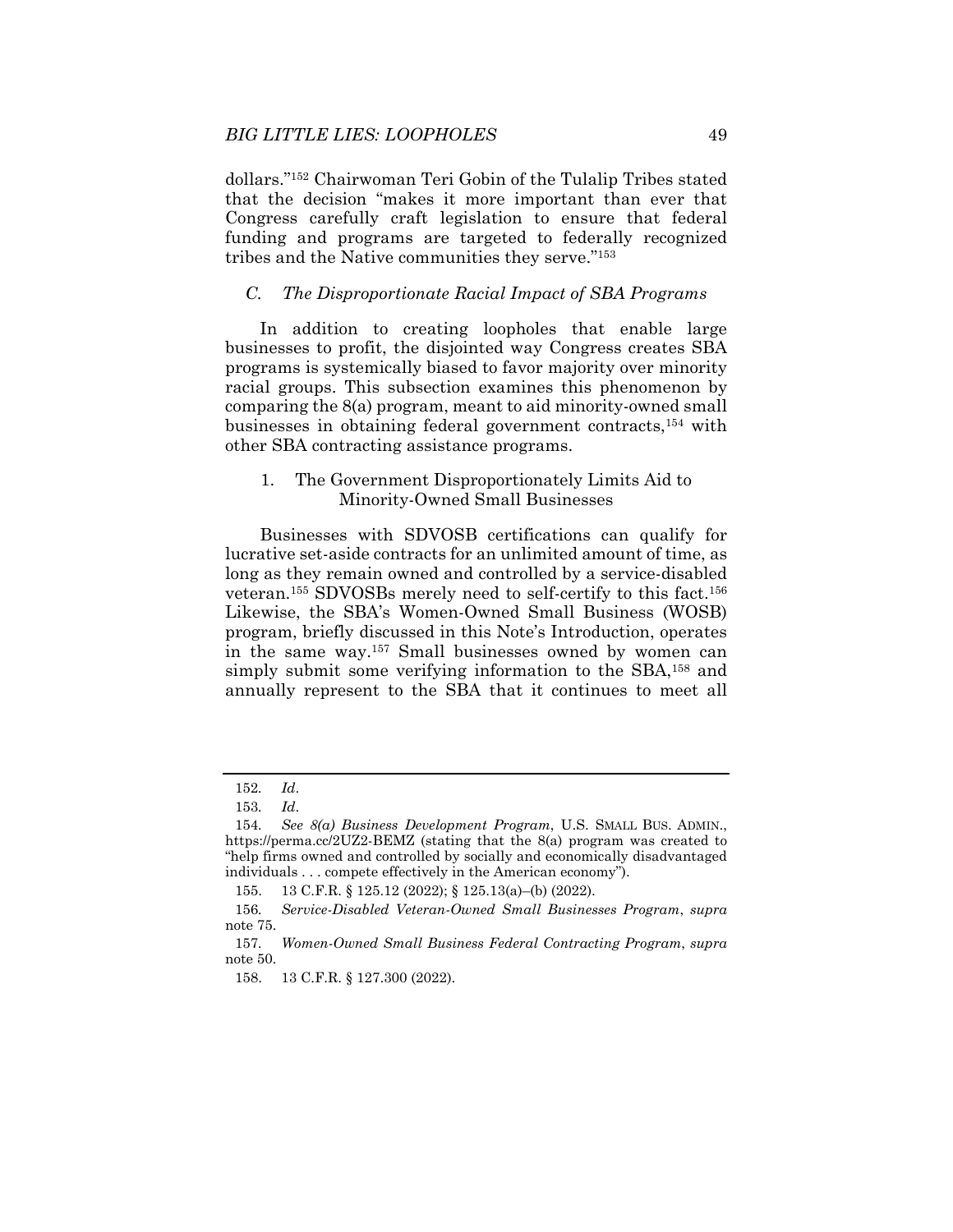WOSB eligibility criteria.159 Thereafter, they perpetually qualify for federal set-aside contracts.160

When Congress amended the Small Business Act to add on the 8(a) program for minority-owned small businesses, and the SBA implemented the program,  $161$  it carefully crafted limiting conditions on this federal grant of aid to minorities. The most obvious example is the fact that the program only lasts for nine years, as opposed to perpetually like the SDVOSB and WOSB programs.162 Additionally, the net worth of the minority business owner must be below \$750,000.163 If the 8(a) business is too successful during its nine-year stint, it gets kicked out of the 8(a) program and may no longer benefit from lucrative set-aside contracts.164

A subtler racially-charged barrier 8(a) firms face is the paternalistic prohibition on excessive withdrawals by an 8(a) participant.165 Federal regulations state that "[i]f SBA determines that funds or assets have been excessively withdrawn from the Participant for the personal benefit of one or more owners or managers . . . and such withdrawal was detrimental to the achievement of the targets, objectives, and goals contained in the Participant's business plan," the SBA can terminate the business from the  $8(a)$  program.<sup>166</sup> The regulations define excessive withdrawals based on the small business's sales; the higher the sales, the more a Participant can withdraw.167 While the SBA usually does not count officers' salaries towards the withdrawal total, it will count salaries "where SBA believes that a firm is attempting to circumvent the

- 164*. Id*. § 124.104(c).
- 165*. Id*. § 124.112(d).
- 166*. Id*. § 124.112(d)(2).

167*. See id*. § 124.112(d)(3) ("Withdrawals are excessive if in the aggregate during any fiscal year of the Participant they exceed (i) \$250,000 for firms with sales up to \$1,000,000; (ii) \$300,000 for firms with sales between \$1,000,000 and \$2,000,000; and (iii) \$400,000 for firms with sales exceeding \$2,000,000.").

<sup>159</sup>*. Id*. § 127.400.

<sup>160</sup>*. Id*.

 <sup>161.</sup> CONG. RSCH. SERV. R44844, SBA'S "8(A) PROGRAM": OVERVIEW, HISTORY, AND CURRENT ISSUES 5 (2021); *see* 13 C.F.R. § 124.1 (2022) (describing the purpose of the 8(a) program).

 <sup>162. 13</sup> C.F.R. § 124.2 (2022).

<sup>163</sup>*. Id*. § 124.104(c)(2).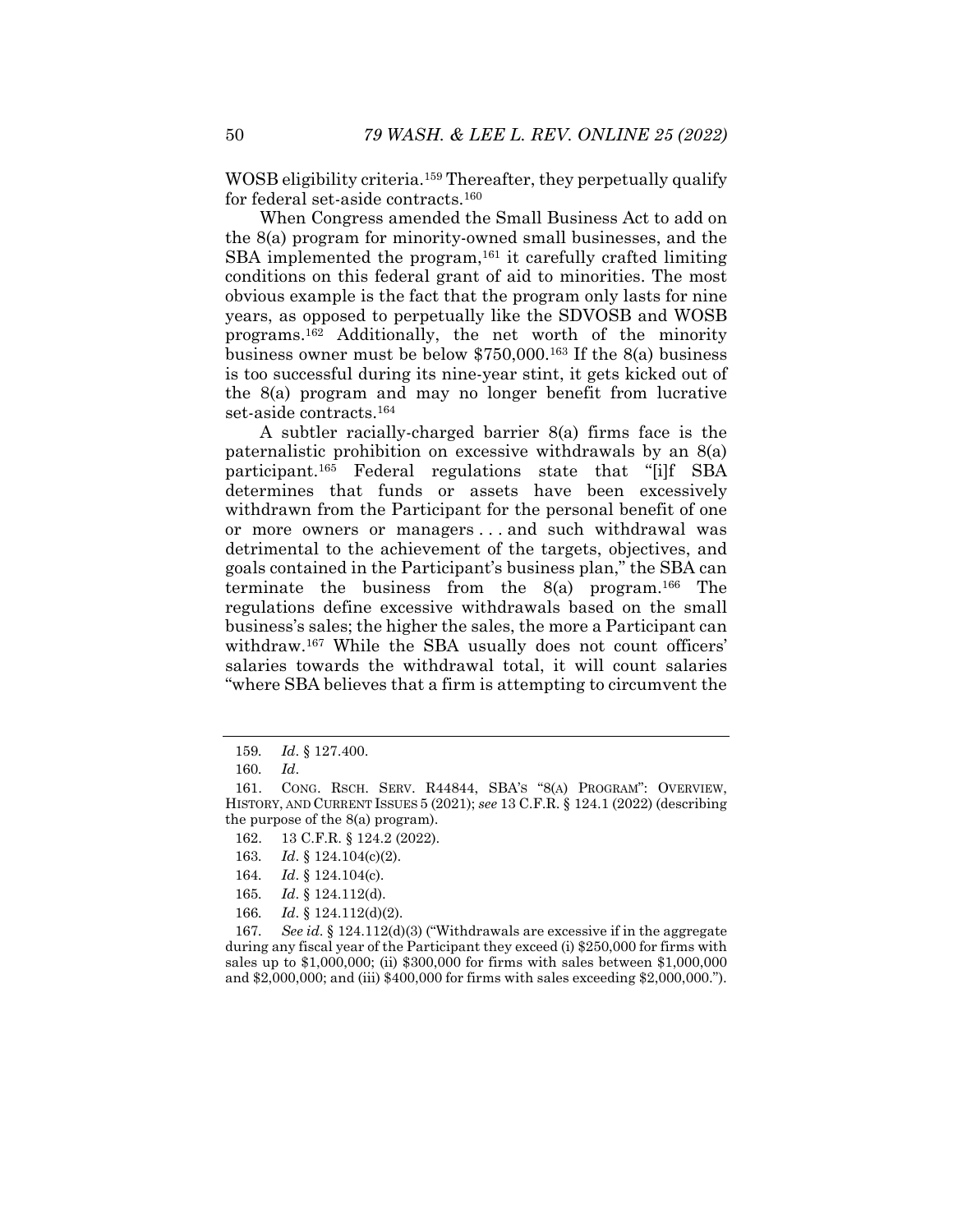excessive withdrawal limitations through the payment of officers' salaries."168 Taken together, these restrictions are insulting to the intelligence of the minority small business owner because they disallow the owner from determining for himself or herself how much to withdraw from their own business. Similar restrictions do not apply to the SDVOSB program or the WOSB.169 There is no reason for the three programs to have different rules, however, because being a member of a minority group, like being a service-disabled veteran or a woman, is an immutable characteristic. The nine-year limitation on the length of the 8(a) program is an arbitrary restriction, as if, in the government's eyes, minority small business owners will not experience bias or racism in federal procurement after a nine-year period of government assistance. The net worth requirement is likewise illogical. Does the government fear that a minority-owned small business will become "too" successful? John Shoraka argues that the excessive withdrawal rule shows how the government treats 8(a) participants "like grade school children that can't survive without their hands being held by the all-knowing and all-protective federal government."170

## 2. The Government Disproportionately Punishes Perceived Exploitation of the 8(a) Program

The government also stringently enforces perceived fraud in the  $8(a)$  program, with the exception of ANCs.<sup>171</sup> R&W Builders, Inc. recently settled with the United States government for  $$400,000$ .<sup>172</sup> R&W had graduated from the  $8(a)$ program and formed a joint venture with a current 8(a)

<sup>168</sup>*. Id*. § 124.112(d)(1). The standard of review is totality of the circumstances. *Id*.

<sup>169</sup>*. See id*. §§ 125.12–14, 127.400 (describing the requirements for WOSB and SDVOSB to maintain their certifications).

 <sup>170.</sup> John Shoraka, *Why Systemic Bias Exists in Government Contracting Programs*, FED. NEWS NETWORK (Feb. 10, 2021, 12:33 PM), https://perma.cc/V7C4-BHJK.

<sup>171</sup>*. See supra* Part IV.B.

 <sup>172.</sup> Press Release, U.S. Atty's Off., Southern Dist. of Ill., O'Fallon Building Co. Settles Fraud Claims (Feb. 25, 2021), https://perma.cc/7RKV-RG98.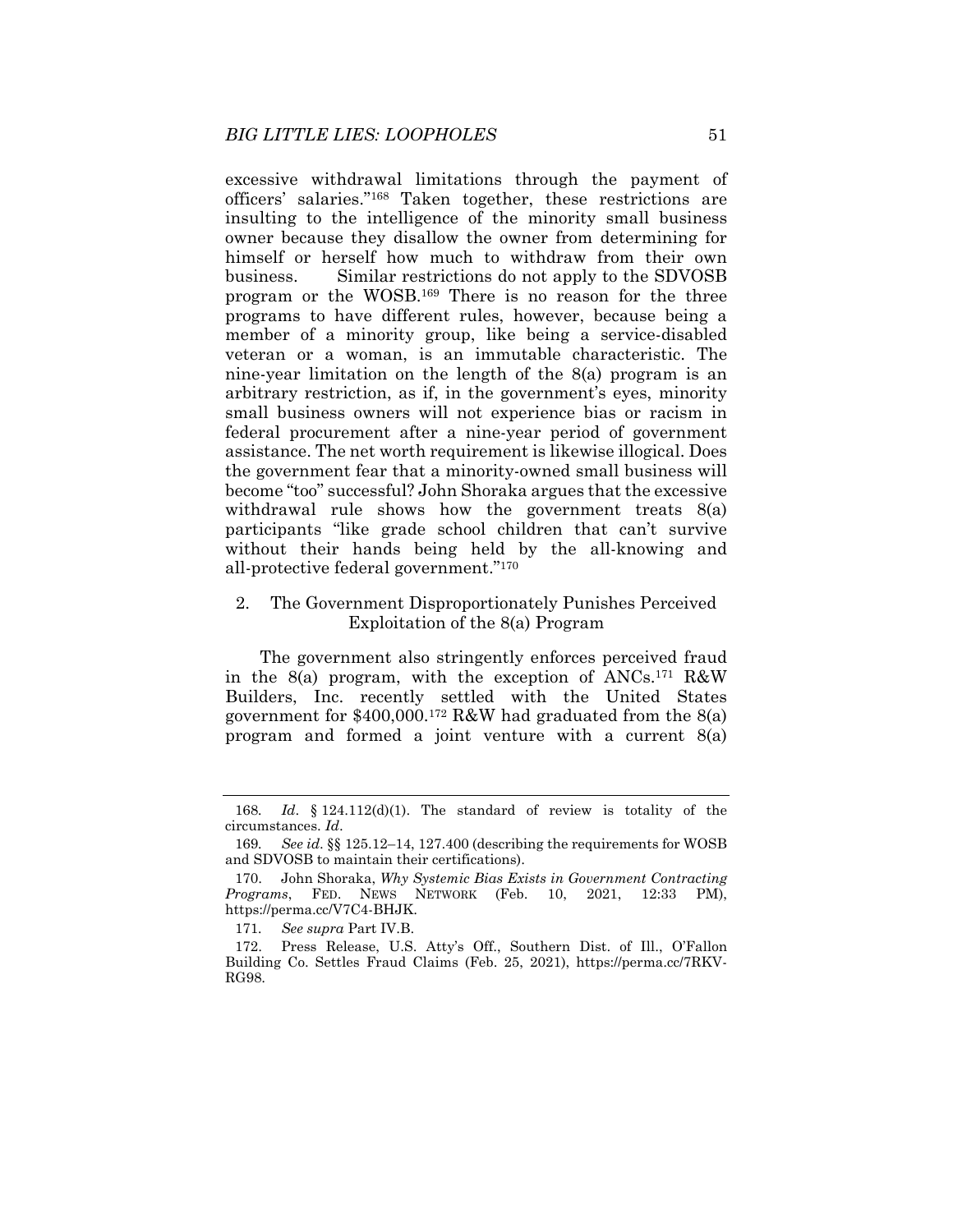participant called Global Environmental, Inc.173 Together, they created Patriot Commercial Construction, LLC.174 Once Patriot secured a set-aside contract, R&W began to manage the joint venture and use its employees, rather than employees of the current  $8(a)$  company, to complete the contract work.<sup>175</sup> Although a typical marketplace would encourage a joint venture created to use the most experienced workers for a job, in this case the U.S. government prosecuted R&W with all the force of the U.S. Attorney's Office for violating the False Claims Act.176 After proudly listing the almost half a million dollar settlement, the press release stated, "[i]t is important that 8(a) joint ventures comply with the SBA's criteria because misuse of the Program deprives real disadvantaged businesses of valuable economic opportunities and undermines the Program's integrity."177 Despite a minority individual still owning R&W, R&W was no longer considered really disadvantaged because it had exceeded its nine year allocation.

3. ANC Loopholes Enable Majority Groups to Profit from the 8(a) Program

The exploitation of the 8(a) program by ANCs is another example of the disproportionate racial impact of SBA programs. As discussed in Part IV.B above, ANCs are exempt from almost every limitation of the 8(a) program. The three most glaring holes in the statutory scheme are the facts that Alaska Natives do not have to own ANCs,178 ANCs do not need to be small businesses,179 and ANCs can perpetually qualify for lucrative 8(a) set-aside contracts.180 The upshot of these statutory

 180. An ANC's size is determined "independently without regard to its affiliation with the tribe, any entity of the tribal government, or any other

<sup>173</sup>*. Id*.

<sup>174</sup>*. Id*.

<sup>175</sup>*. Id*.

<sup>176</sup>*. See* 31 U.S.C. §§ 3729–33 (codifying the False Claims Act).

 <sup>177.</sup> Press Release, *supra* note 172 (emphasis added).

<sup>178</sup>*. See* 13 C.F.R. § 124.109(c)(4)(i)(B) (2022) ("Management may be provided by non-Tribal members if the concern can demonstrate that the Tribe can hire and fire those individuals, that it will retain control of all management decisions common to boards of directors . . . and that a written management development plan exists . . . .").

<sup>179</sup>*. See supra* notes 123–124 and accompanying text.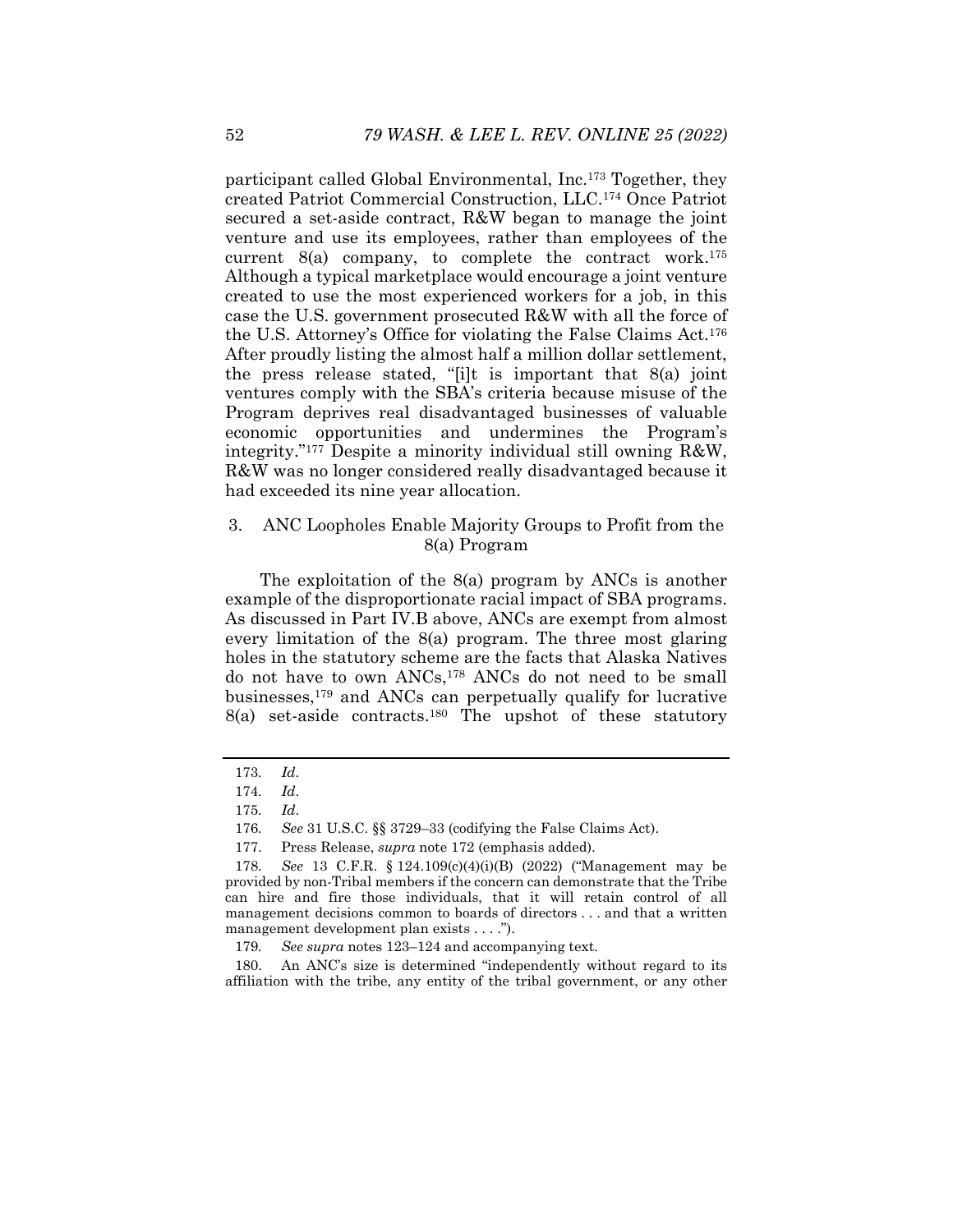provisions is that they create the potential for white people, rather than Alaska Natives, to own ANCs.181 They enable white people, rather than Alaska Natives, to perpetually profit off of a program meant to assist minority individuals.182 As a result, each set-aside an ANC wins takes federal dollars away from a "real" disadvantaged small business.183

## 4. The PPP Was Inaccessible to Many Minority-Owned Small Businesses

A final example of SBA programs having a disproportionate racial impact is the initial inconsistent application of PPP rules depending on a business's size. As discussed in Part IV.B, sole proprietors, contractors, and self-employed workers previously qualified for lower PPP loans than small businesses with more than one employee.184 Ashley Harrington of the Center for Responsible Lending argued that this rule difference had a disproportionate impact on minority single-worker companies, because most of these companies are owned by Black and Latino people.185 While the SBA has now changed this inconsistency in an interim final rule,186 the fact that the limitation existed in the first place is indicative of the systemic bias in SBA programs.187

185. David Hood, *supra* note 132.

187. To its credit, the interim final rule recognizes this fact. It states

business enterprise owned by the tribe[.]" 13 C.F.R. § 124.109(c)(2)(iii). As a result of this loophole, ANCs have a habit of creating a spinoff affiliate that qualifies under the 8(a) program each time they are about to exceed their nine years. *See, e.g.*, *Chenega Corporation Company Hierarchy*, *supra* note 3 (documenting Chenega's thirty subsidiaries and related entities). The regulations themselves provide a potential solution that the SBA rarely uses in practice: the SBA determines an ANC's size without regard to affiliations "unless the Administrator determines that one or more such tribally-owned business concerns have obtained, or are likely to obtain, a substantial unfair competitive advantage within an industry category." 13 C.F.R.  $§ 124.109(c)(2)(iii).$ 

<sup>181</sup>*. See* 13 C.F.R. § 124.109(c)(4)(i)(B) (stating that non-Tribal members may manage ANCs if the Tribe retains some control over the manager).

<sup>182</sup>*. See supra* note 180 and accompanying text.

<sup>183</sup>*. See supra* notes 1–6 and accompanying text.

<sup>184</sup>*. See supra* notes 132–135 and accompanying text.

<sup>186</sup>*. See supra* notes 136–141 and accompanying text.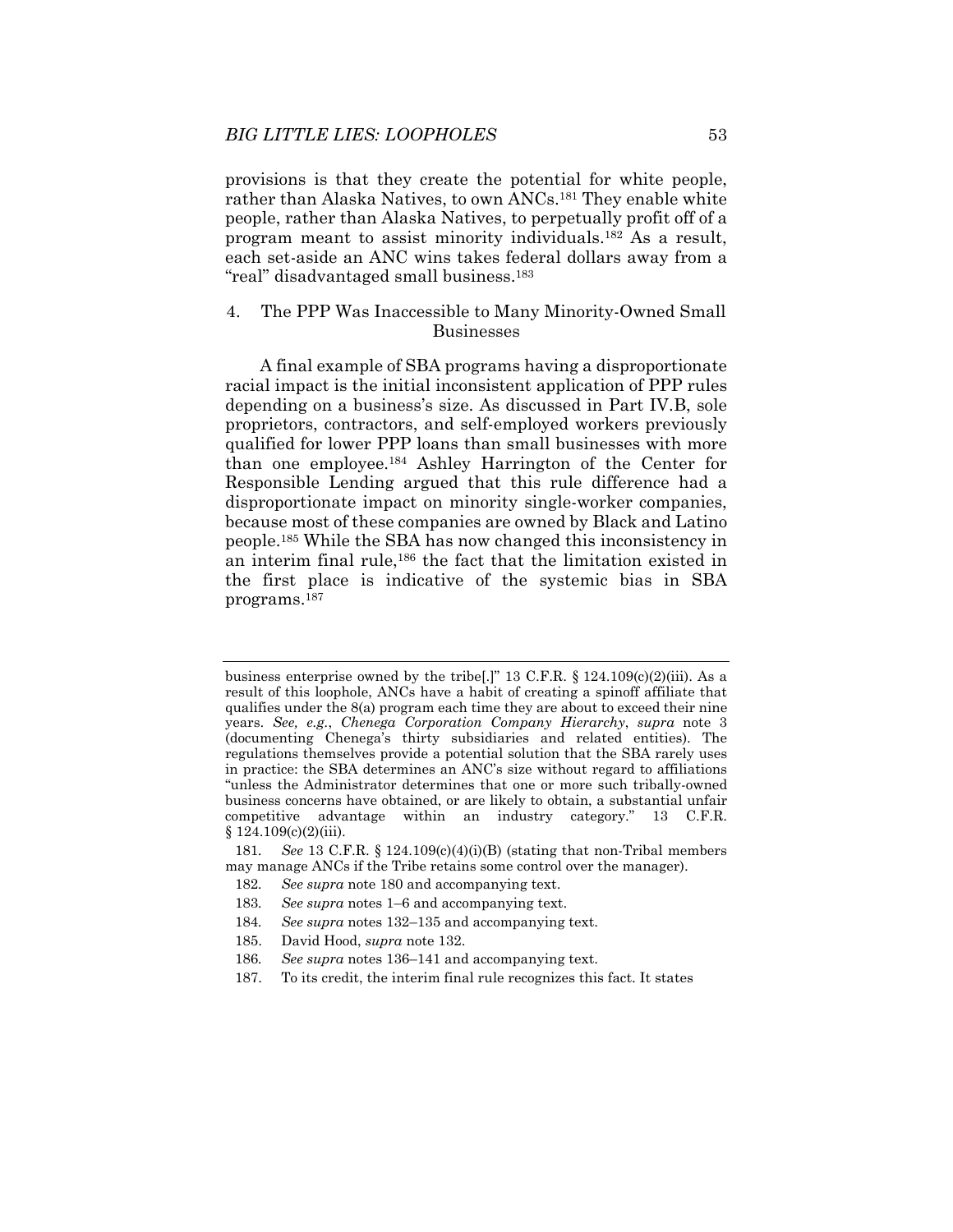The heightened barriers that apply to the 8(a) program support the notion that the federal government wants to help minority groups, but only for a certain amount of time before it removes them from Uncle Sam's payroll.188 Meanwhile, businesses owned by women and service-disabled veterans are able to profit from set-aside contracts for an unlimited amount of time.189 The 8(a) program allows Congresspersons to gain the political currency of assisting minority individuals, without actually effecting a systemic change. If the Biden administration is as serious as it appears about tackling issues of racial inequity, it needs to swiftly remedy these disparities in federal procurement.190

This change would affect many sole proprietors who have been effectively excluded from the PPP, especially those with very little or negative net profit, many of which are located in underserved communities. [Sole proprietors] have higher concentrations of ownership by members of underserved groups. An analysis by the SBA Office of Advocacy of Census data found that firms with no employees are 70 percent owned by women and minorities, compared to 40 percent for businesses with employees. SBA has determined that changing the calculation for sole proprietors, independent contractors, and self-employed individuals will reduce barriers to accessing the PPP and expand funding among the smallest businesses.

Business Loan Program Temporary Changes; Paycheck Protection Program— Revisions to Loan Amount Calculation and Eligibility, 86 Fed. Reg. 13,149, 13,150 (Mar. 8, 2021) (to be codified at 13 C.F.R. pt. 120). The SBA may have made this change too little, too late, however, because the rule change was effective for only two months before round two of the PPP ended. *See* PPP Extension Act of 2021, Pub. L. No. 117-6, 135 Stat. 250 (codified at 15 U.S.C. § 636) (extending the PPP to June 30, 2021 but noting that beginning on June 1 "the Administrator of the Small Business Administration shall not accept new lender applications," effectively ending the program on May 31).

 <sup>188.</sup> This notion plays into the meritocracy myth, or the belief that rewards in our society go to the hardest worker. *See, e.g.*, Anne Lawton, *The Meritocracy Myth and the Illusion of Equal Employment Opportunity*, 85 MINN. L. REV. 587, 590 (2000) ("The meritocracy myth reflects dominant cultural assumptions about employment opportunity and success, and is comprised of two interconnected beliefs. The first is an assumption that employment discrimination is an anomaly. The second is a belief that merit alone determines employment success.").

<sup>189</sup>*. See supra* notes 155–160 and accompanying text.

<sup>190</sup>*. See* Exec. Order No. 13,985, 86 Fed. Reg. 7,009 (Jan. 25, 2021) (describing the Biden administration's comprehensive policy on "advancing racial equity and support for underserved communities through the federal government").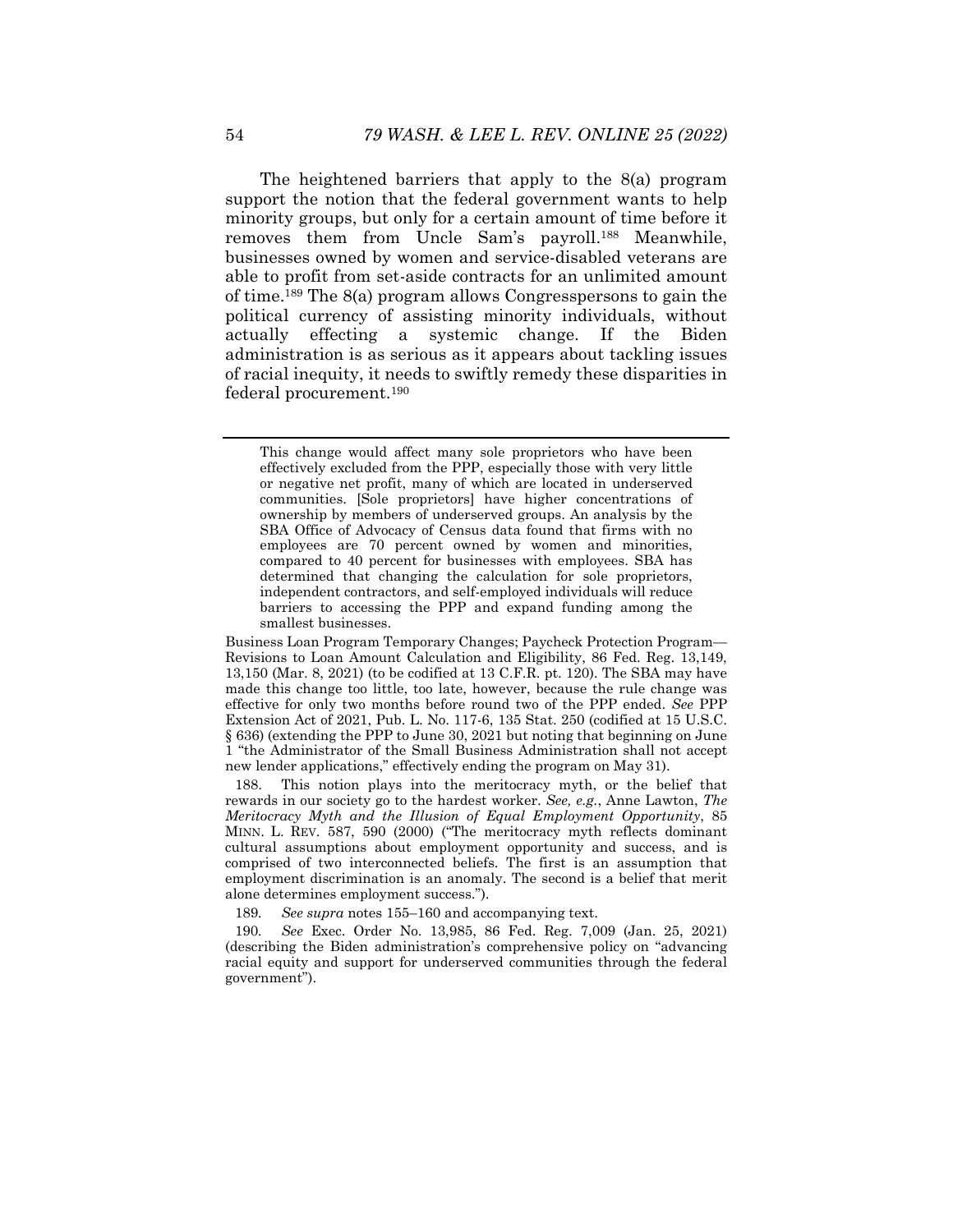## *D. Anemic Fraud Controls*

In addition to a disproportionate racial impact, the current structure through which Congress creates SBA programs leads to an increased opportunity for fraud. Many existing SBA programs are vulnerable to abuse, but instead of learning from past exploitations, each new program remarkably lacks fraud controls. It is worth mentioning here that some of the exploitation may be behavioral; that is, with any government contracting program there is the potential for bad actors to swoop in and take advantage. However, this Note argues that the frequency and commonality of fraud in SBA programs is largely preventable.

#### 1. Fraud in the SDVOSB Program

The first example of lack of fraud controls comes from the SDVOSB program. Two companies and a joint venture were owned by a service-disabled veteran and two non-service disabled veterans at the same location.191 As a reminder, a service-disabled veteran must directly own and control a SDVOSB, but they only need to self-certify to this status.192 Despite this mandate, the operating agreements of the two firms allowed the non-service-disabled veterans to control the companies.193 Additionally, the service-disabled veteran did not manage the joint venture.194 The three companies together received over \$91 million in SDVOSB contracts.195 To prevent this waste of government resources, the SBA could easily update the regulations to enact fraud controls, such as requiring documentation of service-disabled status of management and control rather than self-certification.196

 <sup>191.</sup> U.S. GOV'T ACCOUNTABILITY OFF., GAO-12-697, SERVICE-DISABLED VETERAN-OWNED SMALL BUSINESS PROGRAM: VULNERABILITY TO FRAUD AND ABUSE REMAINS 22 (2012).

<sup>192</sup>*. See supra* notes 76–80 and accompanying text.

 <sup>193.</sup> GAO-12-697, *supra* note 191 at 22–23.

<sup>194</sup>*. Id*.

<sup>195</sup>*. Id*.

<sup>196</sup>*. See supra* notes 76–80 and accompanying text. The VA has a verification process that requires documentation rather than self-certification. *See supra* note 80 and accompanying text.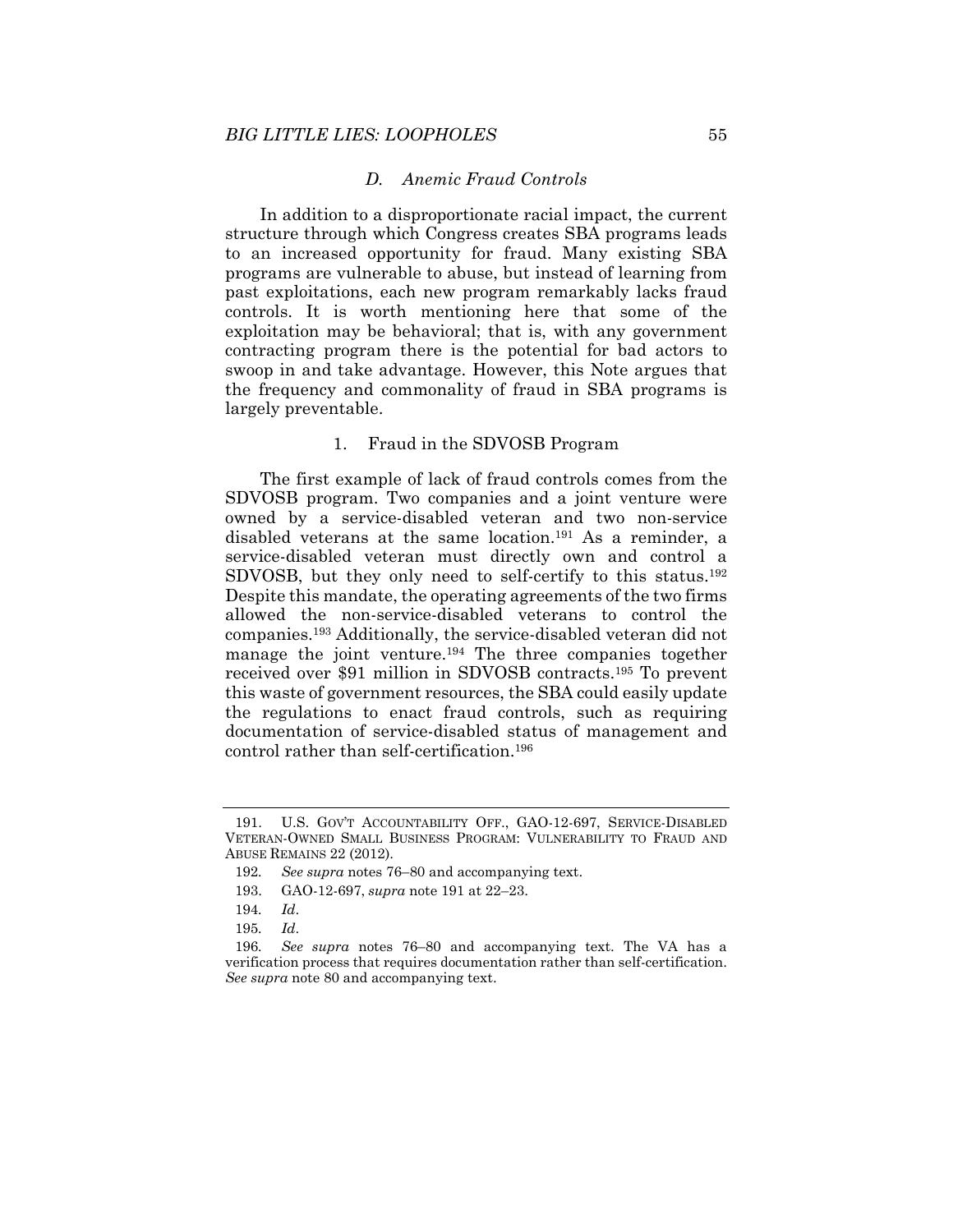## 2. Fraud in the PPP

In addition to profiting from the SBA's contracting assistance programs, large and sophisticated entities also exploit the agency's loan programs. The PPP was passed under the SBA's  $7(a)$  program,<sup>197</sup> which was intended for small businesses that are not able to obtain funding from traditional sources.198 Instead, large businesses signed up: the SBA issued individual loans from \$5 to \$10 million to around 5,000 businesses.199 Among these companies were the expensive sushi restaurant in the Trump Hotel in Washington, D.C., Kanye West's company, and President Trump's personal lawyer.<sup>200</sup> Big law firms also received between \$210 million and \$425 million from the program.201 In December 2021, the Secret Service announced that the total amount stolen from the PPP was up to \$100 billion.202

Fraud was so widespread during the first round of PPP loans that the SBA Office of Inspector General (OIG) teamed up with the Department of Treasury to issue a PPP fraud report.<sup>203</sup>

 201. Roy Strom, *Boies Schiller, Big Law Firms Obtained Millions in PPP Loans*, BLOOMBERG L. (July 6, 2020, 1:38 PM), https://perma.cc/D8L9-7HL5 (last updated July 6, 2020, 6:38 PM).

 203. U.S. SMALL BUS. ADMIN. OFF. OF INSPECTOR GEN., OIG-21-06, PAYCHECK PROTECTION PROGRAM LOAN RECIPIENTS ON THE DEPARTMENT OF

 <sup>197.</sup> Coronavirus Aid, Relief, and Economic Security (CARES) Act, Pub. L. No. 116-136, § 1102, 134 Stat. 281, 286 (Mar. 27, 2020) (codified at 15 U.S.C. § 636).

<sup>198</sup>*. See* 15 U.S.C. § 636(a) (authorizing the Business Loan Program, also known as the 7(a) program).

 <sup>199.</sup> Jeanna Smialek et al., *Lobbyists, Law Firms and Trade Groups Took Small-Business Loans*, N.Y. TIMES (July 6, 2020), https://perma.cc/DZX7- UXZ2 (last updated July 7, 2020).

<sup>200</sup>*. Id*.

<sup>202</sup>*. See* Press Release, U.S. Secret Service Names National Pandemic Fraud Recovery Coordinator to Bolster Fight Against Fraud, U.S. Secret Service (Dec. 21, 2021) (stating that the Service appointed an agent to investigate and recover the "fraudulent use of COVID-19 relief applications, with potential fraudulent activity nearing \$100 billion"); Andrew Ackerman & Amara Omeokwe, *Covid-19 Relief Fraud Potentially Totals \$100 Billion, Secret Service Says*, WALL ST. J. (Dec. 22, 2021, 5:58 PM), https://perma.cc/3C83-JMRW ("Some \$100 billion has potentially been stolen from Covid-19 relief programs designed to help individuals and businesses harmed by the pandemic, the U.S. Secret Service said.").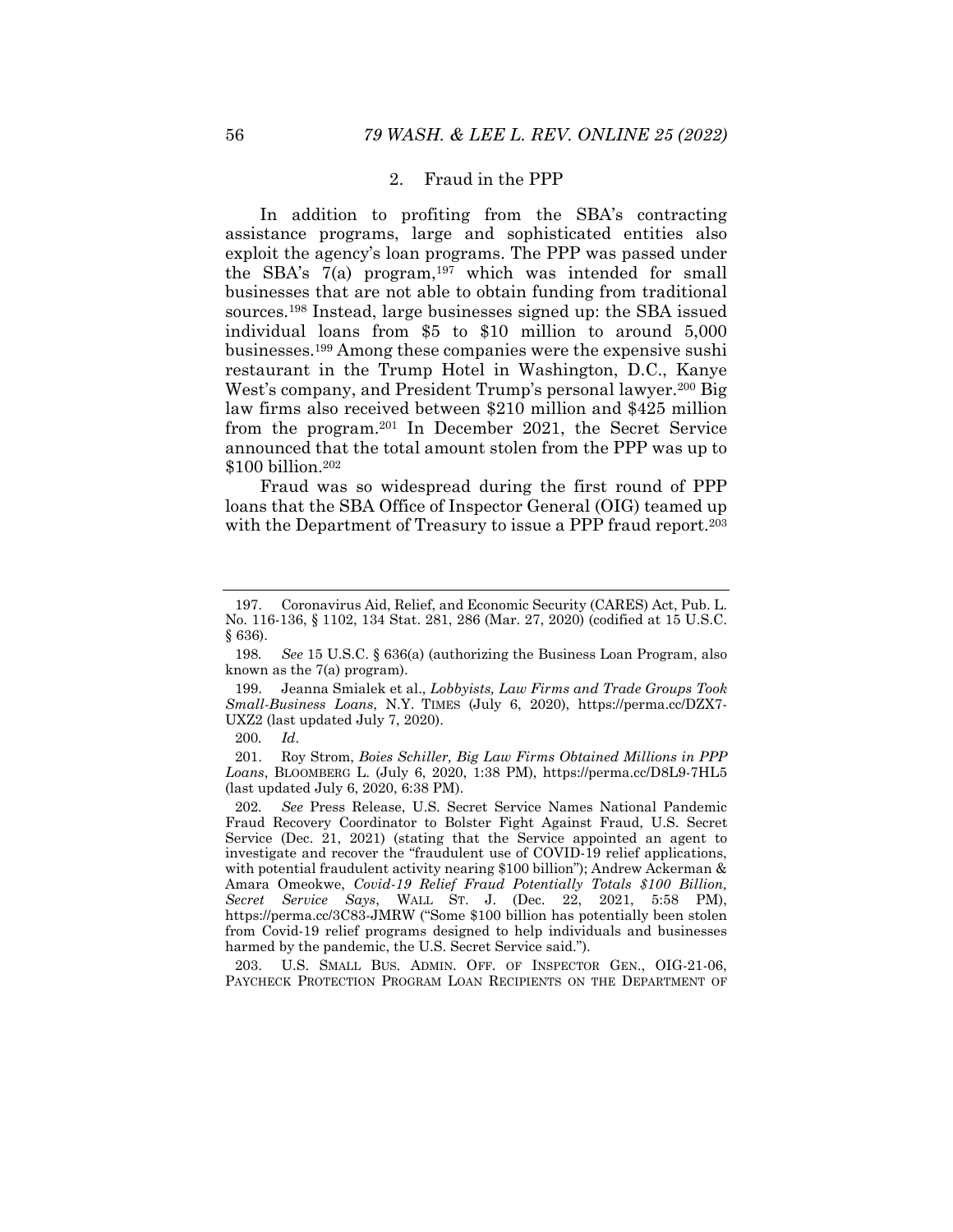The OIG is an independent department within the SBA that provides oversight via auditing and investigation.204 The Report found that the SBA granted approximately \$3.6 billion in PPP loans to potentially ineligible recipients.205 Treasury maintains a "Do Not Pay List" in an online portal.206 The database accesses multiple federal data sources to track whether a business has any current federal debarments or suspensions or federal loans for which the business is delinquent or has defaulted.207 The Report recommends that "SBA should take immediate action to limit improper payments by strengthening existing controls and implementing additional internal controls to address improper payments, especially through the utilization of existing resources."208

For the second round of the PPP, the SBA checked all PPP applicants against the Do Not Pay List and required lenders to do the same.209 However, some of the other round two changes potentially increased the possibility of fraud and waste.210 Although round two applicants are supposed to show that their revenues were down by at least 25 percent in the first, second, or third quarter of 2020, the SBA does not require applicants for loans of \$150,000 or less to provide verifying documentation.<sup>211</sup> Applicants in this dollar range comprise the vast majority of total applicants.212 There is also no evidence that documenting lost revenue would be unduly burdensome on round two PPP applicants.213

TREASURY'S DO NOT PAY LIST (2021) [hereinafter PPP Fraud Report], https://perma.cc/8WBN-C9TT (PDF).

<sup>204</sup>*. About the Office of Inspector General*, U.S. SMALL BUS. ADMIN., https://perma.cc/P4WQ-AFKJ; *see infra* Part V.B.

 <sup>205.</sup> PPP Fraud Report, *supra* note 203, at 2.

<sup>206</sup>*. Id*. at 2–3.

<sup>207</sup>*. Id*.

<sup>208</sup>*. Id*. at 5.

<sup>209</sup>*. Id*. at 11.

<sup>210</sup>*. See* Geoff Colvin, *Round 2 of PPP Loans Could Be Open to Even More Fraud*, FORTUNE (Jan. 12, 2021, 10:00 PM), https://perma.cc/W378-MXYH (describing how Round 2 of the PPP "invites more fraud" than Round 1).

<sup>211</sup>*. Id*.

<sup>212</sup>*. Id*.

<sup>213</sup>*. See id*. ("Getting the SBA to forgive Round 1 loans demanded that borrowers fill out three forms and a worksheet, supported by five pages of instructions, and submit potentially dozens of documents. Under the new law,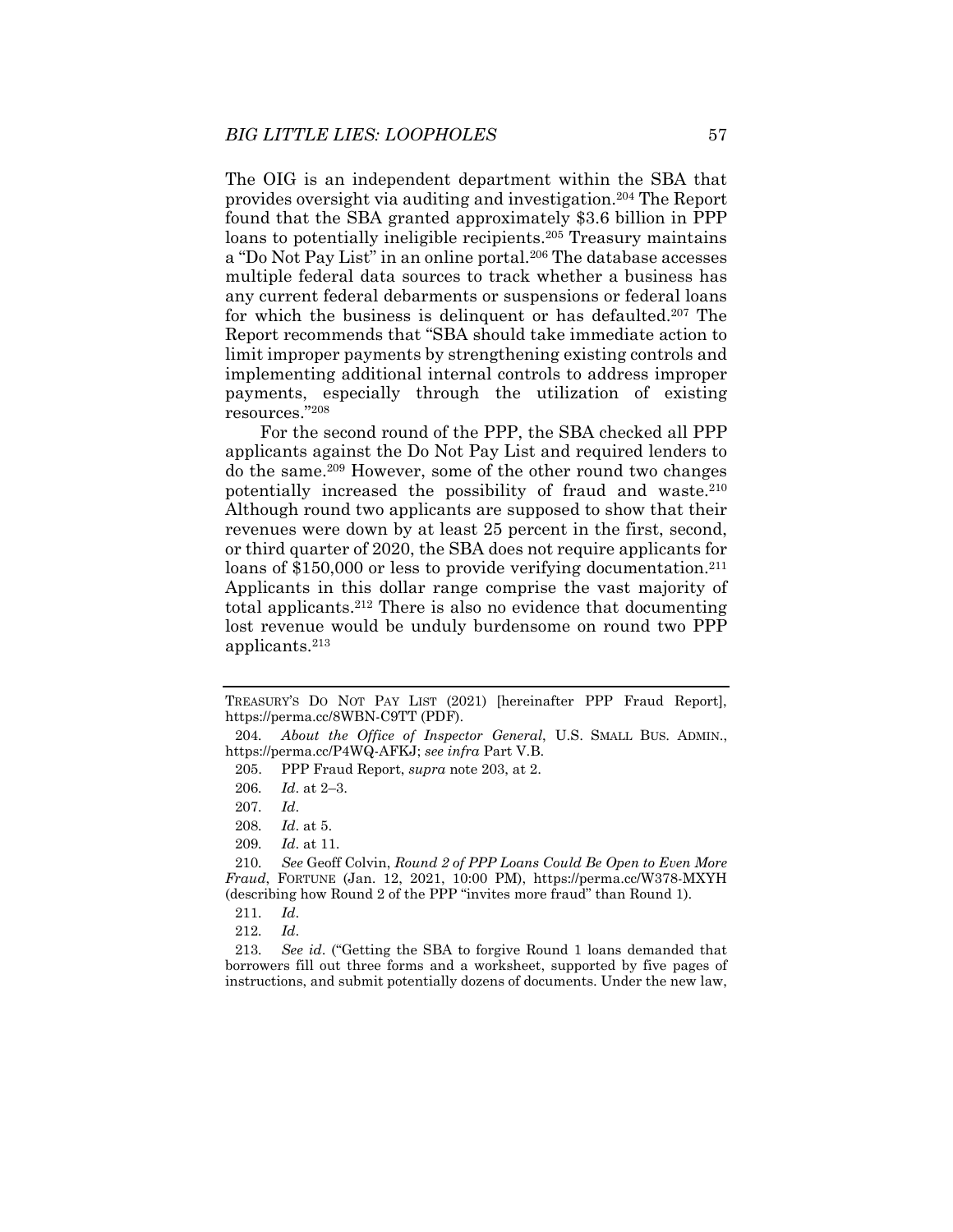All of this fraud was possible because Congress rushed out COVID-19 relief legislation, which left states and the SBA, who actually implemented the programs, in the lurch.214 To try to dole money out as quickly as possible, the PPP did not require applicants to prove they had been harmed by the pandemic.215 The SBA could have easily checked the Do Not Pay List from the beginning—the law may have required it to do so anyway—or the SBA could have implemented even slightly heightened documentation requirements.216

Rather than having the SBA process loan applications, it delegated this authority to banks, who could collect fees for each loan they made.217 However, neither the SBA nor the banks were required to monitor whether the loan recipients were using PPP dollars for protecting paychecks.<sup>218</sup> This is true of almost all SBA loans: rather than the SBA making the loan directly to the small business, the SBA instead uses "lending partners" and guarantees to the bank that the small business will repay the loan.219 Every intermediary the SBA introduces between the overarching program and the aid recipient adds to the program's intricacy and, accordingly, to the opportunity for fraud.220

3. Fraud in the Disaster Loan Program: The EIDL

The 7(b) Disaster Loan Program has likewise not been spared from deception. In response to the pandemic, Congress

216*. See* Payment Integrity Information Act, Pub. L. No. 116-117, § 3352, 134 Stat. 113, 114–15 (2020) (codified at 31 U.S.C. § 3352) (requiring agencies to conduct risk assessments if, in the prior fiscal year, the sum of the agency's improper payments may have exceeded \$10 million).

217. Jessica Silver-Greenberg et al., *supra* note 131.

218*. See id*. (stating that banks did not have to "monitor whether the recipients use[d] the money appropriately").

219*. See Loans*, U.S. SMALL BUS. ADMIN., https://perma.cc/V3M3-HLZX.

 220. O'Brien, *supra* note 214 (arguing that the SBA's use of banks as lending partners adds to the PPP's "complexity and therefore to the possibility of errors or fraud").

borrowers of \$150,000 or less can get full forgiveness by submitting a one-page certification.").

<sup>214</sup>*. See* Timothy L. O'Brien, Opinion, *Fraud and Ineptitude Are Undermining Covid Relief*, BLOOMBERG L. (Oct. 13, 2020, 6:30 AM), https://perma.cc/2GR2-UTBD (describing the passage of the CARES Act as a 'well-intentioned rush").

 <sup>215.</sup> Jessica Silver-Greenberg et al., *supra* note 131.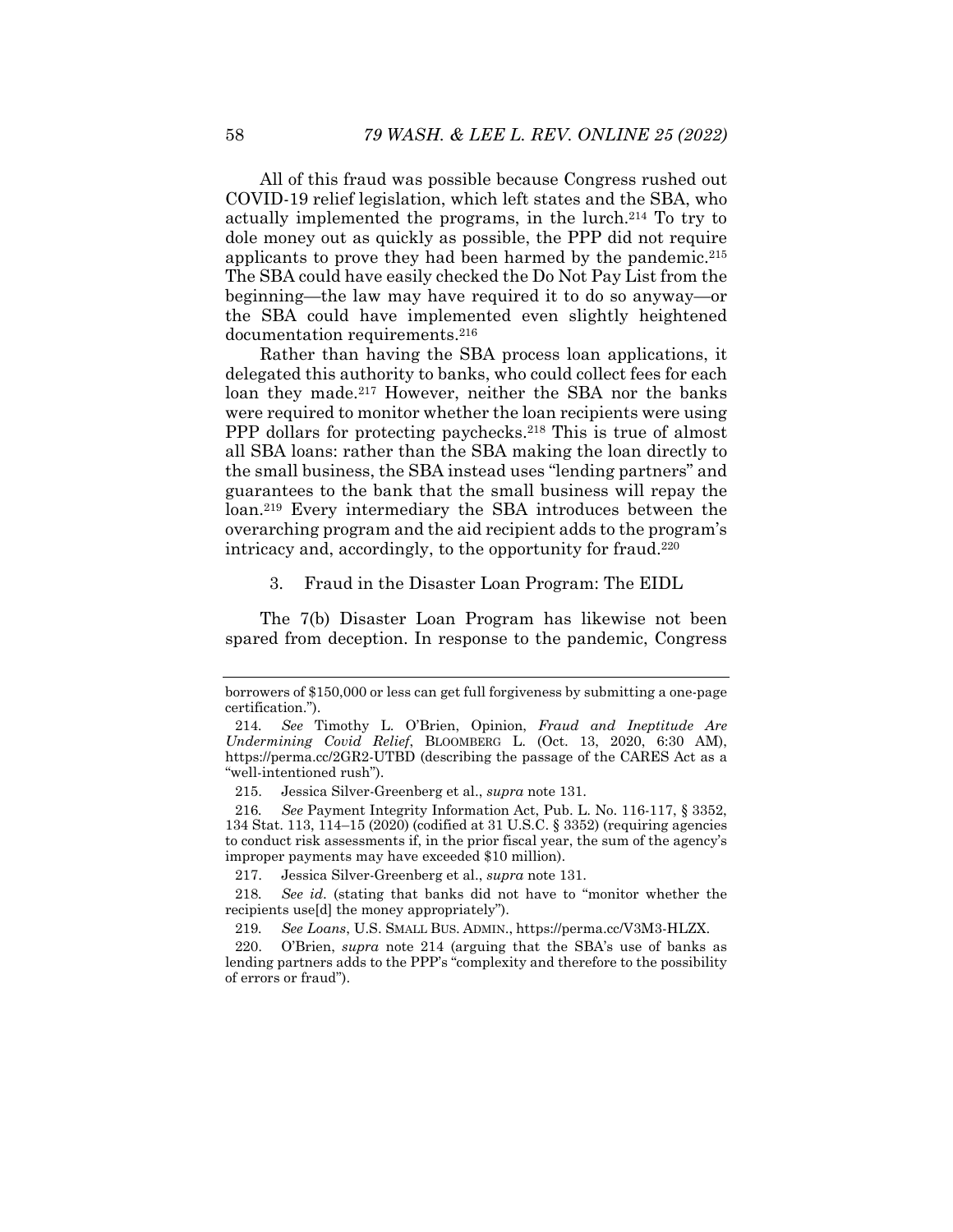granted the SBA the authority to administer the EIDL program under the SBA's  $7(b)$  authority.<sup>221</sup> The EIDL program provides loans of up to \$2 million to small businesses, farms, nonprofits, and other eligible entities.<sup>222</sup> Like the PPP, the EIDL was rushed out; an Office of Inspector General Report stated that the SBA "'lowered the guardrails' by removing or weakening [] controls" to expedite the loan disbursement process.223 The report found that over the summer of 2020, the SBA approved \$14.3 billion "to applicants who later changed the bank account number to pay out the loan to a different number than that listed on the original loan application," an indicator of potential fraud.<sup>224</sup> Additionally, the SBA "approved more than one loan to applicants that used the same IP addresses, email addresses, business address, or bank accounts" for a total of \$62.7 billion.225 Amazingly, "SBA's management continues to insist that its controls are robust despite overwhelming evidence to the contrary."226

When Congress passes complex legislation to address socioeconomic disparity, the common trends across SBA programs described above emerge. Congress drafts one-off small businesses assistance programs that are reactionary and short-sighted.227 This leads to glaring statutory loopholes, which in turn qualifies large businesses for SBA programs.228 The legislation also has a disproportionate racial impact.229 It lacks controls that could address foreseeable fraudulent exploitation.230 Congress has tied the SBA's hands when it comes time to implement each program. SBA programs have the capability to assist small businesses, and can be improved.

222. OIG-21-02, *supra* note 93, at 1.

 <sup>221.</sup> Small Business Act, 15 U.S.C. § 636(b)(9)(C).

<sup>223</sup>*. Id*. at 24.

<sup>224</sup>*. Id*. at 17.

<sup>225</sup>*. Id*. at 19.

<sup>226</sup>*. Id*. at 31.

<sup>227</sup>*. See supra* Part IV.A.

<sup>228</sup>*. See supra* Part IV.B.

<sup>229</sup>*. See supra* Part IV.C.

<sup>230</sup>*. See supra* Part IV.D.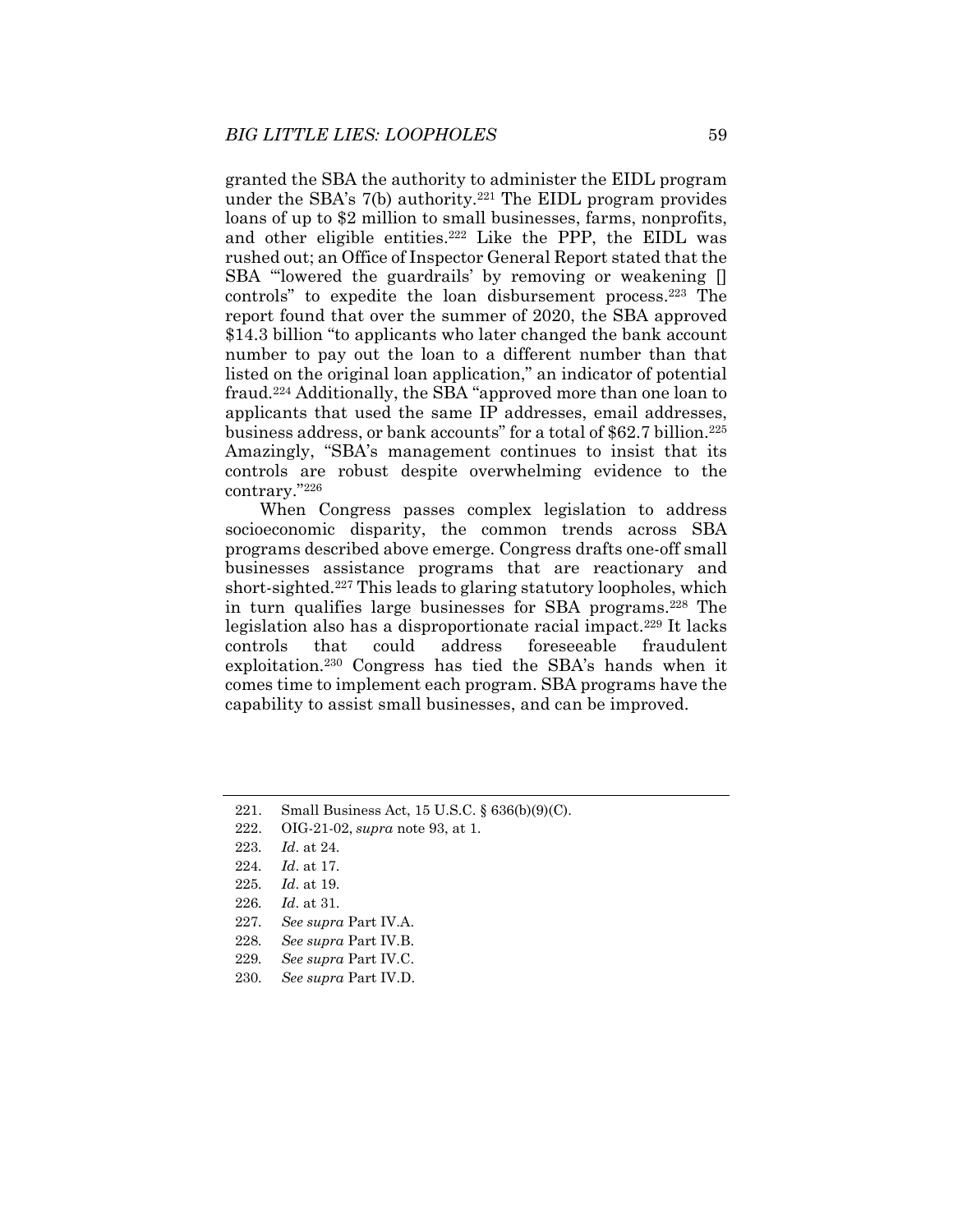#### *E. Program Success Stories*

It would be irresponsible to deny that SBA programs do some good for the small business community. The SBA created an entire online platform to share these success stories in 2016.231 Despite its exploitation and dubious timeframe,232 the 8(a) program actually does enable some minority business owners to break into the government contracts market. For example, two friends, one of whom is Native American, founded PC Mechanical and were accepted into the 8(a) program.<sup>233</sup> They won multiple government contracts, including a \$140 million multi-year contract, using their  $8(a)$  certification.<sup>234</sup> After graduating from the 8(a) program, they were able to buy a larger facility and continue to receive government contracts.<sup>235</sup>

The same goes for the SDVOSB program. The SBA was instrumental in assisting Scott Allen and his business Wisdom Tree Technologies.236 Despite having obtained both an 8(a) and SDVOSB certification, Wisdom Tree struggled to obtain federal contracts.237 Allen contacted his local SBA office and was connected with a Business Opportunity Specialist, who provided tailored guidance about the federal procurement marketplace.238 Wisdom Tree quickly received a small federal contract that translated into larger contracts as a result of the SBA's assistance.<sup>239</sup>

While the news is replete with instances of fraud in the PPP, it also helped many small businesses keep employees on the payroll during the pandemic. An owner of a bakery described the PPP her business received as "an umbrella of financial

<sup>231</sup>*. See* Press Release, U.S. Small Bus. Admin., New SBA Platform Lets Small Businesses Tell Their Stories (Sept. 1, 2016), https://perma.cc/8RHF-KRGM (describing the SBA's "Small Business Owners Speak" platform).

<sup>232</sup>*. See infra* Part IV.C.

<sup>233</sup>*. Small Business Owner Finds Success and Growth with 8(a) Program*, U.S. SMALL BUS. ADMIN., https://perma.cc/JYS3-B3F4.

<sup>234</sup>*. Id*.

<sup>235</sup>*. Id*.

<sup>236</sup>*. Persistence Pays Off for Native American SDVOSB, an SBA 8(a) Business*, U.S. SMALL BUS. ADMIN., https://perma.cc/UFV4-N2M7.

<sup>237</sup>*. Id*.

<sup>238</sup>*. Id*.

<sup>239</sup>*. Id*.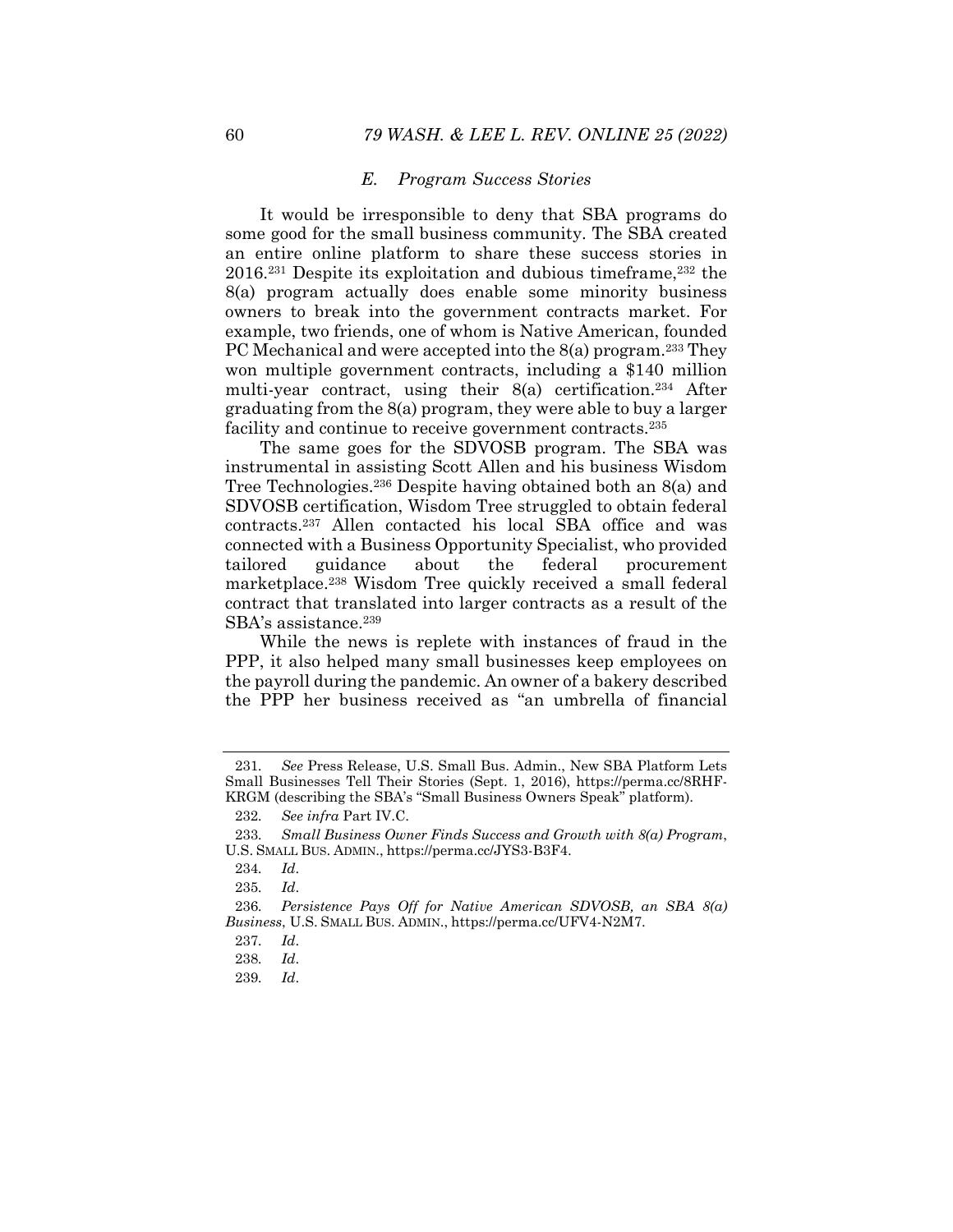safety for the employees and the business."240 The owner contacted her preexisting business advisor who helped her make an informed decision about securing a PPP loan.241 Additionally, there is at least some evidence that the SBA was responsive to concerns about fraud in the first round of the PPP. For example, during the PPP's second round, the SBA, in its own words, "developed systems to screen potential borrowers against the Treasury Department's Do Not Pay List."242 Applications processed through a lender were also searched against the list.243 Similar stories have come out of the EIDL program under the SBA's disaster loan authority.244

Veronique de Rugy has suggested that Congress should abolish the SBA because it is such a waste of money.245 This Note does not go that far. Instead, it suggests a fundamental shift in the way the SBA uses the Small Business Act to achieve its goal of helping small businesses.246 The goal is for the SBA to grow its bank of success stories, while tamping down on exploitation by larger businesses.

## V. SUGGESTED AMENDMENTS TO THE SMALL BUSINESS ACT

This Part will first suggest that, rather than Congress adding new SBA programs in response to crises as they arise, the SBA could use the Small Business Act as a broad, enabling superstructure to pass federal regulations to assist small businesses. To this end, Congress could amend the Small Business Act to look more like it did in 1958, before it contained

<sup>240</sup>*. Bellingham Bakery Utilizes SBA Resources and PPP Loan to Spread Joy Through Cake*, U.S. SMALL BUS. ADMIN., https://perma.cc/QU2G-NJG6.

<sup>241</sup>*. Id*.

 <sup>242.</sup> PPP Fraud Report, *supra* note 203, at 11.

<sup>243</sup>*. See id*. (containing the statement of then-SBA Administrator Jovita Carranza).

<sup>244</sup>*. See, e.g.*, *Fairmont Businesses Uses Paycheck Protection Program to Navigate Storm*, U.S. SMALL BUS. ADMIN., https://perma.cc/6MXH-M2SN (describing how a West Virginia training on the PPP and EIDL helped one business owner obtain the loans and keep her fourteen employees on payroll during the pandemic).

<sup>245</sup>*. See* Editorial, *Should the Small Business Administration Be Abolished*, WALL ST. J. (Mar. 20, 2012, 3:58 PM), https://perma.cc/J8EA-TUMT (exploring the debate on both sides).

<sup>246</sup>*. See infra* Part V.A.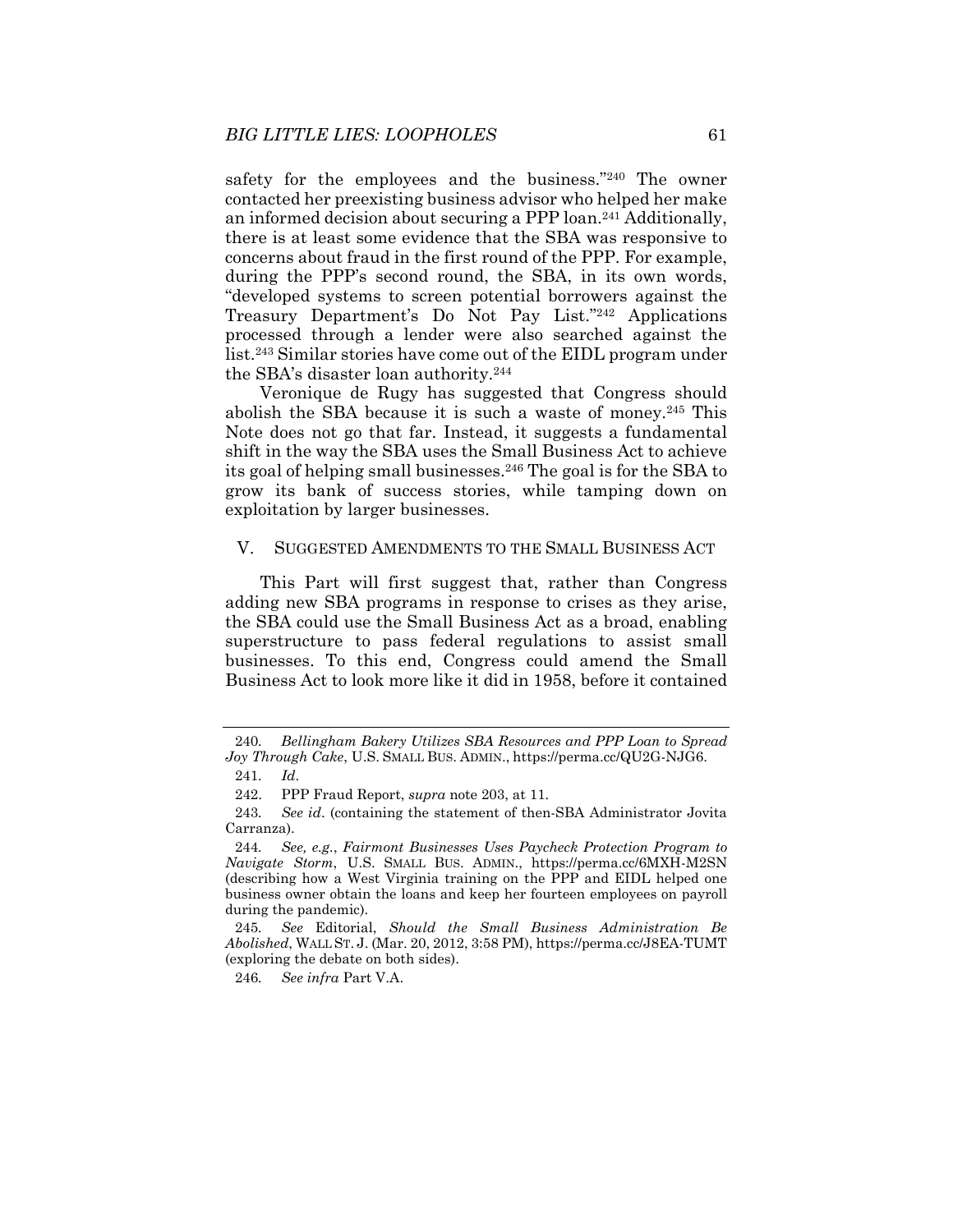a patchwork of lengthy, complex, and specific programs. In 1958, the SBA had the broad authority to "make such rules and regulations" as were necessary to "aid, counsel, assist, and protect . . . the interests of small-business concerns" to increase competition for federal contracts.247 Because this proposal is likely far away from happening, this Note, in Part V.B, points to some long and short term solutions fixes that Congress and the SBA could deploy in the meantime. This Part will begin with a discussion of the long-term solution: amending the Small Business Act.

## *A. Amending the Small Business Act and its Regulatory Role*

This Note proposes that Congress amend the Small Business Act to reflect the following three long-term changes: (1) amend Sections 7 and 8 to create a general framework that empowers the SBA to make its own rules, (2) only allow the SBA to make Disaster Loans through lending partners and require it to make all other types of loans directly, and (3) require SBA programs to comply with the Act itself.

#### 1. Make the Enabling Act Enabling, Rather than Prescriptive

As early as 1958 when Congress granted the SBA permanent agency status, its policy was "to insure [sic] that a fair proportion of the total purchases and contracts for property and services for the Government...be placed with small-business enterprises . . . ."248 The Small Business Act of 1958 gave the SBA broad authority "to arrange for the performance of [] contracts [with the United States Government] by negotiating or otherwise letting subcontracts to small-business concerns . . . ."249 To accomplish these goals, Congress gave the SBA authority to "make such rules and regulations as [it] deem[ed] necessary to carry out the authority vested in [it] by or pursuant to" the Small Business Act.250 Under Section 7 of the Act, the SBA has the power to make rules and

 <sup>247.</sup> Small Business Act of 1958, Pub. L. 85-536, §§ 2(a), 5(b)(6), 72 Stat. 384, 384, 386 (July 18, 1958) (codified at 15 U.S.C. § 631).

<sup>248</sup>*. Id*. § 2(a).

<sup>249</sup>*. Id*. § 8(a)(2).

<sup>250</sup>*. Id*. § 5(b)(6).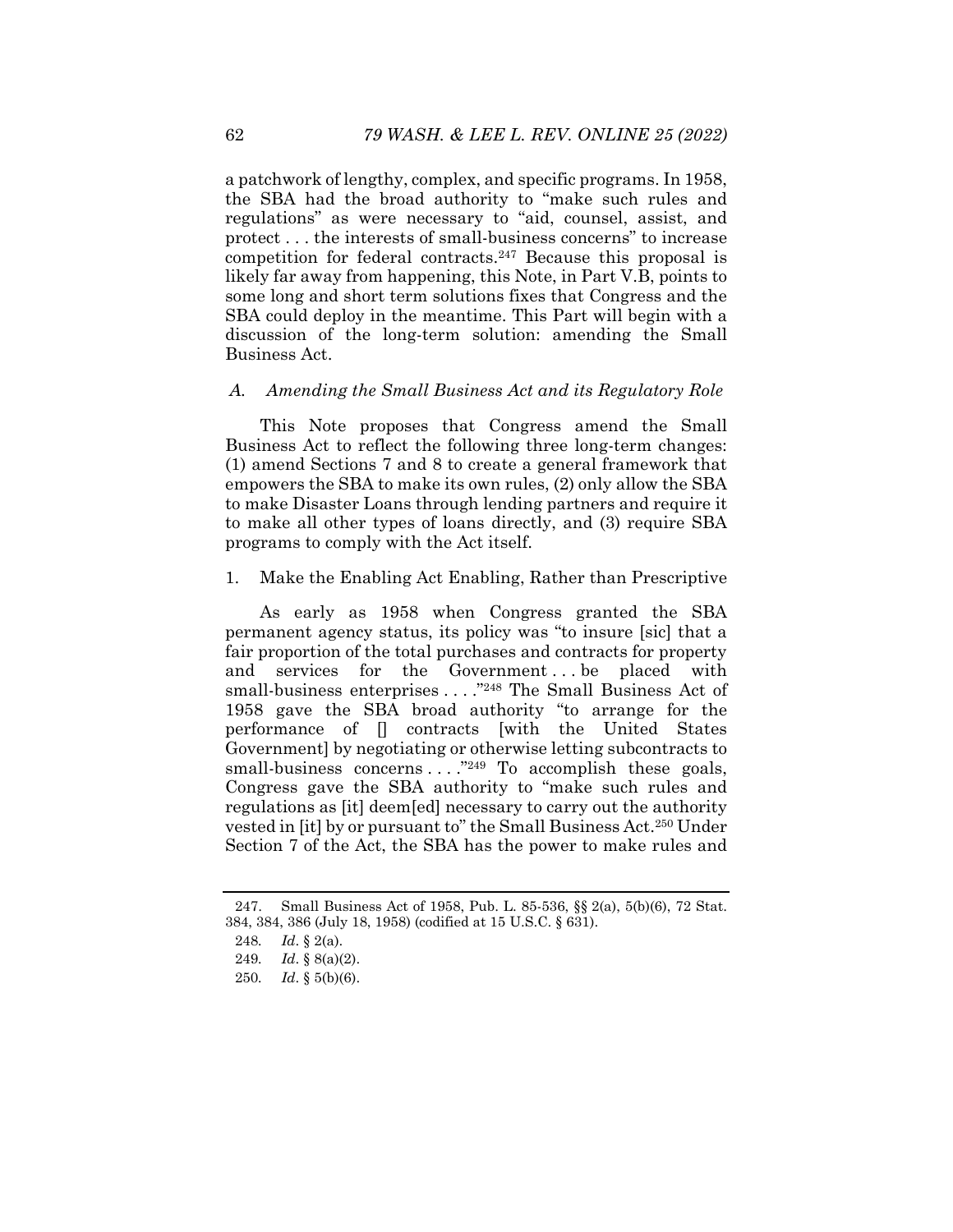regulations for its loan programs.251 Likewise, Section 8 of the Act gives the SBA authority to create and administer contracting assistance programs.252

Despite granting this authority to the SBA, Congress has taken control by amending the Small Business Act to add on a hodgepodge of complicated programs that prove difficult for the SBA to administer and contain loopholes that allow large businesses to profit.253 A better approach would be for the SBA to utilize the existing statutory framework of the Small Business Act to create small business programs by promulgating its own regulations. If the SBA used its existing grant of authority from Congress, it could potentially reduce each program's vulnerability to fraud by decreasing the complexity of the programs.254

Because the Small Business Act is currently lengthy and program-specific,255 however, Congress would need to initially amend both sections to create a general framework under which the SBA could make rules. Congress would also need to ensure that this general framework amendment came with enough funding for the SBA to make meaningful rules and regulations.256 This change is less daunting than it appears at first glance; the general framework existed in the 1958 Small Business Act.257

This initial legislative investment would pay off, because once Congress amends the Small Business Act to include a

 <sup>251.</sup> Small Business Act, 15 U.S.C. § 636.

<sup>252</sup>*. Id*. § 637.

<sup>253</sup>*. See supra* Part IV.

 <sup>254.</sup> O'Brien, *supra* note 214.

<sup>255</sup>*. See, e.g.*, 15 U.S.C. § 637 (listing out specific contracting assistance programs).

 <sup>256.</sup> Congress often issues unfunded mandates, rather than appropriate funding with positive legislative changes. *See* CONG. RSCH. SERV., R40957, UNFUNDED MANDATES REFORM ACT: HISTORY, IMPACT, AND ISSUES 1–2 (describing the history of unfunded mandates). Accordingly, all of the proposed changes in Part V. would need to come with enough funding to make them a reality.

 <sup>257.</sup> The Small Business Act of 1958 contains just twenty-one sections and takes up just twelve pages in the *Statutes at Large*. Small Business Act of 1958, Pub. L. 85-536, 72 Stat. 384–396 (July 18, 1958) (codified at 15 U.S.C. § 631). By contrast, as of this writing the Small Business Act contains ninety lengthy sections. 15 U.S.C. Ch. 14A.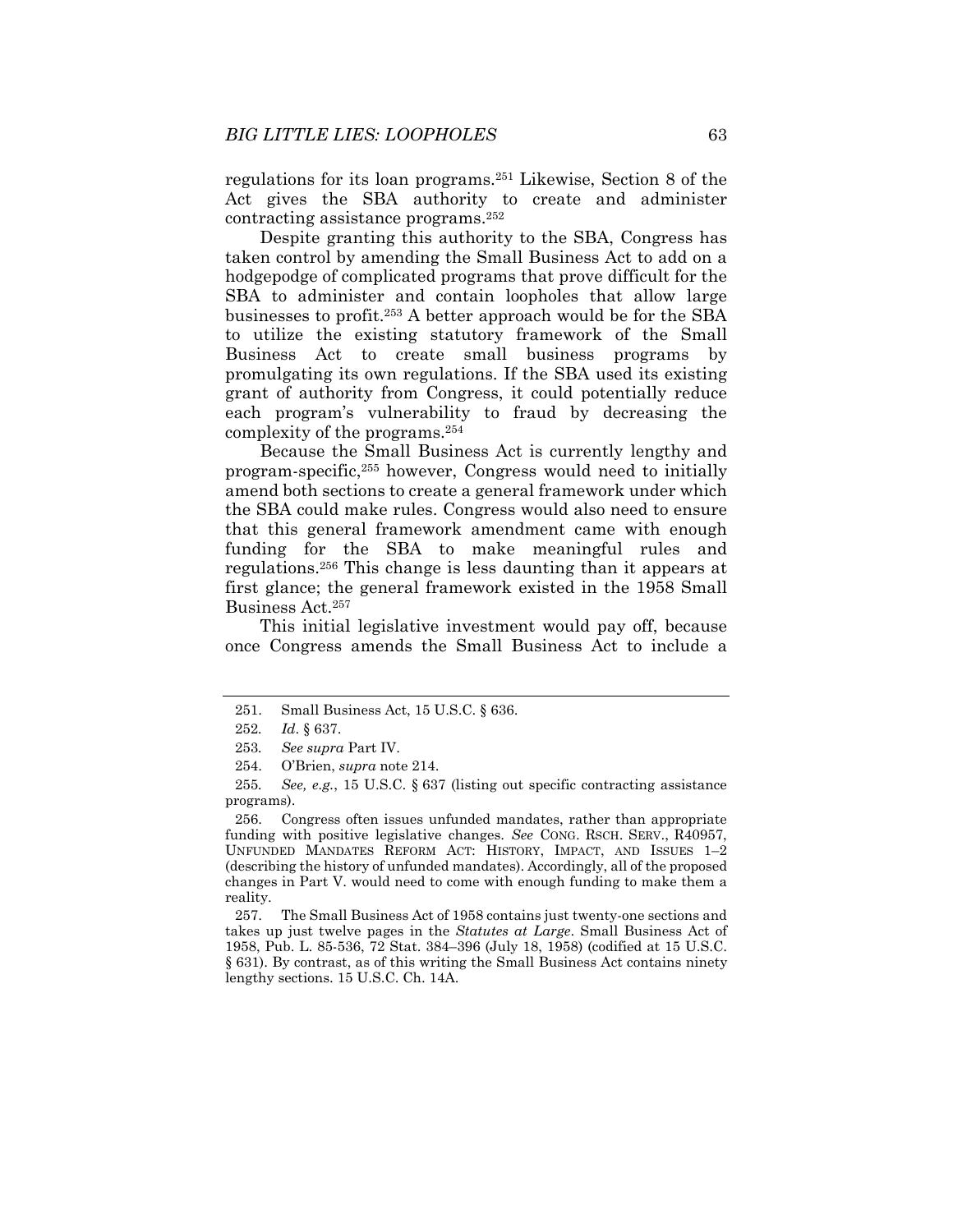general framework for loan and contracting assistance programs, the SBA would be able to create rules for the existing and new programs as the need arises, keeping the small business regulation within the agency tasked with the regulation of small businesses. Congress formed the SBA as an administrative agency to create rules and regulations that would ensure a fair percentage of the Government's spending power benefitted small businesses.258 When making small business rules and regulations, the SBA is required to follow the Administrative Procedure Act (APA).259 The SBA must provide the public with notice and the opportunity to comment on any proposed rulemaking at least thirty days before the rule's effective date.260 Under the APA, the SBA has the capacity to solicit comments from key stakeholders impacted by the proposed rule before it becomes final.261 The SBA accordingly

SBA has determined that there is good cause for dispensing with advance public notice and comment on the grounds that that [sic] it would be contrary to the public interest. Specifically, advance public notice and comment would defeat the purpose of this interim final rule given that SBA's authority to guarantee PPP loans expires on June 30, 2020. These same reasons provide good cause for SBA to dispense with the 30-day delayed effective date provided in the Administrative Procedure Act (APA).

*Id*.

 261. For example, the SBA issued a controversial interim final rule on April 15, 2020 that prohibited a PPP applicant from applying if

[a]n owner of 20 percent or more of  $\parallel$  equity . . . is incarcerated, on probation, on parole; presently subject to an indictment, criminal information, arraignment, or other means by which formal criminal charges are brought in any jurisdiction; or has been convicted of a felony within the last five years.

Business Loan Program Temporary Changes; Paycheck Protection Program, 85 Fed. Reg. 20,811, 20,812 (Apr. 15, 2020) (to be codified at 13 C.F.R. pt. 120).

<sup>258.</sup> Small Business Act of 1958  $\S$  2(a).

 <sup>259. 5</sup> U.S.C. §§ 551–59.

 <sup>260. 5</sup> U.S.C. §§ 553(b)–(d). The SBA also has the ability to skip the notice and comment period if it "for good cause finds" that issuing a proposed rule and holding a comment period would be "impracticable, unnecessary, or contrary to the public interest."  $Id. \S$  (b)(3)(B), (d)(3). The SBA followed these expedited rulemaking procedures to enable sole proprietors to immediately benefit from the same revenue calculation as their larger-sized counterparts when the PPP was running out of time. *See supra* Part IV.B.2; Business Loan Program Temporary Changes; Paycheck Protection Program—Additional Eligibility Revisions to First Interim Final Rule, 85 Fed. Reg. 38,301, 38,302 (June 26, 2020) (to be codified at 13 C.F.R. pt. 120)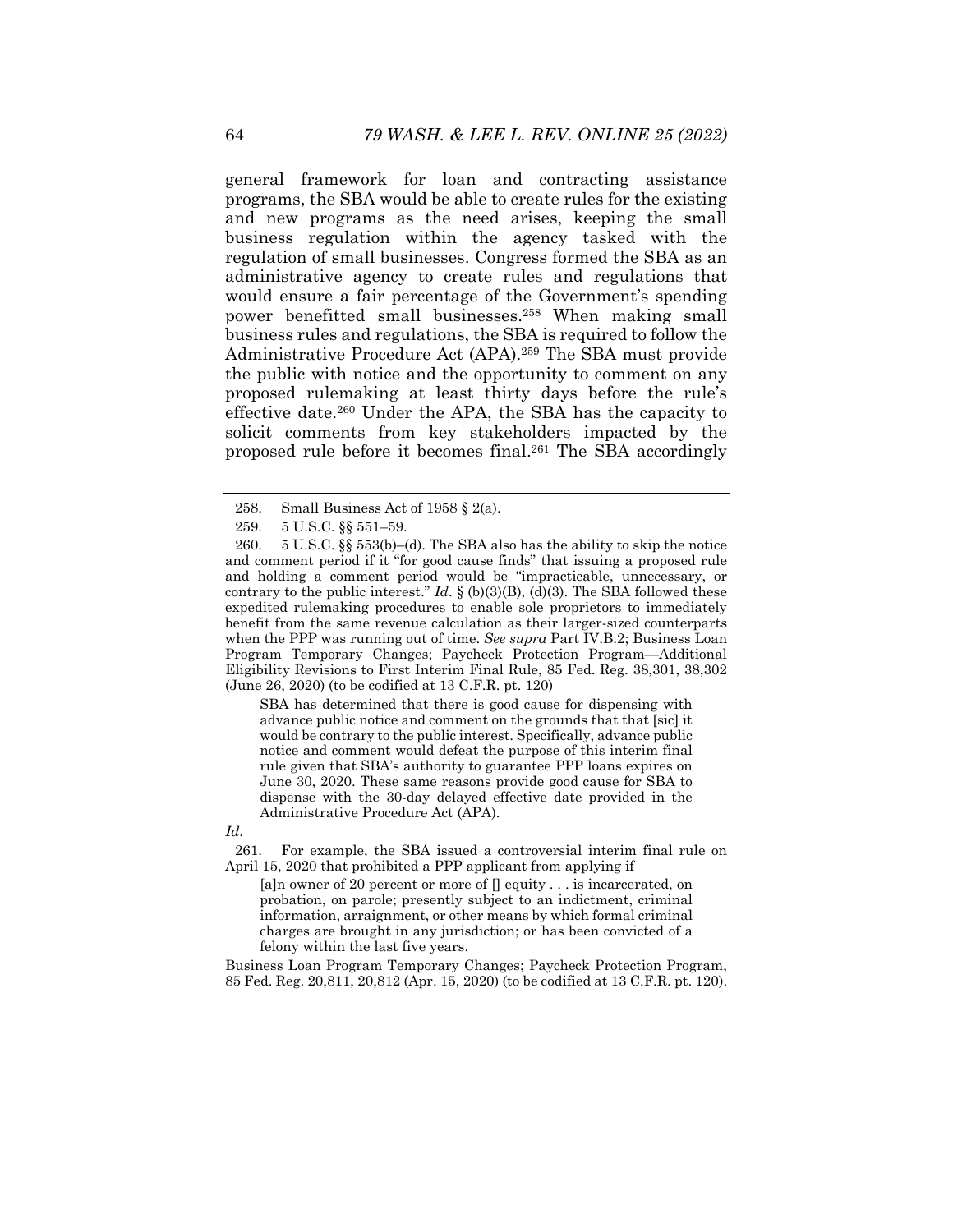gains small business expertise it can utilize when creating the final rule. This rulemaking process could create better outcomes for small businesses than the current process of Congress creating lengthy and complicated programs and then handing them to the SBA to administer.

## 2. Require the SBA to Make All Loans Except for Disaster Loans Directly

Changes to the way the SBA doles out money would also prevent large businesses from profiting from SBA programs. Ever since the SBA became a permanent agency in 1958,  $262$ Congress has empowered it to give loans to small businesses "either directly or in cooperation with banks or other financial institutions."263 Currently, the SBA only makes Disaster Loans directly.264 However, because the Disaster Loan program is the only SBA program that is not limited to small businesses,<sup>265</sup> the SBA could issue these loans through banks rather than directly.

Several criminal justice organizations commented on the rule, urging "the SBA to reconsider those provisions of the Rule that discriminate against individuals who have a record of arrest or conviction." Am. C.L. Union et. al., Comment Letter on Business Loan Program Temporary Changes (May 15, 2020), https://perma.cc/U6ZZ-AXZZ. In response to these kinds of comments, as well as a lawsuit alleging that the criminal record exclusion violated the APA, the SBA ultimately revised the rule to only exclude owners facing felony charges from the past year or facing felony charges involving lying on a loan application in the past five years. Business Loan Program Temporary Changes; Paycheck Protection Program—Additional Eligibility Revisions to First Interim Final Rule, 85 Fed. Reg. 38,301, 38,302 (June 26, 2020) (to be codified at 13 C.F.R. pt. 120); *see Defy Ventures, Inc. v. U.S. Small Bus. Admin.*, 469 F. Supp. 3d 459, 475 (D. Md. 2020) (finding that "[t]he plaintiffs [were] likely to show that the SBA acted arbitrarily and capriciously in promulgating the April IFR . . . because [that] rule[] contain[s] no explanation for the criminal history exclusion").

<sup>262</sup>*. See supra* note 40 and accompanying text.

 <sup>263.</sup> Small Business Act of 1958 § 7(a) (codified at 15 U.S.C. § 631) (emphasis added). This is the same language that appears in the most current version of the Small Business Act. 15 U.S.C. § 636(a).

<sup>264</sup>*. See* GUIDE TO SBA PROGRAMS, U.S. SMALL BUS. ADMIN. 22 (last updated Feb. 2013), https://perma.cc/2JTX-W64L (PDF) (describing how the Disaster Loan Program is administered directly from the SBA to afflicted businesses of any size).

 <sup>265.</sup> U.S. SMALL BUS. ADMIN. OFF. OF INSPECTOR GEN.: SEMIANNUAL REP. TO CONG. 9 (Apr. 30, 2018), https://perma.cc/28MT-T7Z7 (PDF).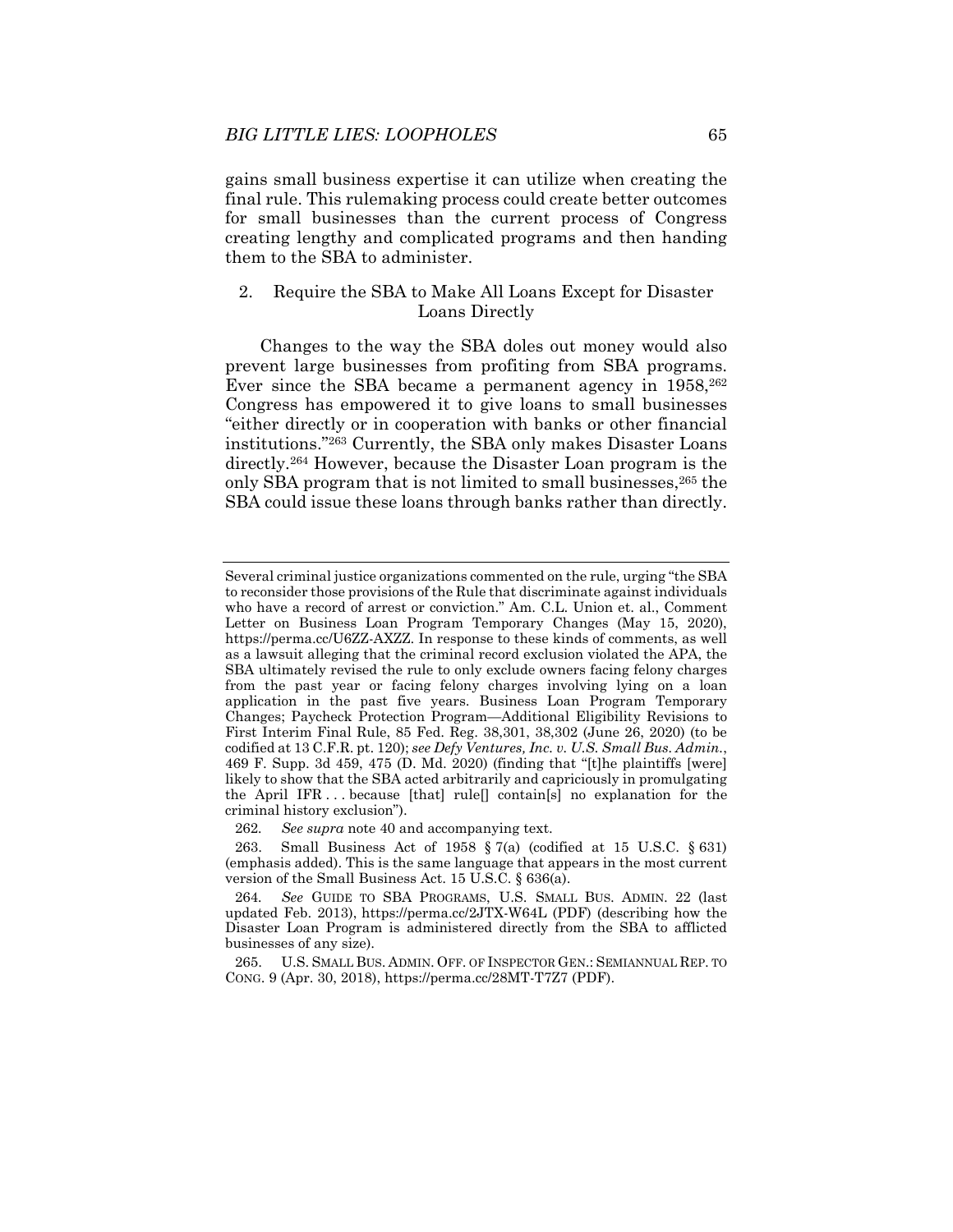This change would distribute money as quickly as possible to any qualifying business after a disaster.

The SBA administers all of its other loans, including the PPP, indirectly by requiring small businesses to apply through banks.266 These programs are only meant to assist small businesses under Section 7(a) of the Small Business Act.<sup>267</sup> Experience teaches that requiring recipients to apply for SBA loans through banks, rather than to the SBA itself, decreases the certainty that the money will actually end up with small businesses because the SBA's oversight is dramatically decreased.268 To give the SBA the most oversight and streamline the loan application process, Congress could amend the Small Business Act to require the SBA to make all of its loan programs except for Disaster Loans directly.269 The level of control the SBA would have if it made most of its loans directly would enable it to ensure that only qualified small businesses receive small business loans.270

 269. Congress would accomplish this by amending Section 7(a) to remove the language that allows the SBA to make financings "in cooperation with banks or other financial institutions," but retain this language in Section 7(b) so that it is would continue to apply to Disaster Loans. 15 U.S.C. §§ 636(a), (b)(1)(A); GUIDE TO SBA PROGRAMS, *supra* note 264.

<sup>266</sup>*. See* 15 U.S.C. § 636(a) (authorizing the SBA to make business loans "either directly or in cooperation with banks or other financial institutions through agreements to participate on an immediate or deferred (guaranteed) basis").

<sup>267</sup>*. See* GUIDE TO SBA PROGRAMS, *supra* note 264 ("The U.S. Small Business Administration (SBA) provides critical support and resources . . . to help small businesses grow and create jobs.").

<sup>268</sup>*. See* O'Brien, *supra* note 214 ("Every extra conduit in the process adds to its complexity and therefore to the possibility of errors or fraud."); Editorial Board, Opinion, *The Small Business Administration Needs Reforming*, WASH. POST (Dec. 18, 2016), https://perma.cc/TB2A-X2CW ("Banks such as Wells Fargo and JPMorgan Chase are among the largest SBA lenders. They pay a fee for the government guarantee, but it's worth it, in return for knowing that Uncle Sam will pay them back if the client cannot. Sweet deal.").

 <sup>270.</sup> It is worth noting here that this change would require a greater level of specialization than what currently exists at the SBA. If the SBA begins making the majority of its loans directly, rather than through banks, it should hire individuals with banking expertise to prevent fraud, waste, and abuse. The critical difference is that the individuals would work for the SBA and protect the government's interests rather than working for a bank and attempting to protect both the bank and the government's interests.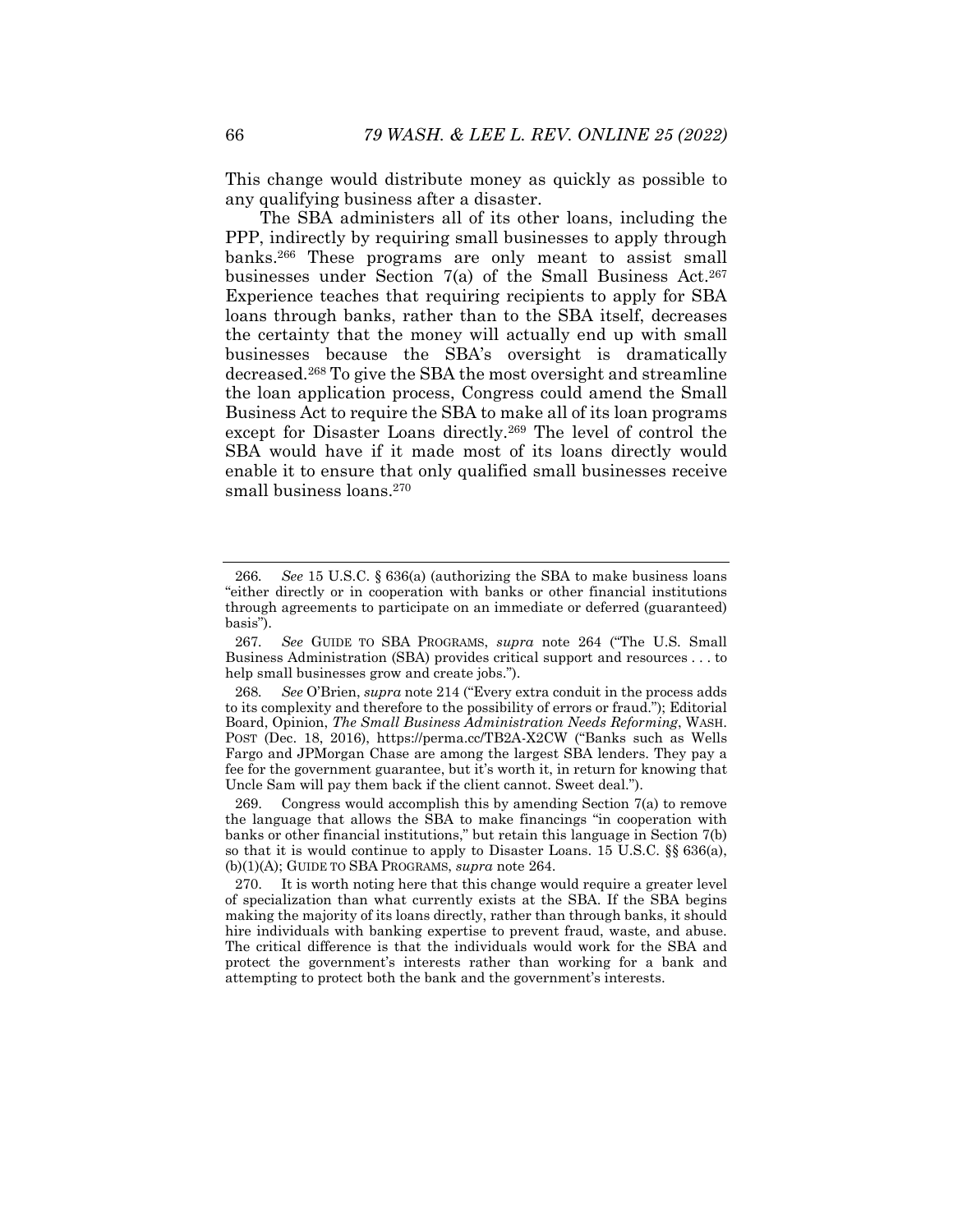#### 3. SBA Programs Must Comply with the Enabling Act

Another suggested change to the way the SBA and Congress use the Small Business Act is to ensure that SBA programs adhere to the Act itself. Congress enacted two programs for COVID-19 business relief: the PPP under Section  $7(a)$ , small business loans,  $271$  and the EIDL under Section 7(b), Disaster Loans.272 Businesses are not supposed to receive money under Section 7(a) "if the applicant can obtain credit elsewhere."273 Because the PPP aid distribution process was outsourced to banks, and neither the banks nor the SBA monitored whether the recipients used the money to protect paychecks,274 it was not physically possible to satisfy the provision restricting 7(a) loans to applicants who could not "obtain credit elsewhere."275 To comply with this requirement, the SBA could have issued direct PPP loans exclusively to small businesses, and outsourced the EIDL to banks to distribute to larger businesses.

Alternatively, Section 7(b) of the Small Business Act gives the SBA authority to create loans after a disaster.<sup>276</sup> The global pandemic caused by the COVID-19 virus is a disaster,<sup>277</sup> so it is not clear why the SBA did not simply create one loan program under its Section 7(b) Disaster Loan authority rather than categorizing the PPP under Section 7(a) and the EIDL under Section 7(b). If Congress and the SBA truly wanted to distribute loans as quickly as possible, one loan program under the SBA's disaster loan authority would likely have been more effective for two reasons. First, the Disaster Loan program is not restricted to small businesses,278 so banks and the SBA would not have needed to verify a firm's size before dispensing money. Second,

 <sup>271. 15</sup> U.S.C. § 636(a).

<sup>272</sup>*. Id*. § 636(b).

<sup>273</sup>*. Id*. § 636(a)(1)(A)(i).

<sup>274</sup>*. See* Whoriskey et al., *supra* note 126 (finding that many businesses did not use the money to protect employees' paychecks).

<sup>275</sup>*. Id*.

<sup>276</sup>*. Id*. § 636(b).

 <sup>277.</sup> The President has the authority to declare a disaster under the Small Business Act. *Id*. § 636(a)(31)(A)(i).

<sup>278</sup>*. See id*. § 636(b)(1)(A) (authorizing the SBA to make disaster loans to businesses of any size).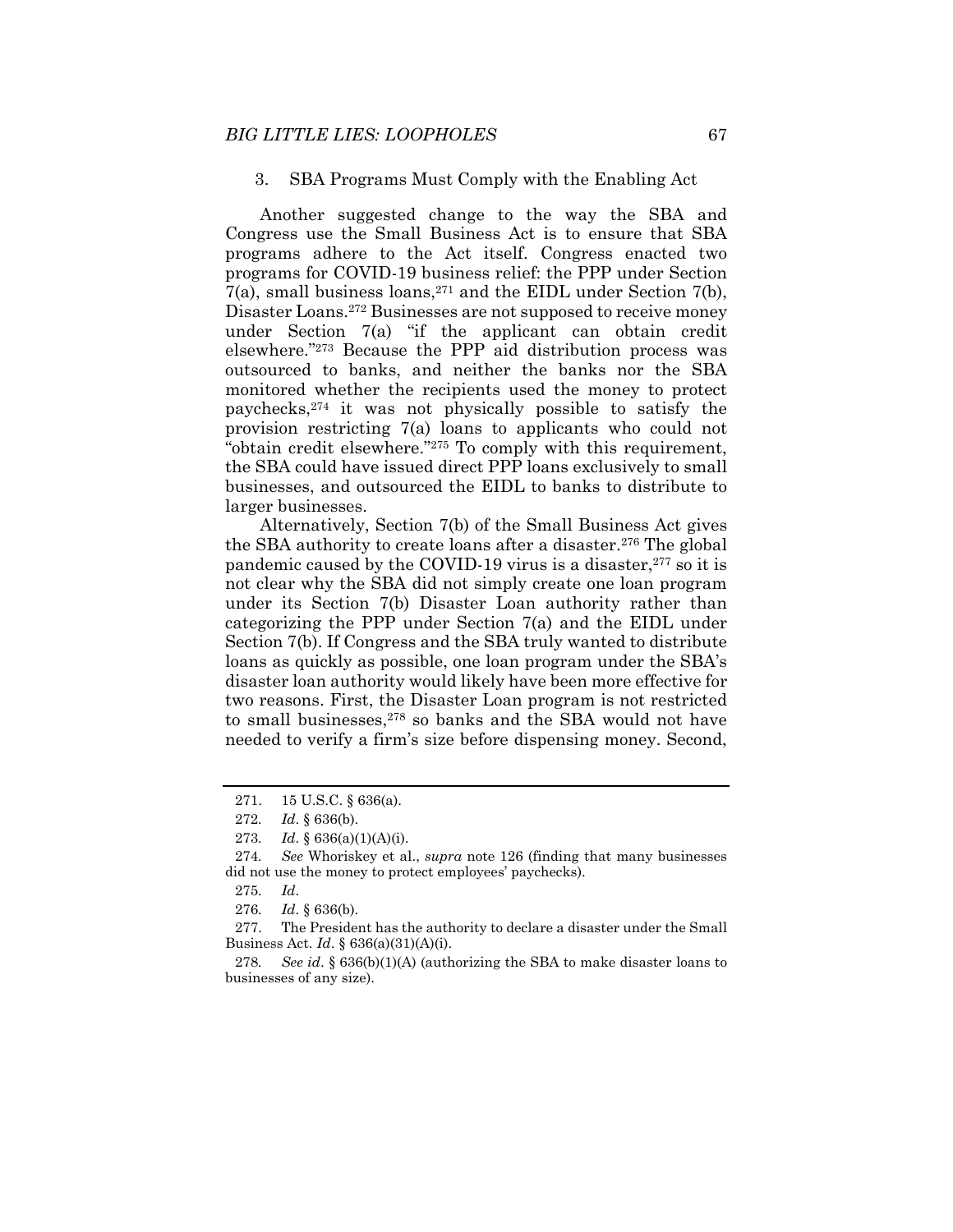the SBA could probably have administered one loan program covering all businesses impacted by the pandemic easier than the two separate PPP and EIDL. Had the SBA devoted all its resources to allotting funds to impacted companies via one loan program, it could potentially have prevented the widespread fraud that occurred under the PPP.279

In sum, making Section 7(a) business loans directly and continuing to make Section 7(b) Disaster Loans through banks would ensure that small business and disaster loans are kept separate and would serve the SBA's twin goals of both assisting small businesses generally and helping every business after a declared disaster.<sup>280</sup>

## *B. Short-Term Solutions*

Part V.A *supra* discussed long-term fixes to the Small Business Act that would move the SBA closer to Congress's intent for the agency to assist only small businesses.<sup>281</sup> Sweeping change of a major regulatory regime takes a long time; amending the Small Business Act from specific programs to a general framework will likely be no exception. Accordingly, this subpart suggests some short-term solutions for the SBA and Congress to employ in the meantime. This Note recommends the following short-term fixes: (1) that Congress appropriate funding for states to use on fraud-fighting technology; (2) that private parties increase filings under the Freedom of Information Act to force the SBA to disclose loan and claims data; and (3) that Congress amend the Inspector General Act to increase the SBA Office of the Inspector General's authority.

1. Appropriate Funding to States for Use on Fraud-Fighting Technology

Congress could appropriate federal resources to states to use on technology upgrades to fight fraud.282 If the SBA worked

<sup>279</sup>*. See* Press Release, *supra* note 202 (stating that "potential fraudulent activity" in COVID-19 relief programs totaled almost \$100 billion).

 <sup>280.</sup> Small Business Act, 15 U.S.C. § 631(a), (g).

<sup>281</sup>*. See id*. § 631(b)(1) ("It is the declared policy of the Congress that . . . the Small Business Administration . . . should aid and assist small businesses . . . .").

<sup>282</sup>*. See* O'Brien, *supra* note 214 (making this suggestion).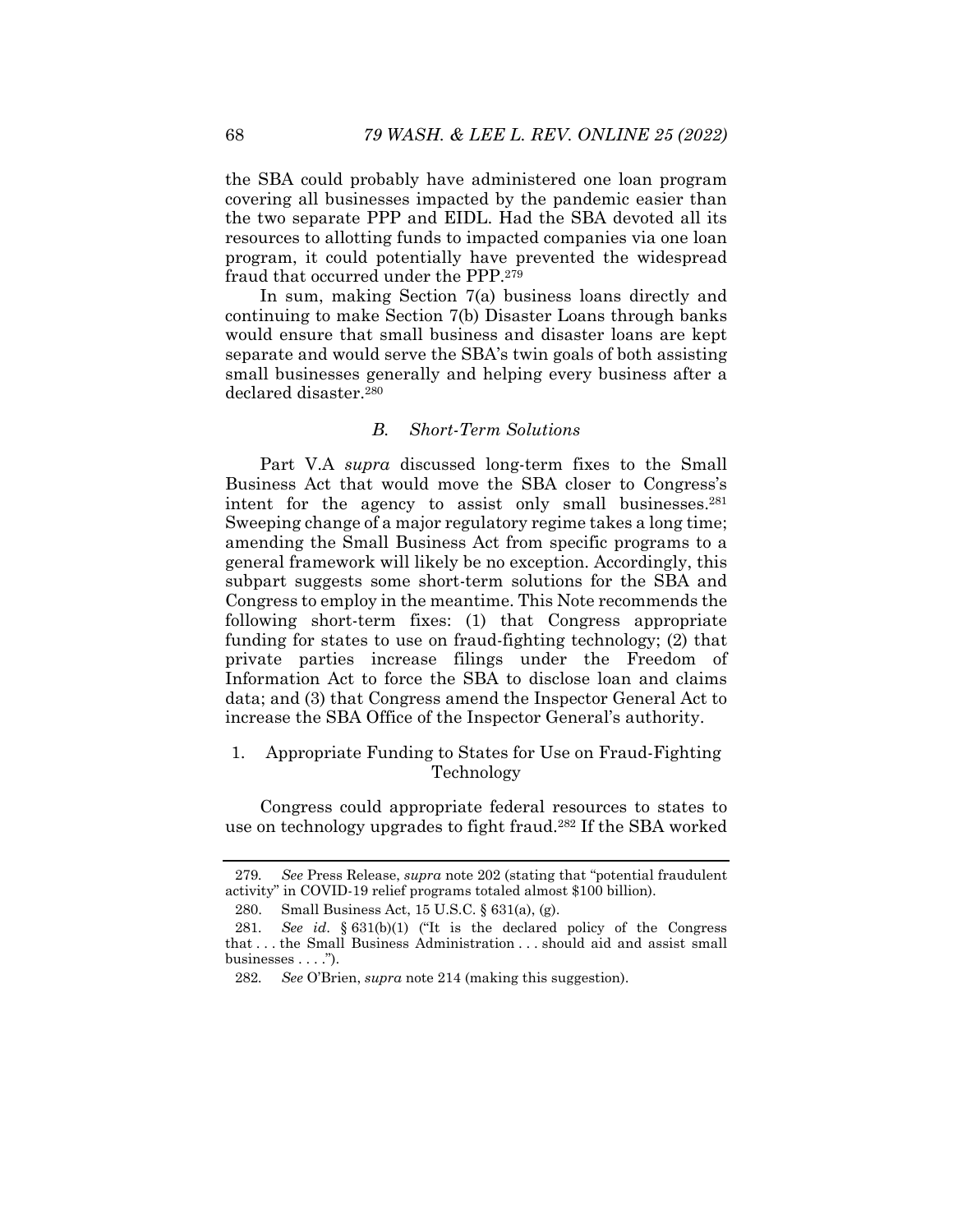more closely with states and employers, and provided states with SBA claims data, states could help combat fraud in their respective jurisdictions.283 The SBA could require their one hundred and twelve district offices located all over the country to work with states and employers in the local area.284 It could also provide district offices with program claims data, who could in turn provide it to local lenders. This solution is more akin to a grassroots approach, rather than the top-down way the SBA currently conducts itself.

## 2. Greater Use of FOIA to Compel SBA to Release Loan and Claims Data

Should the SBA decide not to cooperate with states, courts could compel the SBA to release loan and claims data under the Freedom of Information Act (FOIA).285 On May 12, 2020, several news organizations filed a complaint in the District of Columbia to compel the SBA "to release the names, addresses, and precise loan amounts of all individuals and entities that obtained PPP and EIDL COVID-related loans."286 The Court originally gave the SBA a deadline of November 19, 2020.287 After a failed attempt to stay the Court's decision,288 the SBA released the data on December 1, 2020.289 *WP Co. v. U.S. Small Business Administration* is precedent supporting the release of loan data

288*. Id*. at \*5.

<sup>283</sup>*. Id*.

<sup>284</sup>*. Find Local Assistance*, U.S. SMALL BUS. ADMIN., perma.cc/YM68- XA9A.

 <sup>285.</sup> WP Co. v. U.S. Small Bus. Admin., 514 F. Supp. 3d 267 (D.D.C. 2021). 286. Complaint at 2, WP Co. v. U.S. Small Bus. Admin., No. 20-1240 (D.D.C. May 12, 2020), ECF No. 1. The SBA released some of this information, but declined to identify the exact loan figure once the dollar amount exceeded \$150,000, instead expressing the figures in ranges. WP Co. LLC v. U.S. Small Bus. Admin., 502 F. Supp. 3d 1, 9 (D.D.C. 2020).

 <sup>287.</sup> WP Co. LLC v. U.S. Small Bus. Admin., CV 20-1240 (JEB), 2020 WL 6887623, at \*1 (D.D.C. Nov. 24, 2020).

<sup>289</sup>*. See* Kiernan Nicholls, *SBA Releases Details on PPP Loans*, INVESTIGATIVE REPORTING WORKSHOP (Dec. 2, 2020), https://perma.cc/ESA6- L7WW (reporting on the release of loan data); *Paycheck Protection Program (PPP) Loan Data—Key Aspects*, *supra* note 87 (noting an effective date of December 1, 2020).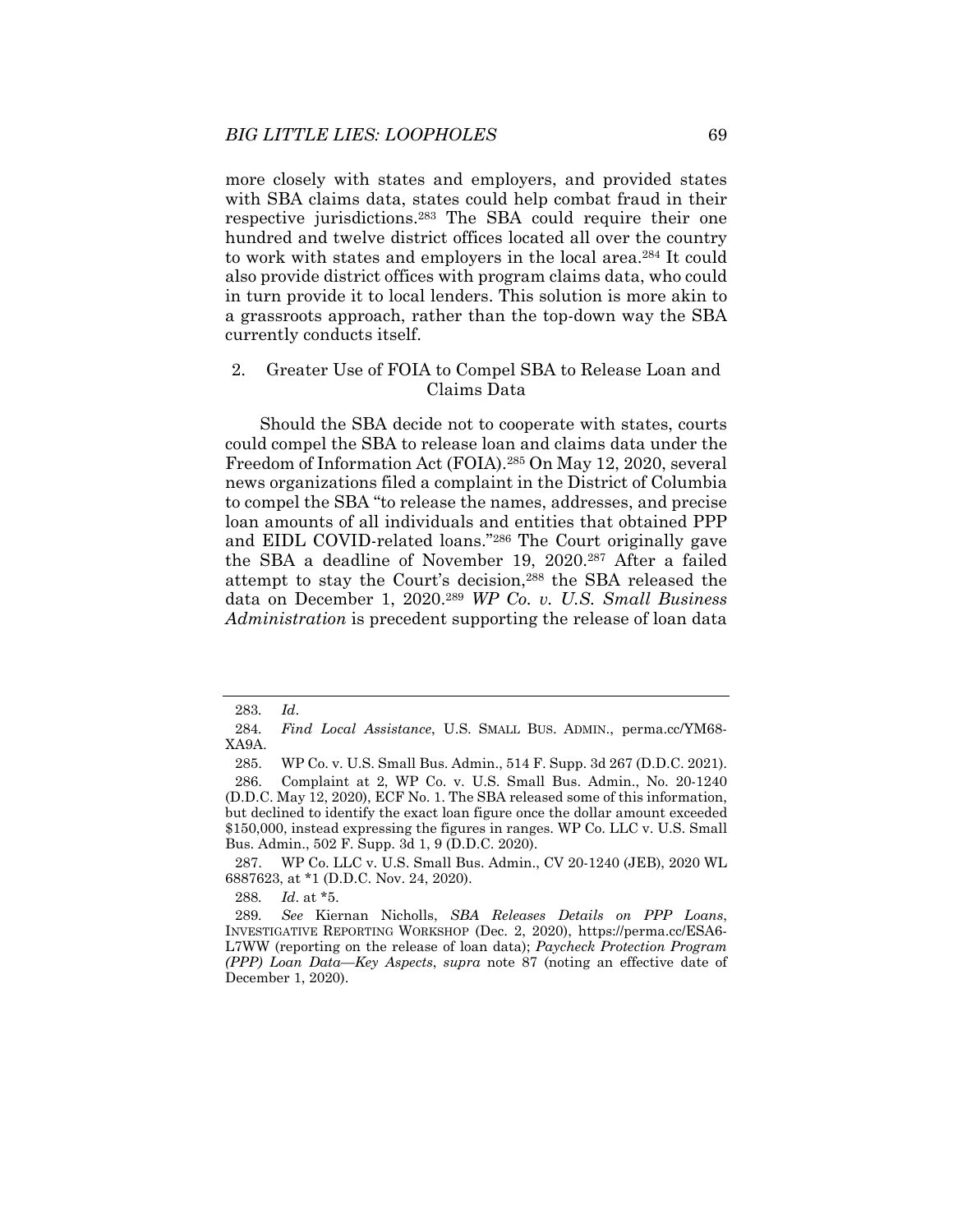under the FOIA.290 Releasing data will expose fraudulent loans and put public pressure on the SBA and Congress to ensure these dollars end up assisting small businesses.

## 3. Appropriate Funds to Increase Timeliness of OIG Investigations and Reports

Federal administrative agencies contain an Office of the Inspector General (OIG), designed to combat fraud, waste, and abuse within the programs and operations of that agency.291 The SBA OIG is an independent and objective office created by the Inspector General Act.292 The Act empowers the SBA OIG to "conduct and supervise audits and investigations" into SBA programs, "recommend corrective action[,]" and report to the Attorney General whenever it believes "there has been a violation of Federal criminal law."293 While the SBA OIG has issued reports about several of the issues covered by this Note, <sup>294</sup> it merely has the statutory authority to recommend changes.295 Although one of the SBA OIG's "guiding principles" is to conduct investigations and issue reports "defined by their [] timeliness,"

- 292. 5 U.S.C. app. 3.
- 293*. Id*. app. 3 §§ 2, 4(a)(5), (b)(2)(d).
- 294*. See supra* notes 93, 242 and accompanying text.

<sup>290</sup>*. WP Co.*, 2020 WL 6887623, at \*5. Although the litigation was not over at this point because the SBA found additional PPP loan information—and attempted to withhold some of it—the SBA released the data relevant to this Part on December 1, 2020. *See* WP Co. LLC v. U.S. Small Bus. Admin., CV 20-1240, 2021 WL 5881972, at \*1–\*2 (D.D.C. Dec. 13, 2021) (summarizing the background of these cases).

<sup>291</sup>*. See* 5 U.S.C. app. 3 § 2 (establishing the Offices of Inspector General); *id*. app. 3 § 12(2) (listing the agencies that have Inspectors General).

 <sup>295. 5</sup> U.S.C. app. 3 § 4. On the first day lenders began processing PPP applications, the SBA Inspector General published a white paper warning that "increased loan volume, loan amounts, and expedited loan processing timeframes may make it more difficult for SBA to identity red flags in loan applications" and calling for the SBA to put in place "sufficient controls." U.S. SMALL BUS. ADMIN. OFF. OF INSPECTOR GEN., REP. NO. 20-11, WHITE PAPER: RISK AWARENESS AND LESSONS LEARNED FROM PRIOR AUDITS OF ECONOMIC STIMULUS LOANS 1 (Apr. 3, 2020), https://perma.cc/DJ7H-53F7. The Project on Government Oversight pointed out that the SBA "did not heed the watchdog's warnings at that time." Nick Schwellenbach & Ryan Summers, *Red Flags: The First Year of COVID-19 Loan Fraud Cases*, POGO (Apr. 15, 2021), https://perma.cc/K6TE-QD46.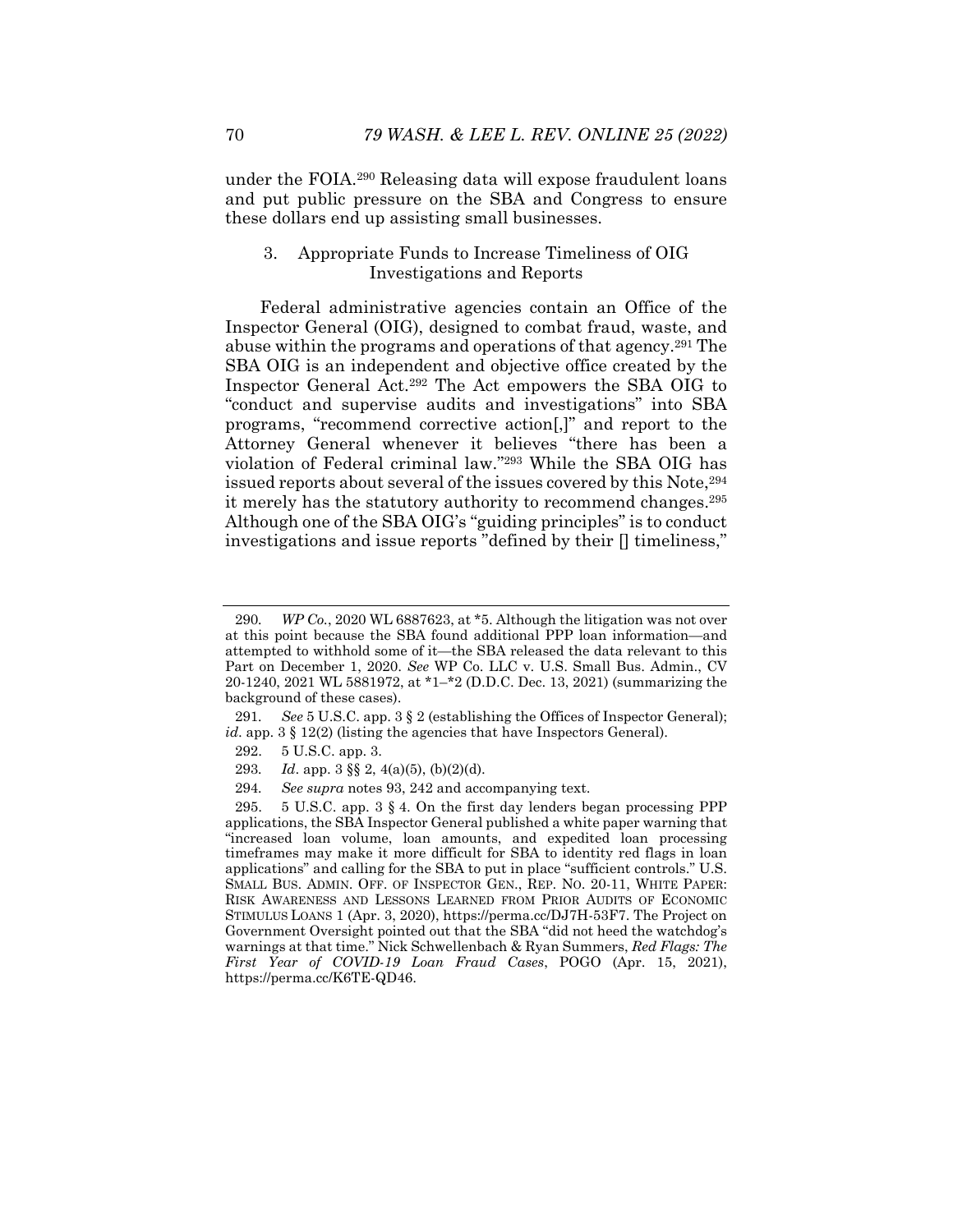sometimes these come too little, too late.<sup>296</sup> For example, while the PPP began on February 15, 2020,<sup>297</sup> and some individuals and firms began taking advantage of the program right away,<sup>298</sup> the SBA OIG did not issue its first report regarding fraud in the pandemic loan programs until July 28, 2020.299 Resource deficiencies and low staffing at the SBA OIG have caused issues in its investigations of other SBA programs.300

Congress could appropriate additional funding to the SBA OIG to enable it to act faster than it currently does in detecting fraud and abuse in SBA programs.

#### VI. CONCLUSION

 The Small Business Administration was established to assist small businesses through its contracting assistance and

298*. See, e.g.*, Complaint at 1–2, United States v. Muge Ma, 20 Mag 5202 (S.D.N.Y. 2020), https://perma.cc/T4RD-GT99 (alleging that as early as March 2020, an individual received an \$800,000 PPP loan and over \$650,000 from the EIDL based on fraudulent tax documents, bank records, and payroll records).

 <sup>296.</sup> About the Office of Inspector General, U.S. SMALL BUS. ADMIN., https://perma.cc/3KMM-U5TX; *see* James R. Richards & William S. Fields, *The Inspector General Act: Are Its Investigative Provisions Adequate to Meet Current Needs?*, 12 GEO. MASON U.L. REV. 227, 238 (1990) ("There are many examples of costly delays in Inspector General investigations because [] other federal law enforcement agencies could not provide timely assistance.").

<sup>297</sup>*. See* Coronavirus Aid, Relief, and Economic Security (CARES) Act, Pub. L. No. 116-136, § 1102, 134 Stat. 281, 286 (Mar. 27, 2020) (codified at 15 U.S.C. § 636) ("[T]he term 'covered period' means the period beginning on February 15, 2020.").

<sup>299</sup>*. See* U.S. SMALL BUS. ADMIN. OFF. OF INSPECTOR GEN., SERIOUS CONCERNS OF POTENTIAL FRAUD IN ECONOMIC INJURY DISASTER LOAN PROGRAM PERTAINING TO THE RESPONSE TO COVID-19, OIG-20-16 (July 28, 2020), https://perma.cc/Y875-6LZM ("Our preliminary review reveals strong indicators of widespread potential fraud in the program."). Although the SBA OIG issued a report on May 8, 2020 regarding the PPP, it did not mention fraud but rather dealt with the SBA's initial implementation of the program. U.S. SMALL BUS. ADMIN. OFF. OF INSPECTOR GEN., FLASH REPORT: SMALL BUSINESS ADMINISTRATION'S IMPLEMENTATION OF THE PAYCHECK PROTECTION PROGRAM REQUIREMENTS, OIG-20-14 (May 8, 2020), https://perma.cc/93XW-T46T.

 <sup>300.</sup> Mirit Eyal-Cohen's Article discusses fraud and abuse within the SBA's Small Business Investment Company (SBIC) program. Eyal-Cohen, *supra* note 28. Specifically, it points out that "[t]he responsibilities of the SBA's investigatory staff exceeded its resources. Overload on the [SBA OIG] was a big part of why the SBA was impaired in investigating SBICs." *Id*. at 45.